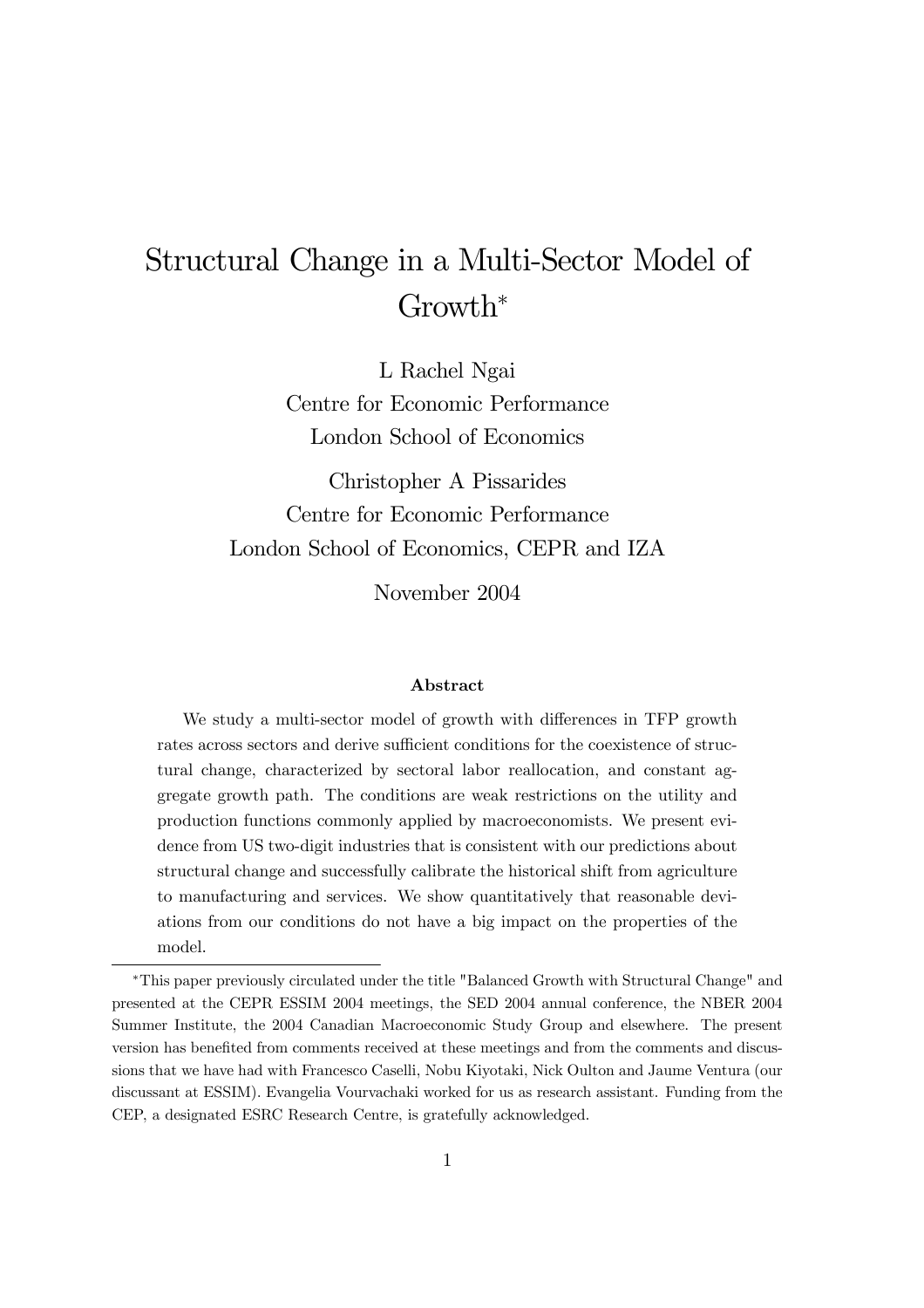JEL Classification: O41, O14

Keywords: multi-sector growth, structural change, unbalanced growth, balanced growth, sectoral employment.

## 1 Introduction

Economic growth takes place at uneven rates across different sectors of the economy. This paper has two objectives related to this fact, (a) to derive the implications of uneven sectoral growth for structural change, the name given to the shifts in industrial employment shares that take place over long periods of time, and (b) to show that even with different sectoral rates of total factor productivity growth, there can still be growth at constant or near-constant rate in the aggregate economy. The restrictions needed to yield structural change consistent with the facts and constant growth are weak restrictions on functional forms that are frequently imposed by economists in related contexts.

Pioneering work on the connections between growth and structural change was done by Baumol (1967; Baumol et al., 1985). Baumol divided the economy into two sectors, a "progressive" one that uses capital and new technology and grows at some constant rate and a "stagnant" one that uses labor as the only input and produces services as final output (as for example in the arts or the legal profession). He then claimed that because of factor mobility, the production costs and prices of the stagnant sector should rise indefinitely, a process known as "Baumol's cost disease." Over time, the stagnant sector should attract more labor to satisfy demand if demand is either income elastic or price inelastic, but should vanish otherwise. Baumol controversially also claimed that if the stagnant sector does not vanish, the economy's growth rate will be on a declining trend, as more weight is shifted to the stagnant sector.

We confirm Baumol's claim about structural change but also show that his conclusion about growth was overly pessimistic. Although costs rise and resources shift into low-growth sectors during structural change, the growth rate of the aggregate economy is bounded from below by a positive rate that depends on the growth rate of Baumol's progressive sector.<sup>1</sup> Our economy satisfies Kaldor's stylized facts of constant

<sup>1</sup> Ironically, we get our result because we include capital in our analysis, a factor left out of the analysis by Baumol "for ease of exposition ... that is [in]essential to the argument". We show that the inclusion of capital is essential for the more optimistic growth results, though not for structural change.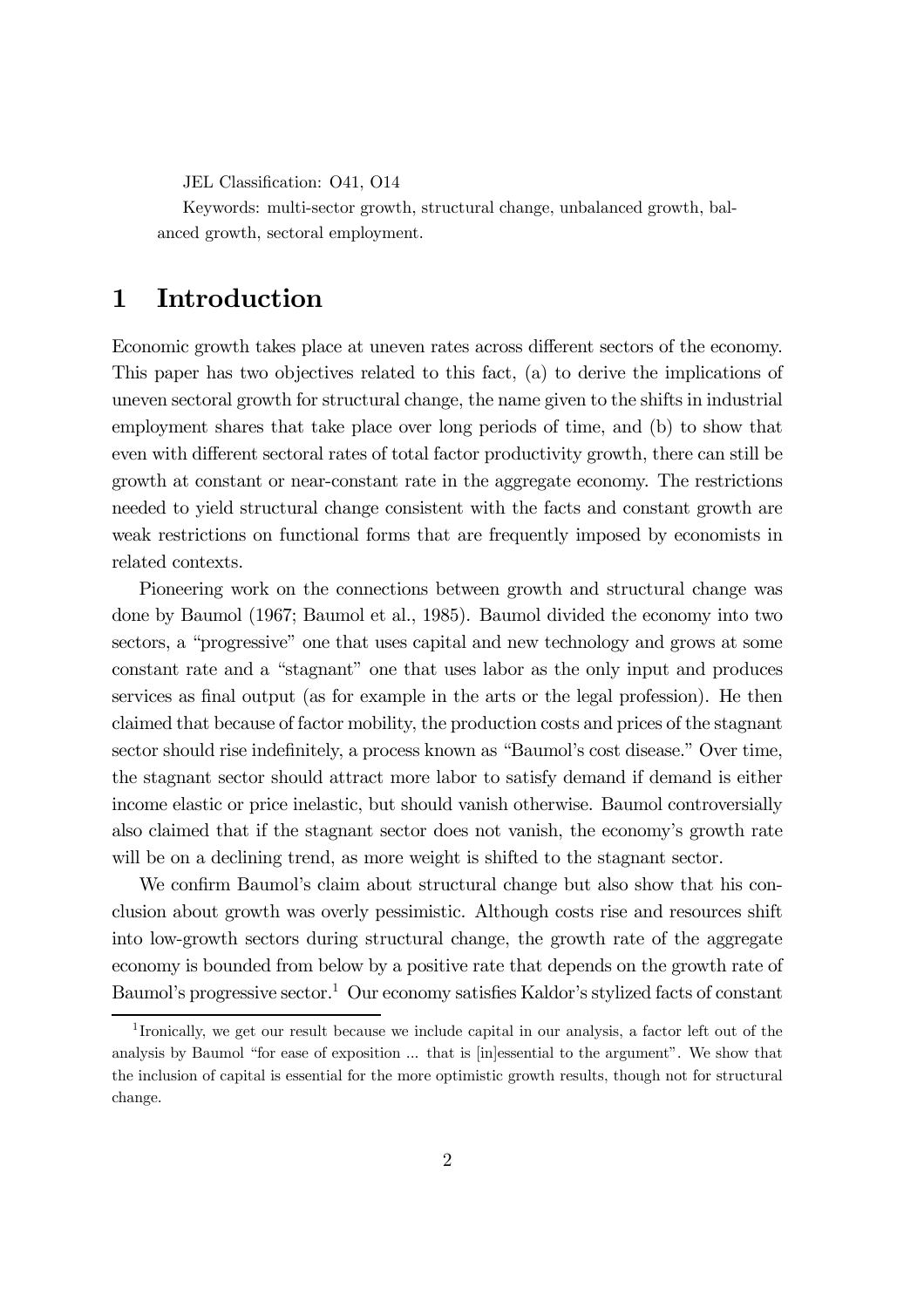capital-output ratio, even before it gets to the limiting state of no further structural change.

We obtain our results in a baseline model by assuming that capital goods are supplied by only one sector, which we label manufacturing, and which produces also a consumption good. We show, however, that they are consistent with the existence of many capital goods and many intermediate goods under some reasonable restrictions. Production functions in our model are identical in all sectors except for their rates of TFP growth and each sector produces a differentiated good that enters a constant elasticity of substitution (CES) utility function. We show that a low (below one) elasticity of substitution across goods leads to shifts of employment shares to sectors with low TFP growth. In the limit the employment share used to produce consumption goods vanishes from all sectors except for the slowest-growing one, but the employment shares used to produce the capital good in manufacturing and any intermediate goods in other sectors converge to non-trivial stationary values.

At the aggregate level our economy exhibits constant or near-constant growth. If the utility function has unit inter-temporal elasticity of substitution, during structural change the capital-output ratio is constant and the aggregate economy is on a steadystate growth path.2 We calibrate the dynamic model when the intertemporal elasticity is not unity and find that with reasonable values the aggregate growth rate converges much faster to its steady state value than do the employment shares. Consequently, even without unit intertemporal elasticity, the economy exhibits nontrivial structural change and near-constant aggregate growth over long periods of time.

Our results contrast with the results of Echevarria (1997), who assumed nonhomothetic preferences to derive structural change from different rates of sectoral TFP growth. In her economy balanced aggregate growth exists only in the limit, when preferences reduce to homotheticity with unit elasticity of substitution and structural change ceases. In the transition to the limiting state the aggregate growth rate first rises and then falls, in contrast to ours, which is either constant or converges fast. Our results also contrast with the results of Kongsamut et al. (2001) and Foellmi and Zweimuller (2002), who derive simultaneously constant aggregate growth and structural change. Kongsamut et al. obtain their results by imposing a

<sup>&</sup>lt;sup>2</sup>In contrast to one-sector models, a constant capital-output ratio in our model does not imply that the rate of return to capital in consumption units is constant. It may be constant, decreasing or increasing over time. Under our set of restrictions it is mildly decreasing during structural change and converging to a lower bound.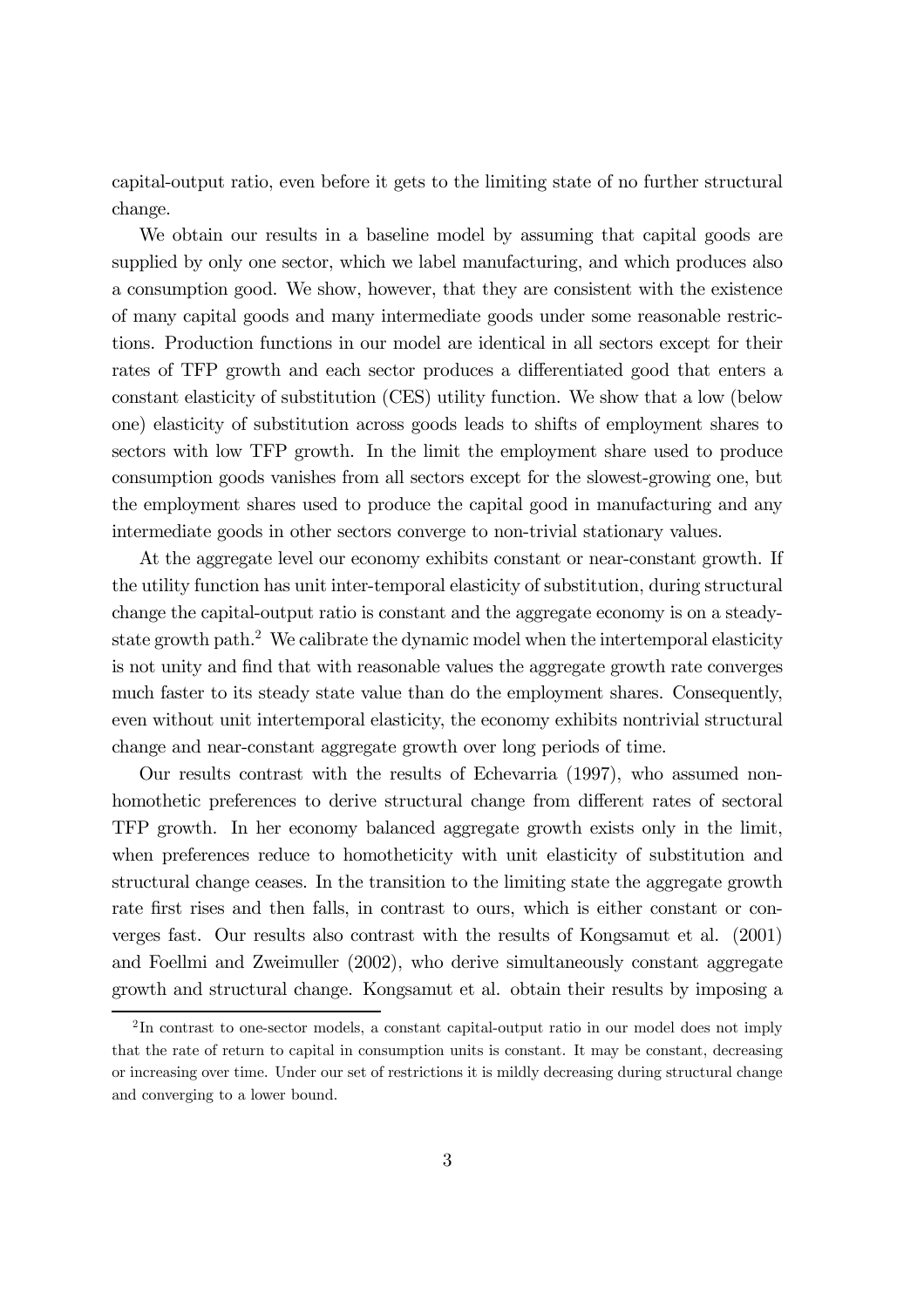restriction that maps some of the parameters of their Stone-Geary utility function on to the parameters of the production functions, violating one of the most useful conventions of modern macroeconomics, the complete independence of preferences and technologies. Foellmi and Zweimuller (2002) obtain their results by assuming endogenous growth driven by the introduction of new goods into a hierarchic utility function. Our restrictions are quantitative restrictions on a conventional CES utility function that maintains the independence of the parameters of preferences and technologies.

In the empirical literature two competing explanations (which can coexist) have been put forward for structural change. Our explanation, which is sometimes termed "technological" because it attributes structural change to different rates of sectoral TFP growth, and a utility-based explanation, which requires different income elasticities for different goods and can yield structural change even with equal TFP growth in all sectors.3 Kravis et al. (1983) present evidence that favours the technological explanation, at least when the comparison is between manufacturing and services. Two features of their data that are satisfied by the technological explanation are (a) relative prices reflect differences in TFP growth rates and (b) real consumption shares are fairly constant. Our model has both these implications provided there is low substitutability in the CES utility function across goods. We use multi-sector data for the United States for the post-war period to show that changes in employment shares and prices are also consistent with our model's predictions under the same low substitutability requirement. Under low substitutability our model is also consistent with the historical OECD evidence presented by Kuznets (1966) and Maddison (1980), which shows a falling share of agriculture, a rising share of services and a hump-shaped share of manufacturing. In a quantitative exercise with the model's equations we evaluate the model's performance in the explanation for the long-run shifts between agriculture, manufacturing and services in the United States. We show that the model tracks the trends well, although it predicts a slower decline of agriculture than is observed in the data. This leads us to conclude that although for manufacturing and services the technological explanation may be sufficient to explain structural change, the explanation for the fast decline of agriculture may require something additional, such as a below-unity income elasticity.

Section 2 describes our model of growth with many sectors and sections 3 and 4

<sup>3</sup>Some other explanations have also been forward to explain, in particular, the fast decline of agricultural employment. See section 8 for more discussion of this topic and some references.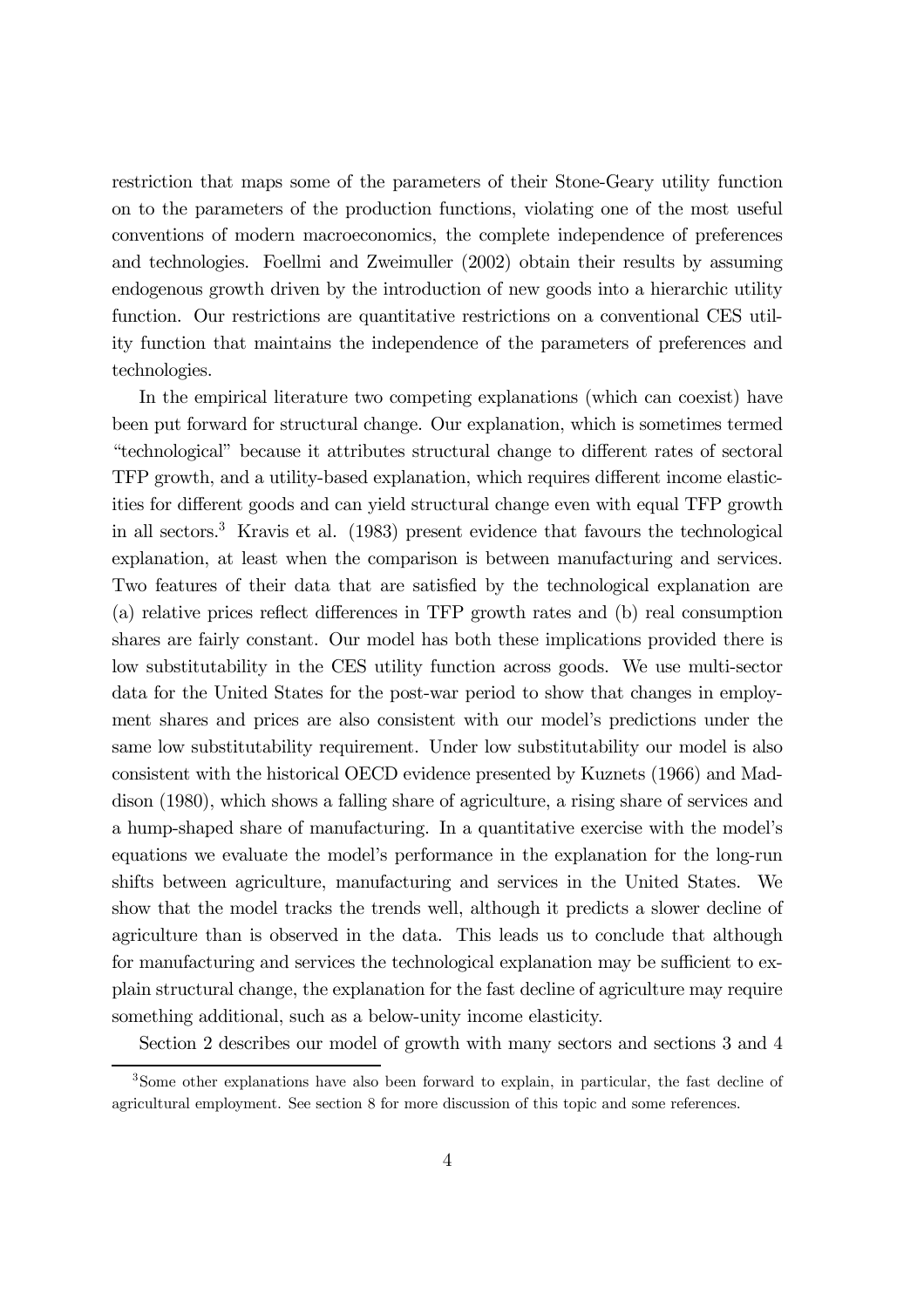respectively derive the conditions for structural change and the conditions for balanced aggregate growth equilibrium. In sections 5 and 6 we study two extensions of our benchmark model, one where there are many capital goods and one where consumption goods can also be used as intermediate inputs. In section 7 we show evidence from two-digit US industries for 1977-2001 that supports our results. In section 8 we focus on the long-run structural change between manufacturing, agriculture and services and show both analytically and with computations that our predictions match reasonably well the experience of the United States.

# 2 An economy with many sectors

The benchmark economy consists of an arbitrary number of m sectors. Sectors  $i =$  $1, \ldots, m-1$  produce only consumption goods. The last sector, which is denoted by  $m$  and labeled manufacturing, produces both a final consumption good and the economy's capital stock. Manufacturing is the numeraire.4

We derive the equilibrium as the solution to a social planning problem. The objective function is

$$
U = \int_0^\infty e^{-\rho t} v(c_1, ..., c_m) dt,
$$
 (1)

where  $\rho > 0$ ,  $c_i \geq 0$  are per-capita consumption levels and the instantaneous utility function  $v(.)$  is concave and satisfies the Inada conditions. The constraints of the problem are as follows.

The labor force is exogenous and growing at rate  $\nu$  and the aggregate capital stock is endogenous and defines the state of the economy. Sectoral allocations are controls that satisfy

$$
\sum_{i=1}^{m} n_i = 1; \qquad \sum_{i=1}^{m} n_i k_i = k,\tag{2}
$$

where  $n_i \geq 0$  is the employment share of sector i,  $k_i \geq 0$  is the capital-labor ratio in sector i and  $k \geq 0$  is the aggregate capital-labor ratio. Mobility costs are zero for both factors.

<sup>&</sup>lt;sup>4</sup>The label manufacturing is used for convenience. Although in the standard industrial classifications our capital-goods producing sector belongs to manufacturing, some sectors classified as manufacturing in the data (e.g. food and clothing) fall into the consumption category of our model. See below for more discussion of the empirical interpretation of our model.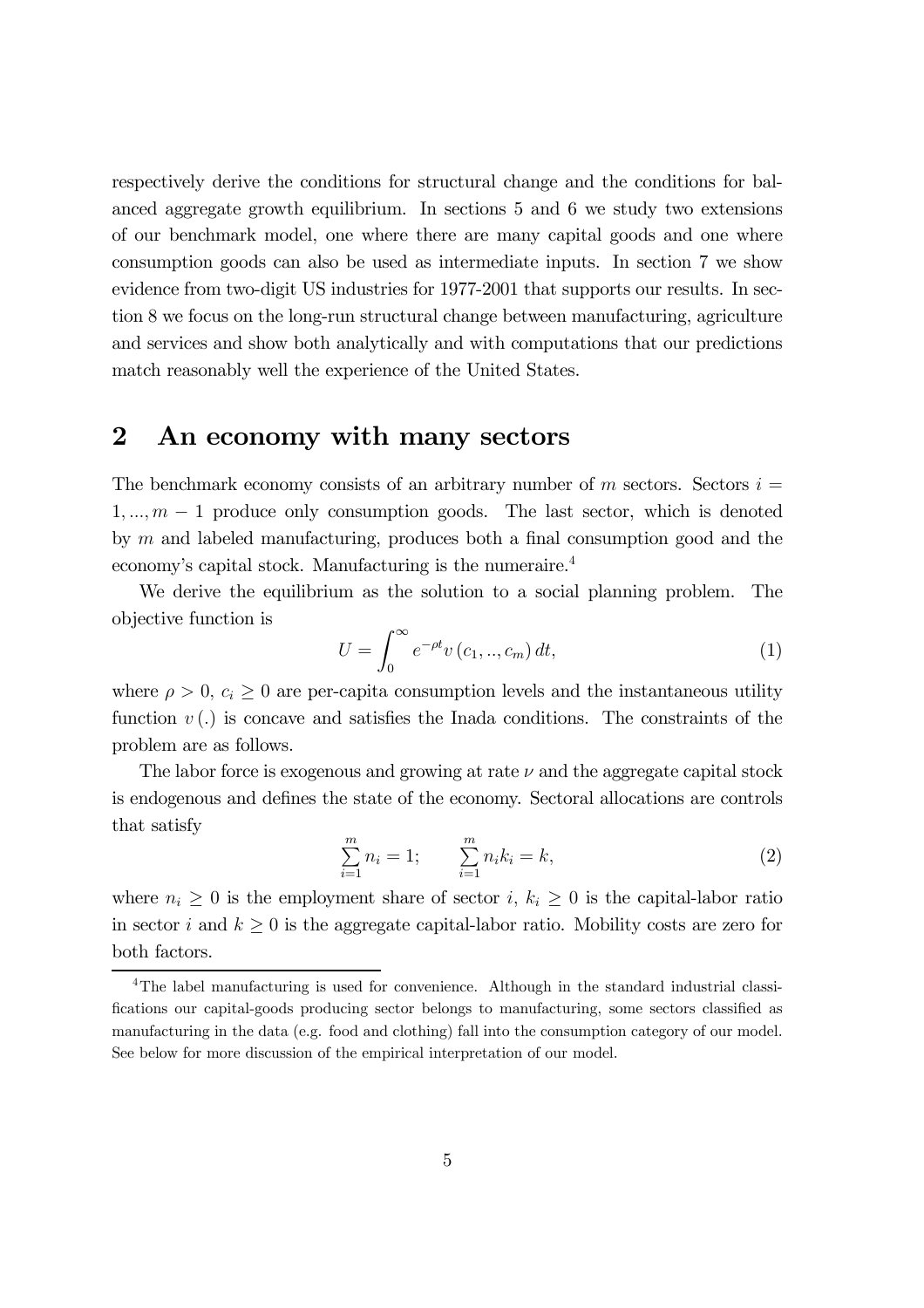All production in sectors  $i = 1, ..., m - 1$  is consumed but in sector m production may be either consumed or invested. Therefore:

$$
c_i = F^i(n_i k_i, n_i) \qquad i = 1, ..., m - 1 \tag{3}
$$

$$
\dot{k} = F^m(n_m k_m, n_m) - c_m - (\delta + \nu) k \tag{4}
$$

where  $F^i$  (...) is the production function of sector i and  $\delta > 0$  is the depreciation rate.

The social planner chooses the allocation of factors  $n_i$  and  $k_i$  across the m sectors through a set of static efficiency conditions, and the allocation of output to consumption and capital through a *dynamic efficiency condition*. The static efficiency conditions are:

$$
\frac{v_i}{v_m} = \frac{F_K^m}{F_K^i} = \frac{F_N^m}{F_N^i} \qquad \forall i.
$$
\n
$$
(5)
$$

and the dynamic efficiency condition is:

$$
-\frac{\dot{v}_m}{v_m} = F_K^m - (\delta + \rho + \nu).
$$
 (6)

where  $F_N^i$  and  $F_K^i$  are the marginal products of labor and capital in sector i.<sup>5</sup> By (5), the rates of return to capital and labor are equal across sectors.

Production functions are assumed to be Cobb-Douglas and in order to focus on the implications of different rates of TFP growth across sectors we assume that capital intensities are constant across sectors:

$$
F^{i} = A_{i}(n_{i}k_{i})^{\alpha}n_{i}^{1-\alpha}; \quad \frac{\dot{A}_{i}}{A_{i}} = \gamma_{i}; \quad \alpha \in (0,1), \quad \forall i.
$$
 (7)

With these production functions, static efficiency and the resource allocation constraints (2) imply

$$
k_i = k; \qquad p_i = \frac{v_i}{v_m} = \frac{A_m}{A_i}; \qquad \forall i,
$$
\n
$$
(8)
$$

where  $p_i$  is the price of good i in the decentralized economy (in terms of the price of the manufacturing good,  $p_m \equiv 1$ ).

Utility functions are assumed to have constant elasticities both across goods and over time:

$$
v(c_1, ..., c_m) = \frac{\phi(.)^{1-\theta} - 1}{1-\theta}; \quad \phi(.) = \left(\sum_{i=1}^m \omega_i c_i^{(\varepsilon-1)/\varepsilon}\right)^{\varepsilon/(\varepsilon-1)}
$$
(9)

<sup>5</sup>The corresponding transversality condition is  $\lim_{t \to \infty} k \exp \left(-\int_0^t (F_k^m - \delta - \nu) d\tau \right) = 0.$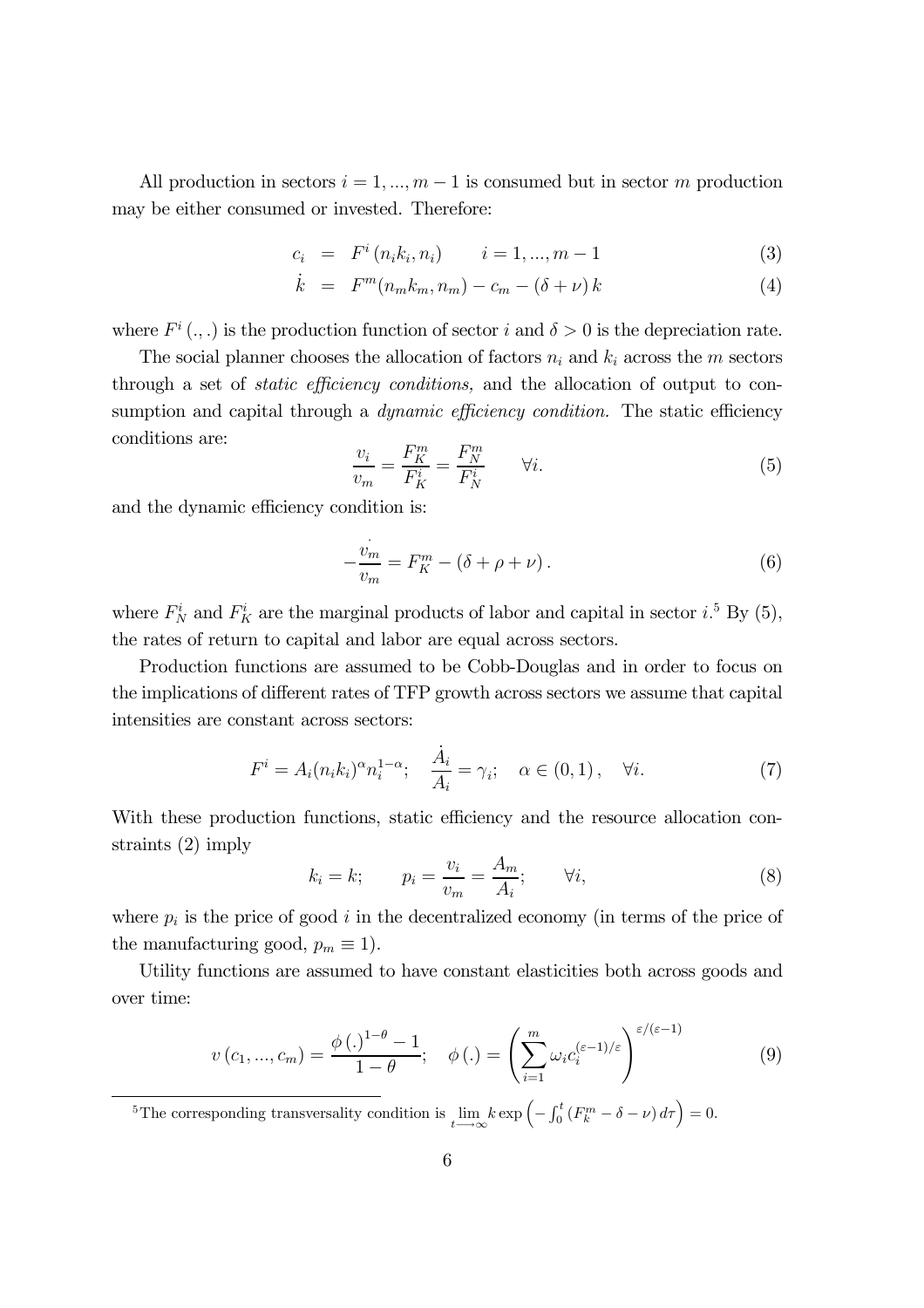where  $\theta, \varepsilon, \omega_i > 0$  and  $\sum_{i=1}^m \omega_i = 1$ . Of course, if  $\theta = 1, v(.) = \ln \phi(.)$  and if  $\varepsilon = 1$ ,  $\ln \phi(.) = \sum_{i=1}^{m} \omega_i \ln c_i$ . The utility function is strictly concave and satisfies the Inada conditions, $6$  so if prices are finite there is a non-trivial demand for all consumption goods. In the decentralized economy demand functions have constant price elasticity  $-\varepsilon$  and unit income elasticity.

With the iso-elastic utility function, equation (8) yields:

$$
\frac{p_i c_i}{c_m} = \left(\frac{\omega_i}{\omega_m}\right)^{\varepsilon} \left(\frac{A_m}{A_i}\right)^{1-\varepsilon} \equiv x_i \qquad \forall i. \tag{10}
$$

The new variable  $x_i$  is the ratio of consumption expenditure on good i to consumption expenditure on the manufacturing good. We also define consumption expenditure and output per capita in terms of the numeraire:

$$
c \equiv \sum_{i=1}^{m} p_i c_i; \qquad y \equiv \sum_{i=1}^{m} p_i F^i \tag{11}
$$

Following these definitions, and using static efficiency, we can rewrite per capita consumption and output as:

$$
c = c_m X; \qquad y = A_m k^{\alpha} \tag{12}
$$

where  $X \equiv \sum_{i=1}^{m} x_i$ . We note that although k is the ratio of the economy-wide capital stock to the labor force, the technology parameter for output is TFP in manufacturing and not an average of all sectors' TFP.

### 3 Structural change

We define structural change as the state in which at least some of the labor shares change over time, i.e.,  $\dot{n}_i \neq 0$  for at least some *i*.

We derive in Appendix 1 (Lemma 6) the time path of employment shares. For the consumption goods sectors, the employment shares satisfy:

$$
n_i = \frac{x_i}{X} \left( \frac{c}{y} \right) \qquad i = 1, \dots m - 1,\tag{13}
$$

and for the capital-producing sector:

$$
n_m = \frac{x_m}{X} \left(\frac{c}{y}\right) + \left(1 - \frac{c}{y}\right). \tag{14}
$$

<sup>&</sup>lt;sup>6</sup>Note that although  $\phi$  (.) does not satisfy the Inada conditions, the utility function v (.) does satisfy them.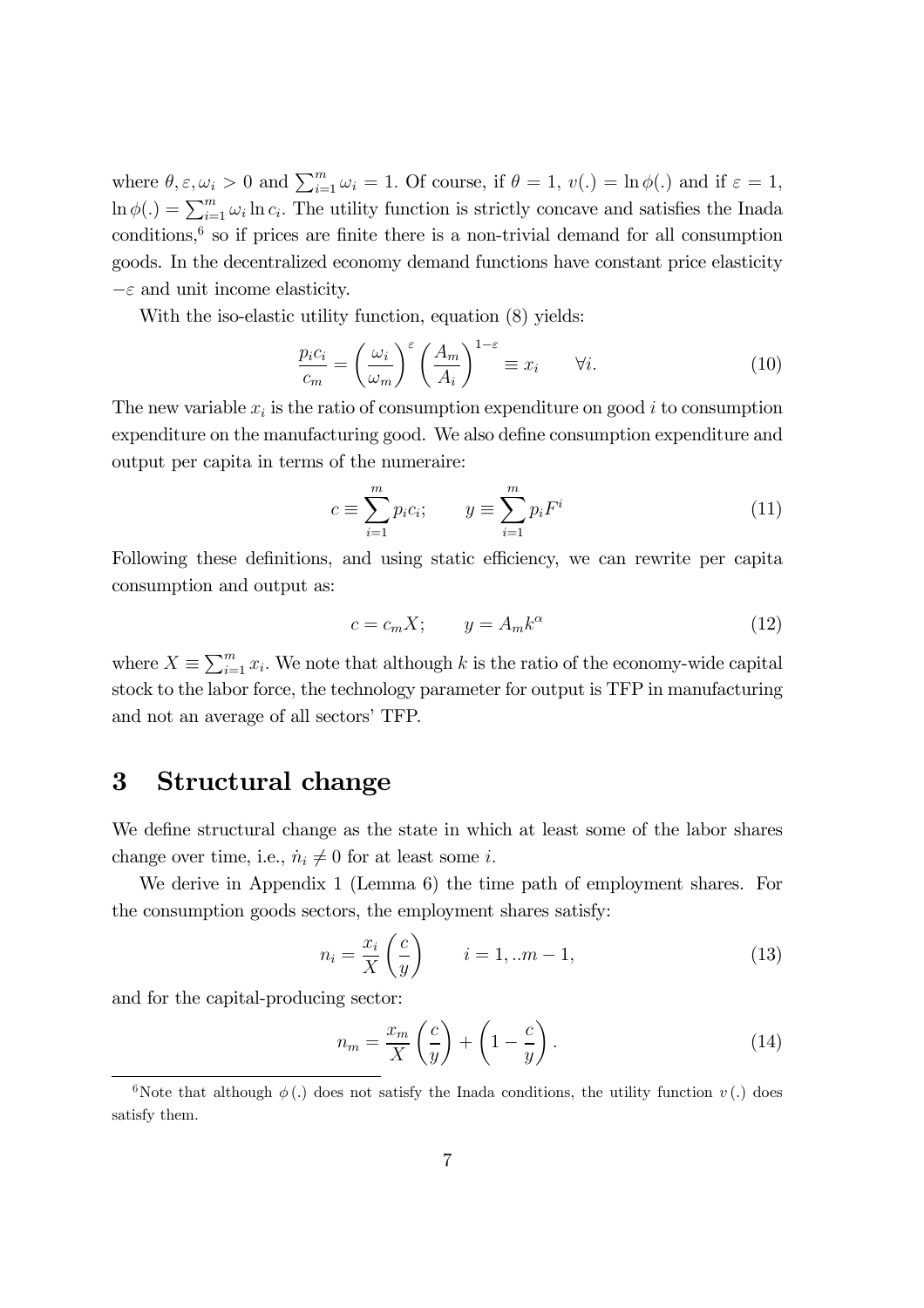The first term in the right side of (14) parallels the term in (13) and so represents the employment needed to satisfy the consumption demand for manufacturing goods. The second bracketed term is equal to the savings rate and represents the manufacturing employment needed to satisfy investment demand.

Condition  $(13)$  implies that the ratio of employment in sector i to employment in sector j is equal to the ratio  $x_i/x_j$  (for  $i, j \neq m$ ). By differentiation we obtain that the growth rate of relative employment depends only on the difference between the sectors' TFP growth rates and the elasticity of substitution between goods:

$$
\frac{\dot{n}_i}{n_i} - \frac{\dot{n}_j}{n_j} = (1 - \varepsilon) \left( \gamma_j - \gamma_i \right) \qquad \forall i, j \neq m. \tag{15}
$$

But  $(8)$  implies that the growth rate of the relative price of good i is:

$$
\frac{\dot{p}_i}{p_i} = \gamma_m - \gamma_i \qquad i = 1, ..., m - 1 \qquad (16)
$$

and so,

$$
\frac{\dot{n}_i}{n_i} - \frac{\dot{n}_j}{n_j} = (1 - \varepsilon) \left( \frac{\dot{p}_i}{p_i} - \frac{\dot{p}_j}{p_j} \right) \qquad \forall i, j \neq m \tag{17}
$$

**Proposition 1** The rate of change of the relative price of good  $i$  to good  $j$  is equal to the difference between the TFP growth rates of sector  $j$  and sector  $i$ . In sectors producing only consumption goods, relative employment shares grow in proportion to relative prices, with the factor of proportionality given by one minus the elasticity of substitution across goods.<sup>7</sup>

The dynamics of the individual employment shares satisfy:

$$
\frac{\dot{n}_i}{n_i} = \frac{c/y}{c/y} + (1 - \varepsilon)(\bar{\gamma} - \gamma_i); \qquad i = 1, \dots m - 1
$$
\n(18)

$$
\frac{\dot{n}_m}{n_m} = \left[ \frac{c/y}{c/y} + (1 - \varepsilon) (\bar{\gamma} - \gamma_m) \right] \frac{(c/y)(x_m/X)}{n_m} + \left( \frac{(1 - c/y)}{(1 - c/y)} \right) \left( \frac{1 - c/y}{n_m} \right) (19)
$$

where  $\bar{\gamma} \equiv \sum_{i=1}^{m} (x_i/X) \gamma_i$  is the weighted average of TFP growth rates.

Equation (18) gives the growth rate in the employment share of each consumption sector as a linear function of its own TFP growth rate. The intercept and slope of this function are common across sectors but although the slope is a constant, the intercept

<sup>7</sup>All derivations and proofs, unless trivial, are collected in Appendix 1.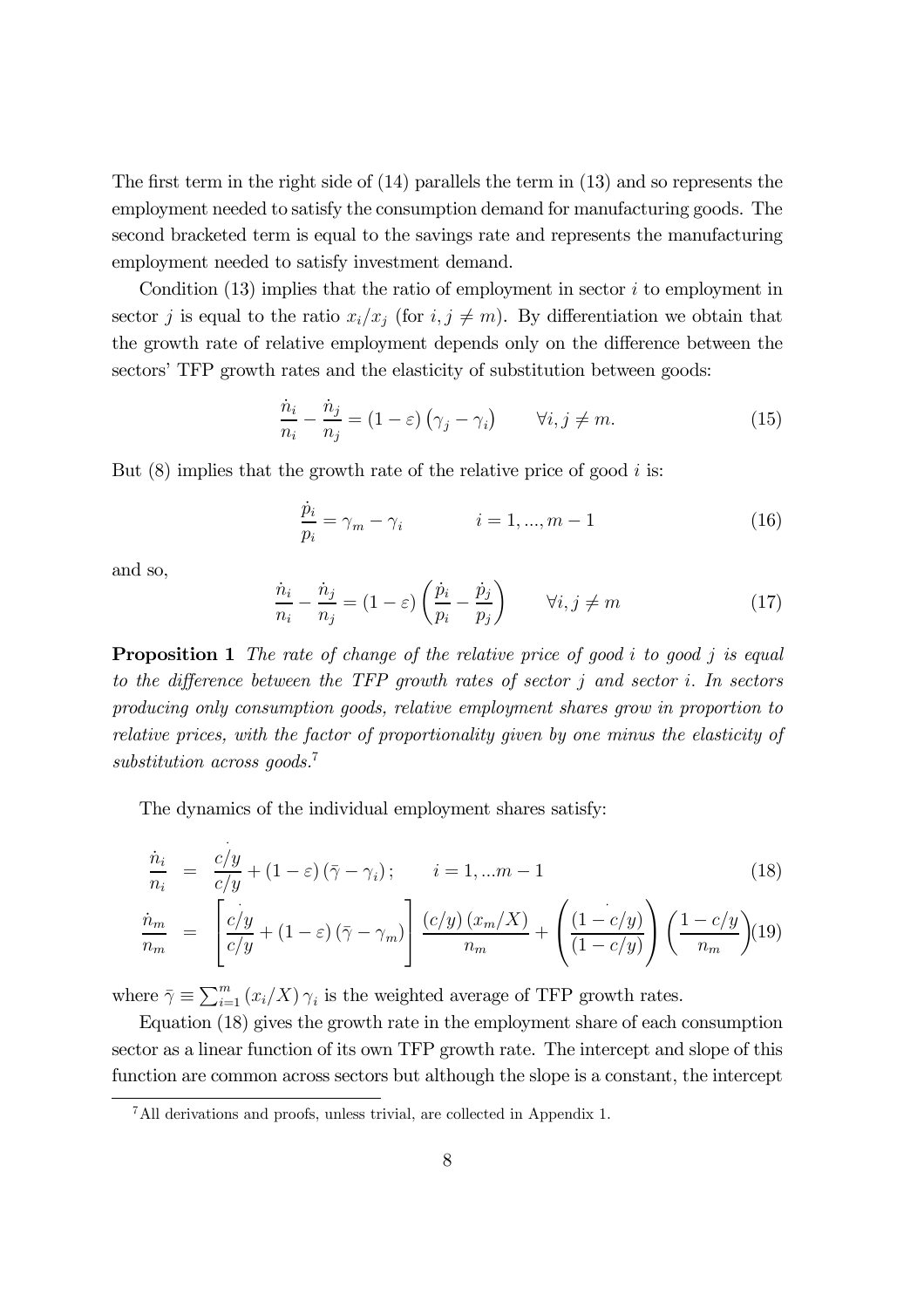is in general a function of time because both  $c/y$  and  $\bar{\gamma}$  are in general functions of time. Manufacturing, however, does not conform to this rule, because its employment share is made up of two components, one for the production of the consumption good (which behaves similarly to the employment share of consumption sectors) and one for the production of capital goods, which behaves differently. These are key results about structural change which are compared with US data in section 7.

The properties of structural change follow immediately from (18) and (19). Consider first the case of equality in sectoral TFP growth rates, i.e., let  $\gamma_i = \gamma_m \forall i$ . Our economy in this case is one of balanced TFP growth, with relative prices remaining constant but with many differentiated goods. Because of the constancy of relative prices all consumption goods can be aggregated into one, so we effectively have a twosector economy, one sector producing consumption goods and one producing capital goods. Structural change can still take place in this economy but only between the aggregate of the consumption sectors and the capital sector, and only if  $c/y$  changes over time. If  $c/y$  is increasing over time, the savings and investment rate are falling and labor is moving out of the manufacturing sector and into the consumption sectors. Conversely, if  $c/y$  is falling over time labor is moving out of the consumption sectors and into manufacturing. In both cases, however, the relative employment shares in consumption sectors are constant.

If  $c/y$  is constant over time, structural change requires  $\varepsilon \neq 1$  and different rates of sectoral TFP growth rates. It follows immediately from (16), (18) and (19) that if  $c/y = 0, \, \varepsilon = 1$  implies constant employment shares but changing prices. With constant employment shares faster-growing sectors produce relatively more output over time. Price changes in this case are such that consumption demands exactly absorb all the output changes that are due to the higher TFP growth rates. But if  $\varepsilon \neq 1$ , prices still change as before and consumption demands are either too inelastic (in the case  $\varepsilon$  < 1) to absorb all the output change, or are too elastic  $(\varepsilon > 1)$ to be satisfied merely by the increase in output due to TFP growth. So if  $\varepsilon < 1$ employment has to move into the slow-growing sectors and if  $\varepsilon > 1$  it has to move into the fast-growing sectors.

**Proposition 2** If  $\gamma_i = \gamma_m \ \forall i = 1, ..., m-1$ , a necessary and sufficient condition for structural change is  $\dot{c}/c \neq \dot{y}/y$ . The structural change in this case is between the aggregate of consumption sectors and the manufacturing sector. If  $\dot{c}/c = \dot{y}/y$ , necessary and sufficient conditions for structural change are  $\varepsilon \neq 1$  and  $\exists i \in \{1,..,m-1\}$  s.t.  $\gamma_i \neq \gamma_m$ . The structural change in this case is between all sector pairs with different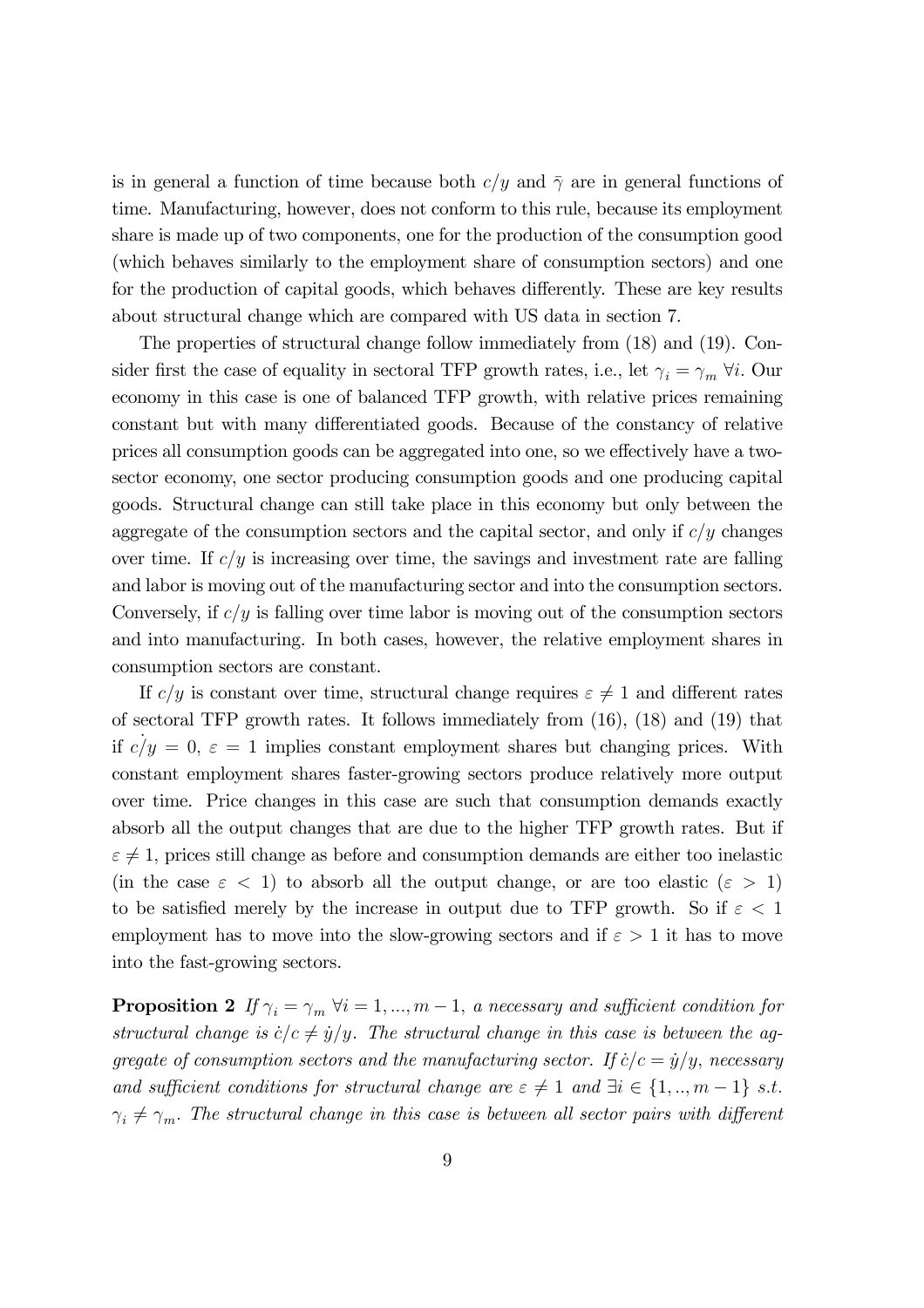#### TFP growth rates.

To obtain now the behavior of output and consumption shares we use the static efficiency results in (8) and (10) to derive:

$$
\frac{p_i F^i}{\sum_{i=1}^m p_i F^i} = n_i; \qquad \frac{p_i c_i}{\sum_{i=1}^m p_i c_i} = \frac{x_i}{X}; \quad \forall i.
$$
 (20)

The nominal output shares are equal to the employment shares, so the results obtained for employment shares also hold for them. Nominal consumption shares also exhibit the same dynamic behavior as employment shares, but relative real consumptions satisfy:

$$
\frac{\dot{c}_i}{c_i} - \frac{\dot{c}_j}{c_j} = \varepsilon \left( \gamma_i - \gamma_j \right); \qquad \forall i, j. \tag{21}
$$

A comparison of (15) with (21) reveals that a small  $\varepsilon$  can reconcile the small changes in the relative real consumption shares with the large changes in both relative nominal consumption shares and relative employment shares found by Kravis et al. (1983). This finding led the authors to conclude that the evidence favored a technological explanation for structural change. Our model shows how these changes come about and section 7 gives more empirical support for a small  $\varepsilon$  at the two-digit level.

## 4 Aggregate growth

With TFP in each sector growing at some rate  $\gamma_i$ , the aggregate economy will also grow at some rate related to the  $\gamma_i$ s. The following Proposition derives the aggregate time paths:

**Proposition 3** Given any initial  $k_0$ , the equilibrium of the aggregate economy is defined as a path for the pair  $\{c, k\}$  that satisfies the following two differential equations:

$$
\frac{\dot{k}}{k} = A_m k^{\alpha - 1} - \frac{c}{k} - (\delta + \nu),
$$
\n(22)

$$
\dot{\theta}^{C}_{\overline{C}} = (\theta - 1)(\gamma_m - \bar{\gamma}) + \alpha A_m k^{\alpha - 1} - (\delta + \rho + \nu). \tag{23}
$$

Recalling the definition of  $\bar{\gamma}$  following equation (19), the key property of our equilibrium is that the contribution of each consumption sector  $i$  to aggregate equilibrium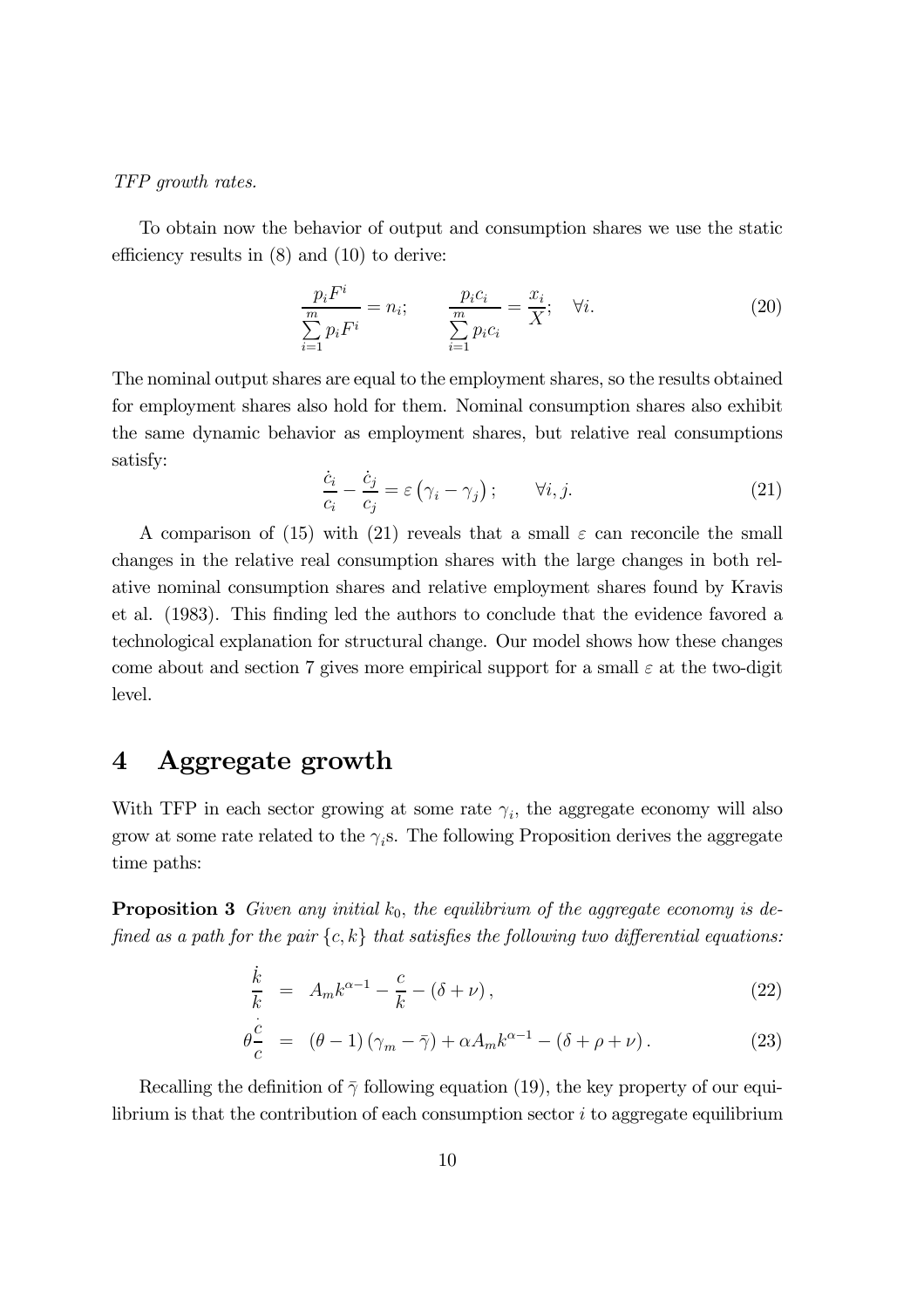is through its weight  $x_i$  in  $\bar{\gamma}$ . Note that because each  $x_i$  depends on the sector's relative TFP level  $(A_i/A_m)$ , the weights here are functions of time.

We characterize the aggregate equilibrium by investigating whether there is an equilibrium path that satisfies Kaldor's fact of constant capital-output ratio  $k/y$ . From the aggregation in (12) constant  $k/y$  requires  $A_m k^{\alpha-1}$  to be constant, i.e., k to grow at rate  $\gamma_m/(1-\alpha)$ . The state equation (22) implies that  $c/k$  must also be a constant, so in this steady state, if it exists, aggregate output and consumption grow at the same rate as the capital-labor ratio with all aggregates defined in units of the manufacturing numeraire. We define this steady state as the aggregate balanced growth path.

We note that if all the  $\gamma s$  are equal, relative prices are constant and the economy's average TFP growth rate is also the common  $\gamma$ . Our definition of aggregate consumption and output then correspond to the conventional definitions of real consumption and output, and our dynamic equations in Proposition 3 reduce to the conventional dynamic equations of the one-sector Ramsey economy. Given our results in Proposition 2, structural change takes place in the transition to the steady state of this economy, when  $c/y$  is changing, but not on the aggregate balanced growth path.

The more interesting case arises when at least some of the  $\gamma s$  are different. In this case relative prices change and our definition of aggregate output and consumption are different from the conventional definitions, because they are deflated by the manufacturing price and not by an average of all prices. However, we can still talk of a aggregate balanced growth path defined as the state consistent with a constant capital-output ratio. We established in the preceding paragraph that on this path  $c/y$  is constant and so, by Proposition 2, structural change requires, in addition to the different  $\gamma s, \varepsilon \neq 1$ . We now investigate whether such a aggregate balanced growth path exists.

It follows trivially from (23) that a necessary condition for a aggregate balanced growth path is that the expression  $(\theta - 1)(\gamma_m - \overline{\gamma})$  be a constant. Let for now:

$$
(\theta - 1)(\gamma_m - \bar{\gamma}) \equiv \psi \qquad \text{constant.} \tag{24}
$$

Define aggregate consumption and the aggregate capital-labor ratio in terms of efficiency units

$$
c_e \equiv c A_m^{-1/(1-\alpha)}; \qquad k_e \equiv k A_m^{-1/(1-\alpha)}.
$$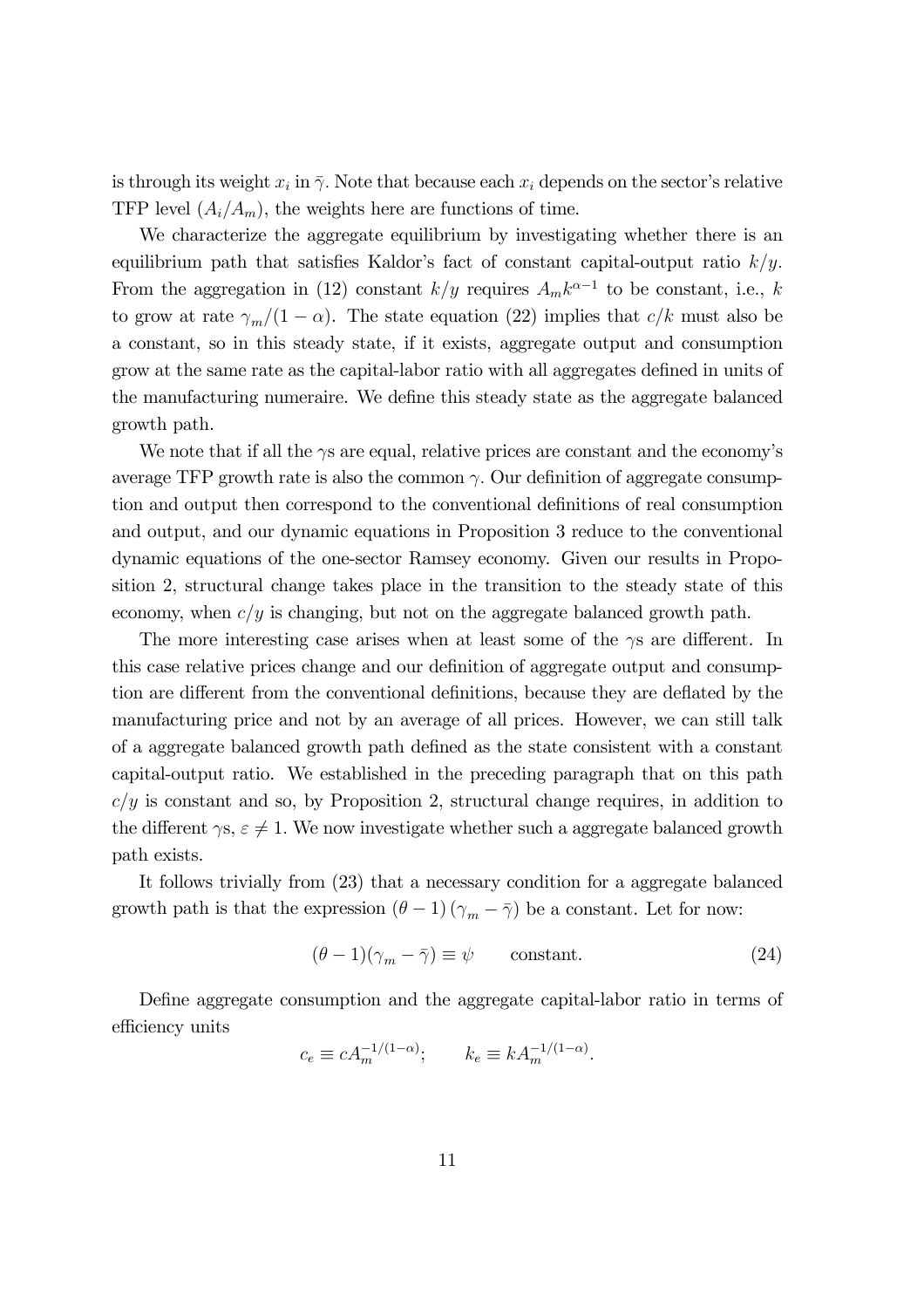The dynamic equations become

$$
\frac{\dot{c}_e}{c_e} = \frac{\alpha k_e^{\alpha - 1} - (\delta + \nu + \rho) + \psi}{\theta} - \frac{\gamma_m}{1 - \alpha} \tag{25}
$$

$$
\frac{\dot{k}_e}{k_e} = k_e^{\alpha - 1} - \frac{c_e}{k_e} - \left(\frac{\gamma_m}{1 - \alpha} + \delta + \nu\right).
$$
\n(26)

Equations (25) and (26) parallel the two differential equations in the control and state of the one-sector Ramsey model, making the aggregate equilibrium of our manysector economy identical to the equilibrium of the one-sector Ramsey economy (when  $\psi = 0$ ) and trivially different from it otherwise. Both models have a saddlepath equilibrium and stationary solutions  $(\hat{c}_e, \hat{k}_e)$  that imply balanced growth in the three aggregates. As anticipated in the aggregate production function (12), a key result is that in our economy the rate of growth of our aggregates in the steady state is equal to the rate of growth of labor-augmenting technological progress in the sector that produces capital goods: the ratio of capital to employment in each sector and aggregate capital per worker grow at rate  $\gamma_m/(1-\alpha)$ . When nominal output is deflated by the price of manufacturing goods, output per worker and aggregate consumption per worker also grow at the same rate.

Proposition 2 and the results just derived give the important result:

**Proposition 4** Necessary and sufficient conditions for the existence of an aggregate balanced growth path with structural change are:

$$
\theta = 1,
$$
  
\n $\varepsilon \neq 1; \text{ and } \exists i \in \{1, ..., n\} \text{ s.t. } \gamma_i \neq \gamma_m.$ \n
$$
(27)
$$

Under the conditions of Proposition 4,  $\psi = 0$ , and our aggregate economy becomes formally identical to the one-sector Ramsey economy.  $\psi$  is constant under two other (alternative) conditions, which give balanced aggregate growth:  $\gamma_i = \gamma_m \forall i$  and  $\varepsilon = 1$ . But as we showed in connection to Proposition 2, neither condition permits structural change.

Proposition 4 requires the utility function to be logarithmic in the consumption composite  $\phi$ , which implies an intertemporal elasticity of substitution equal to one, but be non-logarithmic across goods, which implies non-unit price elasticities. A noteworthy implication of Proposition 4 is that balanced aggregate growth does not require constant rates of growth of TFP in any sector other than manufacturing. Because both capital and labor are perfectly mobile across sectors, changes in the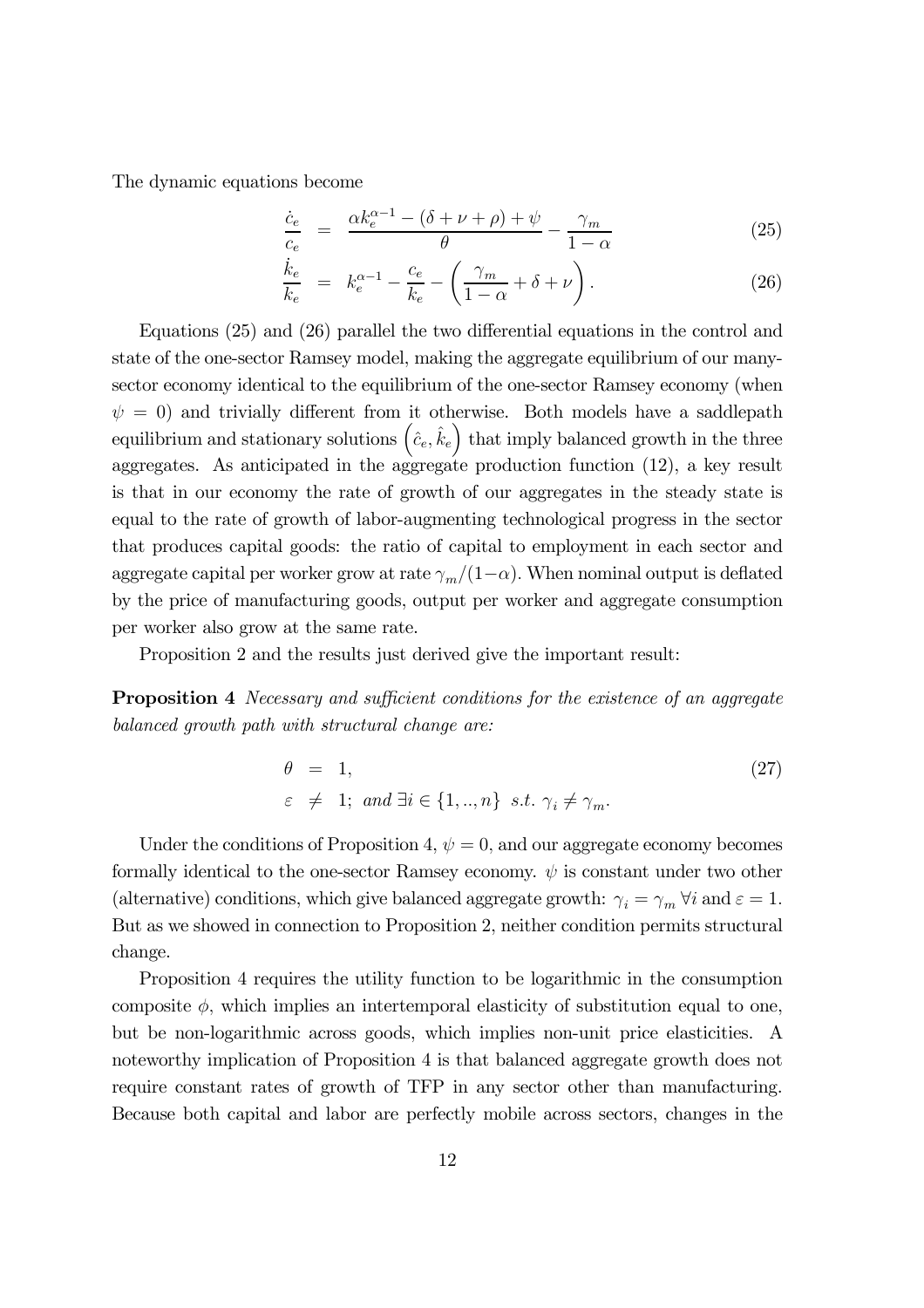TFP growth rates of consumption-producing sectors are reflected in immediate price changes and reallocations of capital and labor across sectors, without effect on the aggregate growth path.

To give some intuition for the logarithmic intertemporal utility function we note that balanced aggregate growth requires that aggregate consumption be a constant fraction of aggregate wealth. With our homothetic utility function this can be satisfied either when the interest rate is constant or when consumption is independent of the interest rate. The relevant interest rate here is the rate of return to capital in consumption units, which is given by the net marginal product of capital in terms of the manufacturing numeraire,  $\alpha y/k - \delta$ , minus the change in the relative price of the consumption composite,  $\gamma_m - \bar{\gamma}$ . The latter is not constant during structural change. In the case  $\varepsilon < 1$ ,  $\bar{\gamma}$  is falling over time, and so the real interest rate is also falling and converging to  $\alpha y/k - \delta$ . With a non-constant interest rate the consumption-wealth ratio is constant only if consumption is independent of the interest rate, which requires a logarithmic utility function.

Proposition 4 confirms Baumol's (1967) claims about structural change. When demand is price inelastic ( $\varepsilon < 1$ ), the sectors with the low productivity growth rate attract a bigger share of labor, despite the rise in their price. The lower the elasticity of demand, the less the fall in demand that accompanies the price rise, and so the bigger the shift in employment needed to maintain high relative consumption. But in contrast to Baumol's claims, the economy's growth rate is not on an indefinitely declining trend because of the existence of capital goods. The economy-wide TFP growth rate  $\bar{\gamma}$  is however falling over time when  $\varepsilon < 1$ .

Next, we characterize the set of expanding sectors  $(\dot{n}_i \geq 0)$ , denoted  $E_t$ , and the set of contracting sectors  $(\dot{n}_i \leq 0)$ , denoted  $D_t$ , at any time t. We establish

Proposition 5 Both in the aggregate balanced growth path and in the transition from a low initial capital stock, the set of expanding sectors is contracting over time and the set of contracting sectors is expanding over time:

$$
E_{t'} \subseteq E_t \text{ and } D_t \subseteq D_{t'} \qquad \forall t' > t
$$

Asymptotically, the economy converges to an economy with

$$
n_m^* = \hat{\sigma} = \alpha \left( \frac{\delta + \nu + \gamma_m/(1-\alpha)}{\delta + \nu + \rho + \gamma_m/(1-\alpha)} \right); \qquad n_l^* = 1 - \hat{\sigma}
$$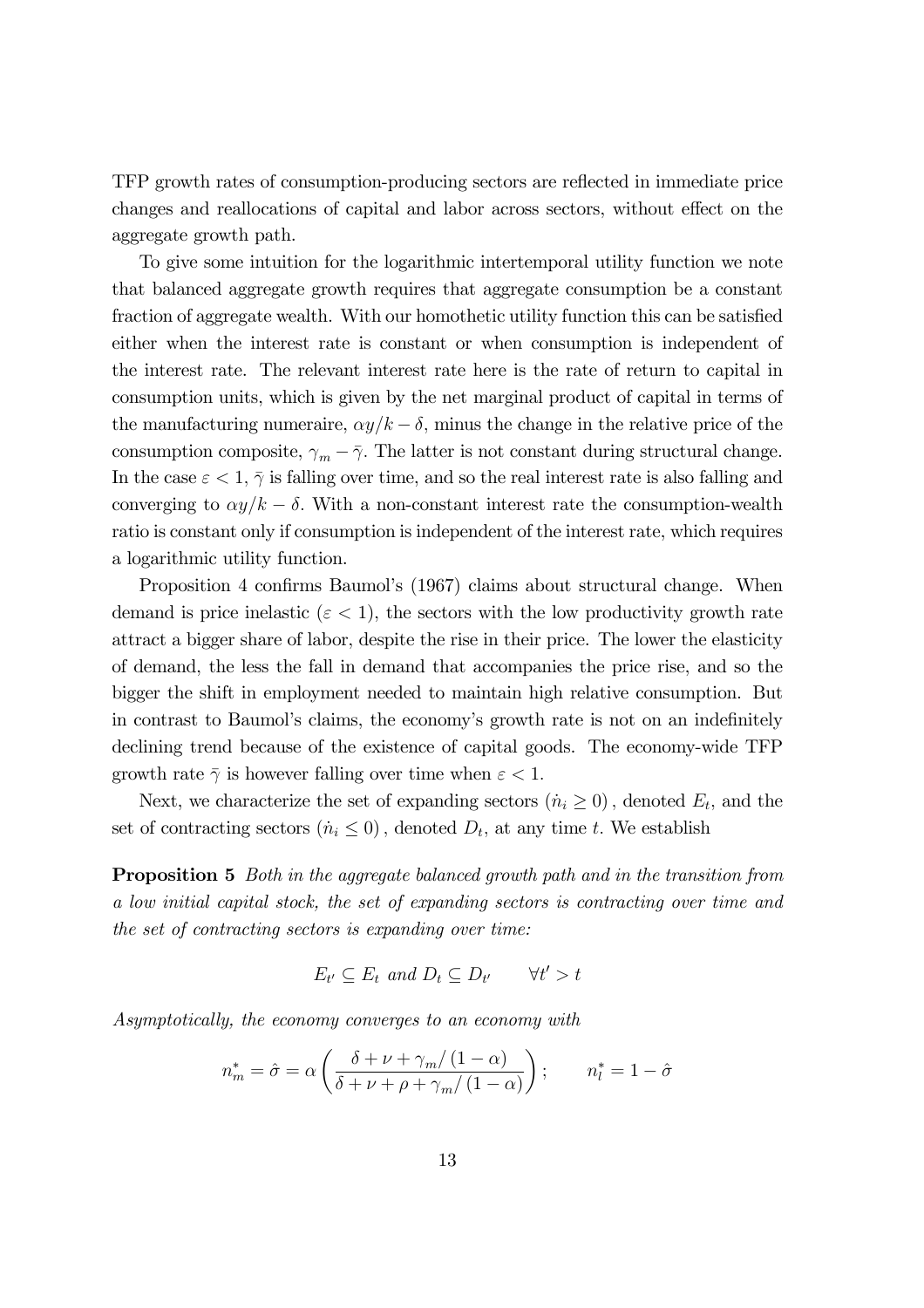$\hat{\sigma}$  is the investment rate along the aggregate balanced growth path and sector l denotes the sector with the smallest (largest) TFP growth rate if and only if goods are poor (good) substitutes.

In order to give some intuition for the proof (which is in the Appendix), consider the dynamics of sectors on the aggregate balanced growth path. Along this path, the set of expanding and contracting sectors satisfy:

$$
E_t = \{i \in \{1, ..., m\} : (1 - \varepsilon) (\bar{\gamma} - \gamma_i) \ge 0\};
$$
  
\n
$$
D_t = \{i \in \{1, ..., m\} : (1 - \varepsilon) (\bar{\gamma} - \gamma_i) \le 0\}.
$$
\n(28)

If goods are poor substitutes ( $\varepsilon$  < 1), sector i expands if and only if its TFP growth rate is smaller than the weighted average of all sectors' TFP growth rates, and contracts if and only if its growth rate exceeds their weighted average. But if  $\varepsilon < 1$ , the weighted average  $\bar{\gamma}$  is decreasing over time (see Lemma 7 in the Appendix). Therefore, the set of expanding sectors is shrinking over time, as more sectors' TFP growth rates exceed  $\bar{\gamma}$ . If goods are good substitutes ( $\varepsilon > 1$ ), sector *i* expands if and only if its TFP growth rate is greater than  $\bar{\gamma}$ , and contracts otherwise. But  $\varepsilon > 1$  implies that  $\bar{\gamma}$  is also increasing over time, so, as before, the set of expanding sectors is shrinking over time.<sup>8</sup>

In contrast to each sector's employment share, once the economy is on the aggregate balanced growth path output and consumption in each consumption sector (as a ratio to the total labor force) grows according to

$$
\frac{\dot{F}^i}{F^i} = \frac{\dot{A}_i}{A_i} + \alpha \frac{\dot{k}_i}{k} + \frac{\dot{n}_i}{n_i} \n= \varepsilon \gamma_i + \frac{\alpha}{1 - \alpha} \gamma_m + (1 - \varepsilon) \bar{\gamma}
$$
\n(29)

Thus, if  $\varepsilon \leq 1$  the rate of growth of consumption and output in each sector is positive, and so sectors never vanish, even though their employment shares in the limit may vanish. If  $\varepsilon > 1$  the rate of growth of output may be negative in some low-growth sectors, and since by Lemma 7  $\bar{\gamma}$  is rising over time in this case, their rate of growth remains indefinitely negative until they vanish.

Having shown the properties of the aggregate growth path for  $\theta = 1$ , we now examine briefly the implications of  $\theta \neq 1$ . When  $\theta \neq 1$  balanced aggregate growth

<sup>&</sup>lt;sup>8</sup>We can also see from (14) that on the balanced growth path, because  $c/y$  is constant, the asymptotic employment share in manufacturing is smaller than its employment share along the balanced growth path at any point in time.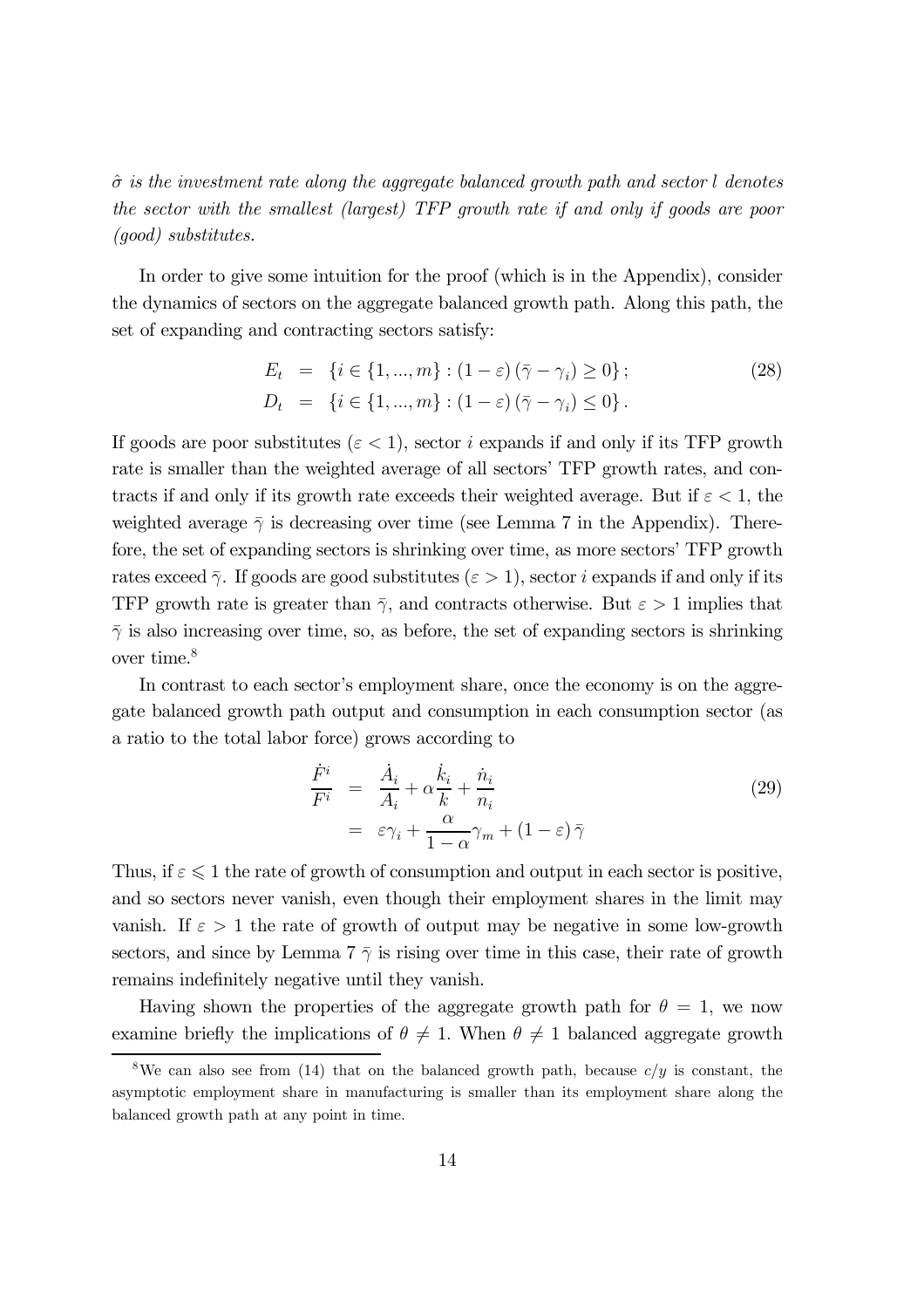cannot coexist with structural change, because the term  $\psi = (\theta - 1)(\gamma_m - \overline{\gamma})$  in the Euler condition (25) is a function of time given  $\bar{\gamma}$  is a function of time. But as shown in lemma 7  $\bar{\gamma}$  is monotonic. As  $t \to \infty$ ,  $\psi$  converges to the constant  $(\theta - 1)(\gamma_m - \gamma_l)$ , where  $\gamma_l$  is the TFP growth rate in the limiting sector (the slowest or fastest growing consumption sector depending on whether  $\varepsilon <$  or > 1). Therefore, the economy with  $\theta \neq 1$  converges to an asymptotic steady state with the same growth rate as the economy with  $\theta = 1$ .

What characterizes the dynamic path of the aggregate economy when  $\theta \neq 1$ ? By differentiation and a straightforward application of the result in Appendix Lemma 7, we obtain

$$
\dot{\psi} = (\theta - 1)(1 - \varepsilon) \sum_{i=1}^{m} (x_i/X) (\gamma_i - \bar{\gamma})^2
$$
\n(30)

so  $\psi$  does not change much during the transition to the asymptotic steady state if the 'variance' of the TFP growth rates is small. But from (15), employment shares can still change a lot during the transition if individual TFP growth rates differ. Moreover,  $\dot{\psi}$  converges to zero over time but changes in the relative employment shares are more persistent. We show in section 8 that observed TFP growth rates are such that for plausible  $\theta$  changes in  $\psi$  are very small yet structural change is large.

### 5 Many capital goods

Our baseline model has only one sector producing capital goods and no intermediate inputs. We now generalize it to allow for more capital-producing sectors and (in the next section) introduce intermediate inputs. The motivation for many capital goods is obvious: more than one manufacturing sector produces capital goods and we wish to study the implications of different TFP growth rates for each of these sectors.

We suppose that there are  $\kappa$  different capital-producing sectors, each supplying the inputs into a production function  $G$ , which produces a capital aggregate that can be either consumed or used as an input in all production functions  $F<sup>i</sup>$ . Thus, the model is the same as before, except that now the capital input  $k_i$  is not the output of a single sector but of the production function  $G$ . Appendix 1 derives the equilibrium for the case of a CES function with elasticity  $\mu$ , i.e., when

$$
G = \left[ \sum_{j=1}^{\kappa} \xi_{m_j} \left( F^{m_j} \right)^{(\mu - 1)/\mu} \right]^{\mu/(\mu - 1)}
$$
(31)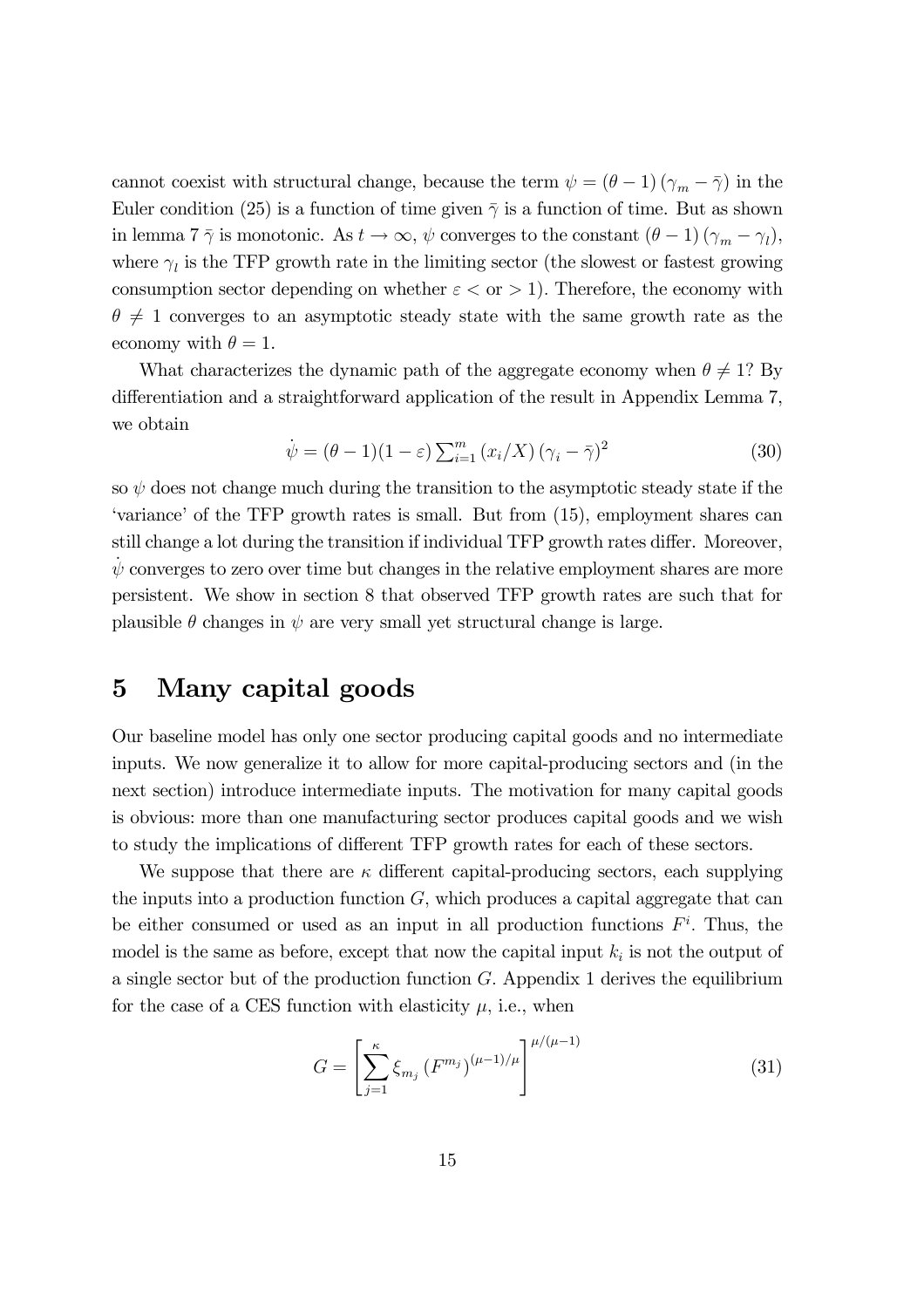where  $\mu > 0$ ,  $\xi_{m_i} \geq 0$  and  $F^{m_j}$  is the output of each capital goods sector  $m_j$ . G now replaces the output of the "manufacturing" sector in our baseline model,  $F<sup>m</sup>$ .

It follows immediately that the structural change results derived for the  $m-1$ consumption sectors remain intact, as we have made no changes to that part of the model. But there are new results to derive concerning structural change within the capital-producing sectors. The relative employment shares across the capitalproducing sectors satisfy:

$$
\frac{n_{m_j}}{n_{m_i}} = \left(\frac{\xi_{m_j}}{\xi_{m_i}}\right)^{\mu} \left(\frac{A_{m_i}}{A_{m_j}}\right)^{1-\mu}; \quad \forall i, j = 1, ..., \kappa
$$
\n
$$
\frac{n_{m_j}/n_{m_i}}{n_{m_j}/n_{m_i}} = (1-\mu) \left(\gamma_{m_i} - \gamma_{m_j}\right); \quad \forall i, j = 1, ..., \kappa
$$
\n(32)

If  $\mu = 1$  (G is Cobb-Douglas), then the relative employment shares across capitalproducing sectors remain constant over time. If  $\mu > 1 \leq 1$ , then more productive capital-producing sectors increase (decrease) their employment share over time.

Comparing the new results to the results derived for consumption sectors in the baseline model, the  $A_m$  of the baseline model is replaced by  $G_{m_i}A_{m_i}$ , where  $G_{m_i}$ denotes the marginal product and  $A_{m_j}$  denotes TFP of capital good  $m_j$ . This term measures the rate of return to capital in the jth capital-producing sector, which is equal across all  $\kappa$  sectors because of the free mobility of capital. Defining  $A_m \equiv$  $G_{m_1}A_{m_1}$  we derive the growth rate:

$$
\gamma_m = \sum_{j=1}^{\kappa} \zeta_j \gamma_{m_j}; \quad \zeta_j \equiv \xi_{m_j}^{\mu} A_{m_j}^{(\mu - 1)} / \left( \sum_{j=1}^{\kappa} \xi_{m_j}^{\mu} A_{m_j}^{(\mu - 1)} \right), \tag{33}
$$

which is a weighted average of TFP growth rates in all capital-producing sectors. The dynamic equations for  $c$  and  $k$  are the same as in the baseline model.

If TFP growth rates are equal across all capital-producing sectors,  $c$  and  $k$  grow at a common rate in the steady state. But then all capital producing sectors can be aggregated into one, and the model reduces to one with a single capital-producing sector.

If TFP growth rates are different across the capital-producing sectors and  $\mu \neq 1$ , there is structural change within the capital-producing sectors along the transition to the asymptotic state. Asymptotically, only one capital-producing sector remains. In the asymptotic state, c and  $k$  again grow at common rate, so there exists an asymptotic aggregate balanced growth path with only one capital-producing sector.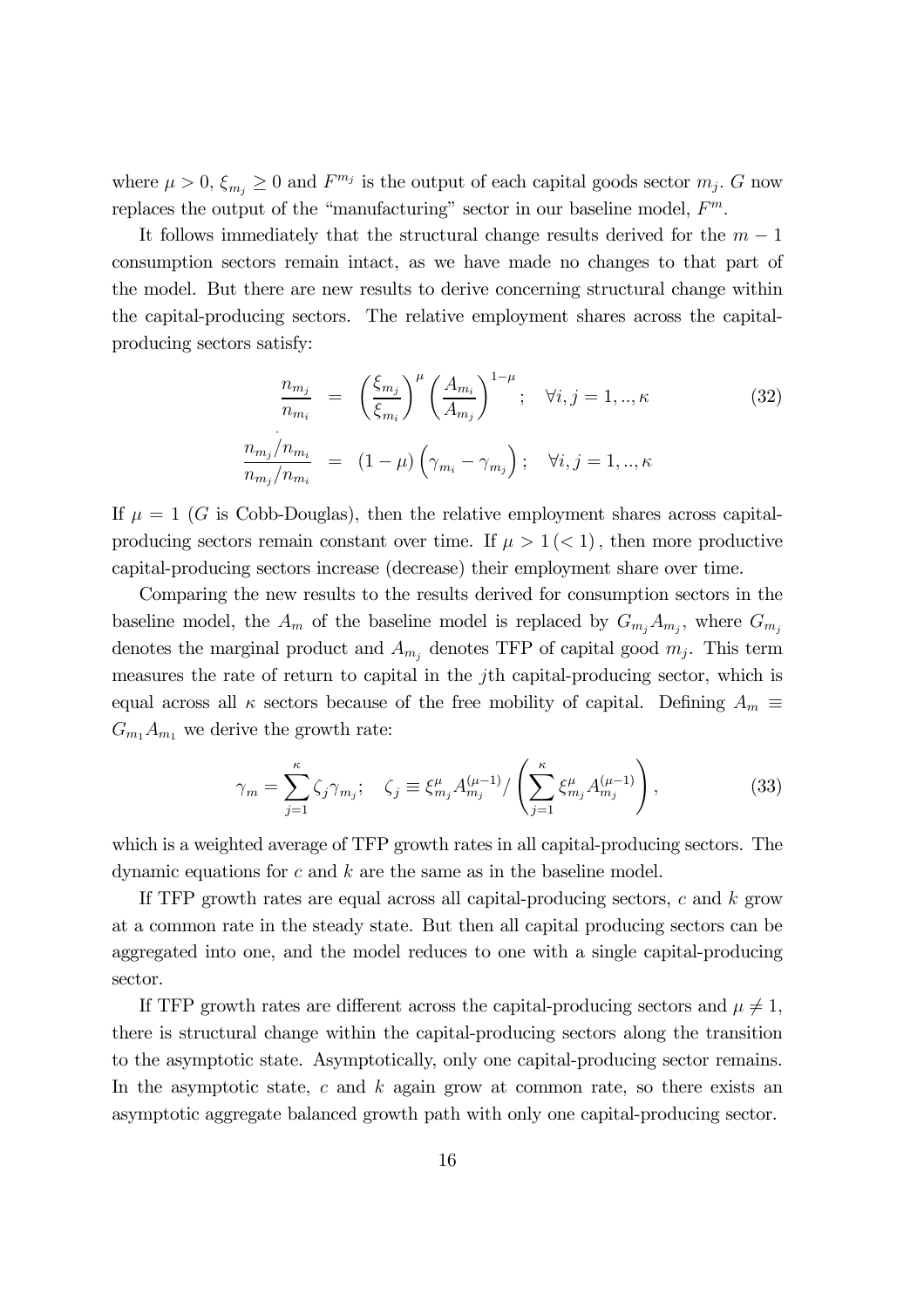A necessary and sufficient condition for the coexistence of an aggregate balanced growth path and multiple capital-producing sectors with different TFP growth rates is  $\mu = 1$ . The aggregate growth rate in this case is  $\gamma_m/(1-\alpha)$  and (33) implies  $\gamma_m = \sum_{j=1}^{\kappa} \xi_{m_j} \gamma_{m_j}$ . Using (32), the relative employment shares across capitalproducing sectors are equal to their relative input shares in  $G$ . There is no structural change within the capital producing sectors, their relative employment shares remaining constant independently of their TFP growth rates.

The extended model with  $\varepsilon < 1$  and  $\mu = 1$  predicts that along the aggregate balanced growth path there is reallocation from high TFP growth consumption sectors to low TFP growth sectors but no relation between TFP growth rates and changes in employment shares across the capital-producing sectors.

#### 6 Intermediate goods

In our second extension we allow all sectors to produce intermediate goods which can be used as an input in production by other sectors. The key difference between intermediate goods and capital goods is that capital goods are re-usable while intermediate goods depreciate fully after one usage. The motivation for the introduction of intermediate inputs is that many of the sectors that may be classified as consumption sectors produce in fact for businesses. Business services is one obvious example. Input-output tables show that a large fraction of output in virtually all sectors of the economy is sold to businesses.9

As in the baseline model, sectors are of two types. The first type, which consists of sectors such as food and services, produces perishable goods that are either consumed by households or used as intermediate inputs by firms. We continue referring to these sectors as consumption sectors for short. The second type of sector consists of sectors such as engineering and metals and produces goods that can be used as capital. For generality's sake, we assume that the outputs of capital-producing sectors can also be processed into both consumption goods and intermediate inputs. As before, we assume that there are  $i = 1, ..., m - 1$  consumption sectors and there is only one capital-goods sector.

<sup>9</sup>According to input-output tables for the United States, in 1990 the percentage distribution of the output of two-digit sectors across three types of usage, final consumption demand, intermediate goods and capital goods was 43, 48 and 9 respectively. In virtually all sectors, however, a large fraction of the intermediate goods produced are consumed by the same sector.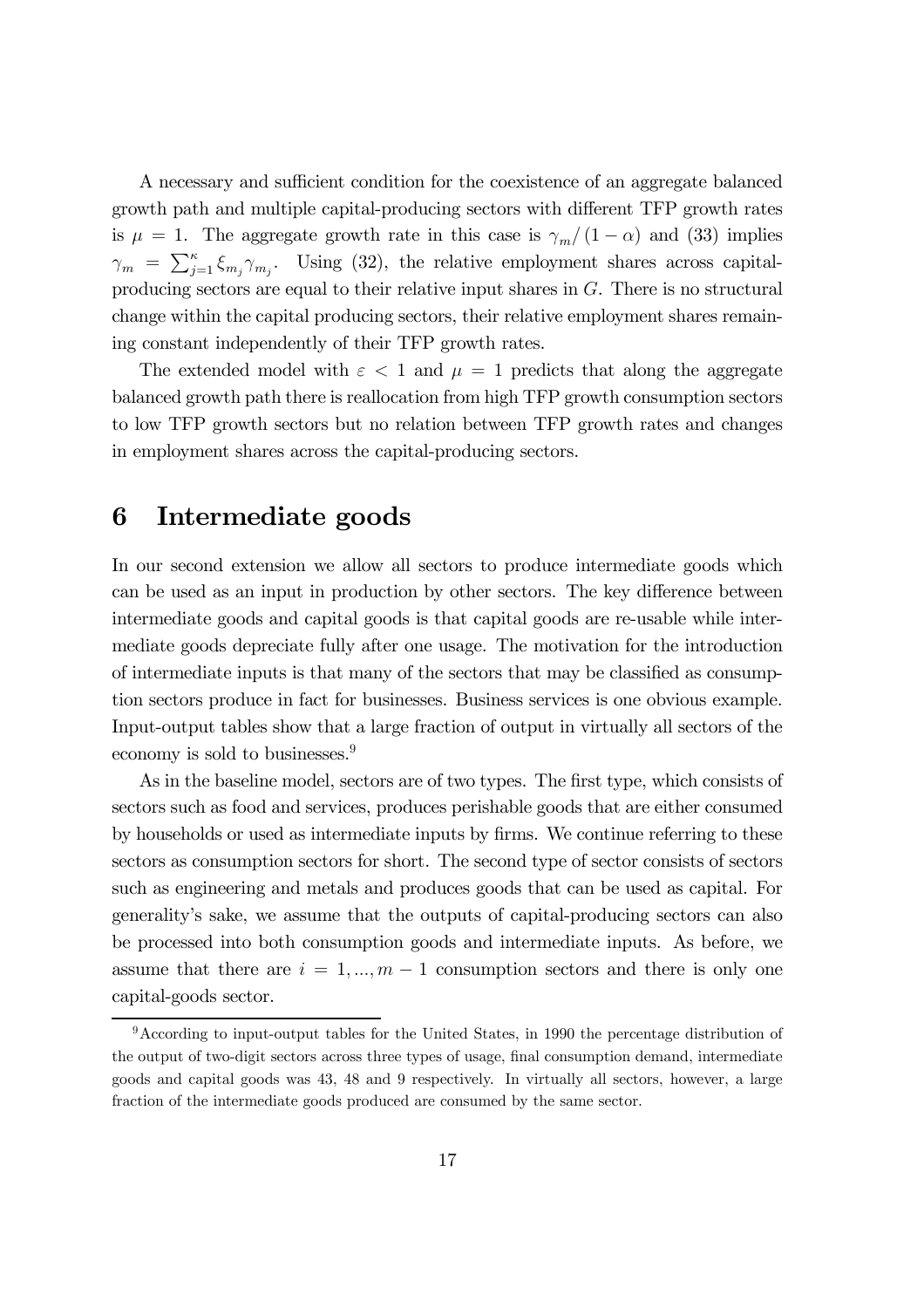As in the case of many capital goods, we assume the existence of an aggregate intermediate production function  $\Phi(h_1, ..., h_m)$  that produces a single intermediate good  $\Phi$ . The output of consumption sector *i* is  $c_i + h_i$ , where  $h_i$  is the output that is used as an input in the production of the intermediate good. Manufacturing output can be consumed,  $c_m$ , used as an intermediate input,  $h_m$ , or used as new capital,  $\dot{k}$ . The production functions are modified to  $F^i \equiv A_i n_i k_i^{\alpha} q_i^{\beta}$ ,  $\forall i$ , where  $q_i$  is the ratio of the intermediate good to employment in sector i and  $\beta$  is its input share, with  $\alpha, \beta > 0$  and  $\alpha + \beta < 1$ . When  $\beta = 0$ , we return to our baseline model. Restricting  $\Phi(.)$  to the CES class with elasticity  $\eta > 0$ , we show in Appendix 1 that a necessary and sufficient condition for an aggregate balanced growth path with structural change requires  $\eta = 1$ , i.e.  $\Phi(.)$  to be Cobb-Douglas.<sup>10</sup> When  $\Phi(.)$  is Cobb-Douglas, all our results from the baseline model remain essentially the same, except for the results for relative employment shares, (13) and (14), which require modification.

The aggregate equilibrium is similar to the baseline model:

$$
\frac{\dot{c}}{c} = \alpha A k^{(\alpha+\beta-1)/(1-\beta)} - (\delta + \rho + \nu), \qquad (34)
$$

$$
\frac{\dot{k}}{k} = (1 - \beta) Ak^{(\alpha + \beta - 1)/(1 - \beta)} - \frac{c}{k} - (\delta + \nu)
$$
\n(35)

where  $A \equiv \left[A_m (\beta \Phi_m)^{\beta}\right]^{1/(1-\beta)}$  and  $\Phi_m$  is the marginal product of the manufacturing good in  $\Phi$ . The growth rate of A is constant and equal to  $\gamma = \gamma_m + (\beta \sum_{i=1}^m \varphi_i \gamma_i) / (1 - \beta)$ , where  $\varphi_i$  is the input share of sector i in  $\Phi$ . Therefore, we can define aggregate consumption and the aggregate capital-labor ratio in terms of efficiency units and obtain an aggregate balanced growth path where the common growth rate is  $(\gamma_m + \beta \sum_{i=1}^m \varphi_i \gamma_i)/(1 - \alpha - \beta)$ . Recall the aggregate growth rate in the baseline model depended only on the TFP growth rate in manufacturing. In the extended model with intermediate goods, the TFP growth rates in all sectors contribute to aggregate growth. Note that if  $\beta = 0$ the model collapses to the baseline case.

 $10$ This result is related to the result in Oulton (2001). Oulton claimed that if the slow-growing sectors that attract employment produce intermediate goods, and if the elasticity of substitution between the intermediate goods and labor in the sectors that lose labor is bigger than 1, the growth rate of the latter sectors rises over time and Baumol's stagnationist results could be overturned (as in Baumol, capital goods are absent from Oulton's model). No such possibility arises with Cobb-Douglas production functions.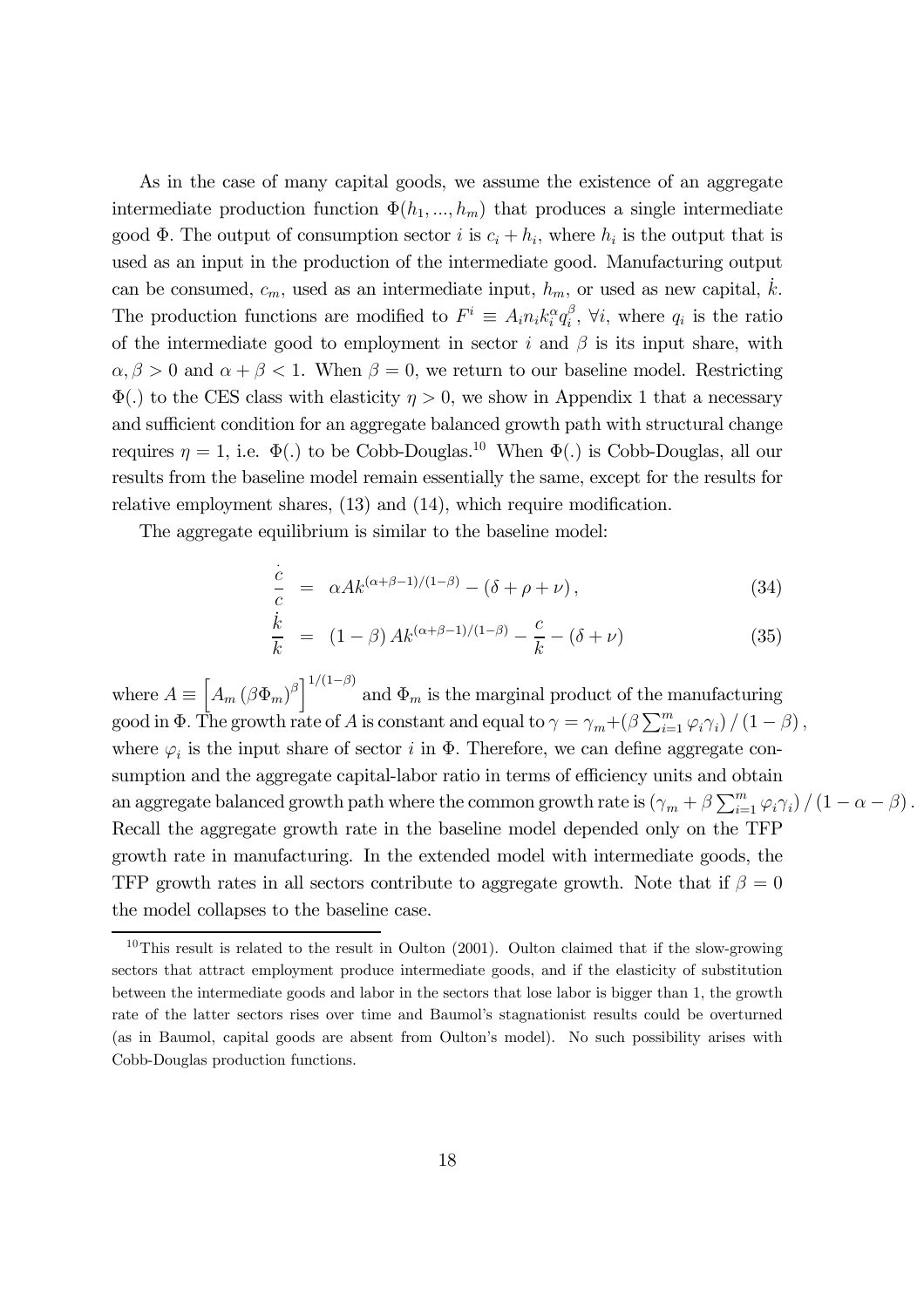The employment shares are now:

$$
n_i = \left(\frac{c}{y}\right)\left(\frac{x_i}{X}\right) + \varphi_i \beta; \qquad i = 1, ..., m - 1 \tag{36}
$$

$$
n_m = \left[ \left( \frac{c}{y} \right) \left( \frac{x_m}{X} \right) + \varphi_m \beta \right] + \left[ 1 - \beta - \frac{c}{y} \right] \tag{37}
$$

which are intuitive compared to (13) and (14). For the consumption sectors, the extra term in (36) is  $\varphi_i \beta$ , which captures the employment required for producing intermediate goods.  $\varphi_i$  is the share of sector is output used for intermediate purposes and  $\beta$  is the share of the aggregate intermediate input in aggregate output. For the manufacturing sector, the terms in the first bracket parallel those of the consumption sectors. The second term captures the employment share for investment purposes. The relative employment shares across consumption sectors are no longer equal to  $x_i/x_j$  (as in the baseline model) because of the presence of intermediate goods. Therefore, Proposition 1 only holds for relative prices, but not for relative employment. The modification, however, is straightforward because  $\varphi_i \beta$  is constant, and the results about the direction of structural change hold as in the baseline model. The asymptotic results in Proposition 5 are, however, modified. Asymptotically, the employment share used for the production of consumption goods still vanishes in all sectors except for the slowest growing one (when  $\varepsilon < 1$ ), but the employment share used to produce intermediate goods,  $\varphi_i \beta$ , survives in all sectors.

#### 7 Multi-sector evidence

A full empirical test of our model will need to take into account barriers to factor mobility, which slow down the adjustment to the aggregate balanced growth equilibrium. We postpone this topic for future work. Here we show some facts about structural change in the United States, as the country least likely to suffer from barriers to inter-sectoral allocations. Our objective is to pick up underlying trends characterizing structural change, so we take five-year averages of the relevant variables to smooth temporary fluctuations.<sup>11</sup>

Because of the difficulties of measuring TFP for individual sectors, we focus on the implications of our model for prices and employment shares across sectors. Relative

<sup>&</sup>lt;sup>11</sup>Nickell et al.  $(2004)$  recently estimated the pattern of "deindustrialization" across the OECD by using annual data since 1970 and concluded, consistent with our model, that TFP differences are a major source of differences in the speed of deindustrialization observed in OECD countries.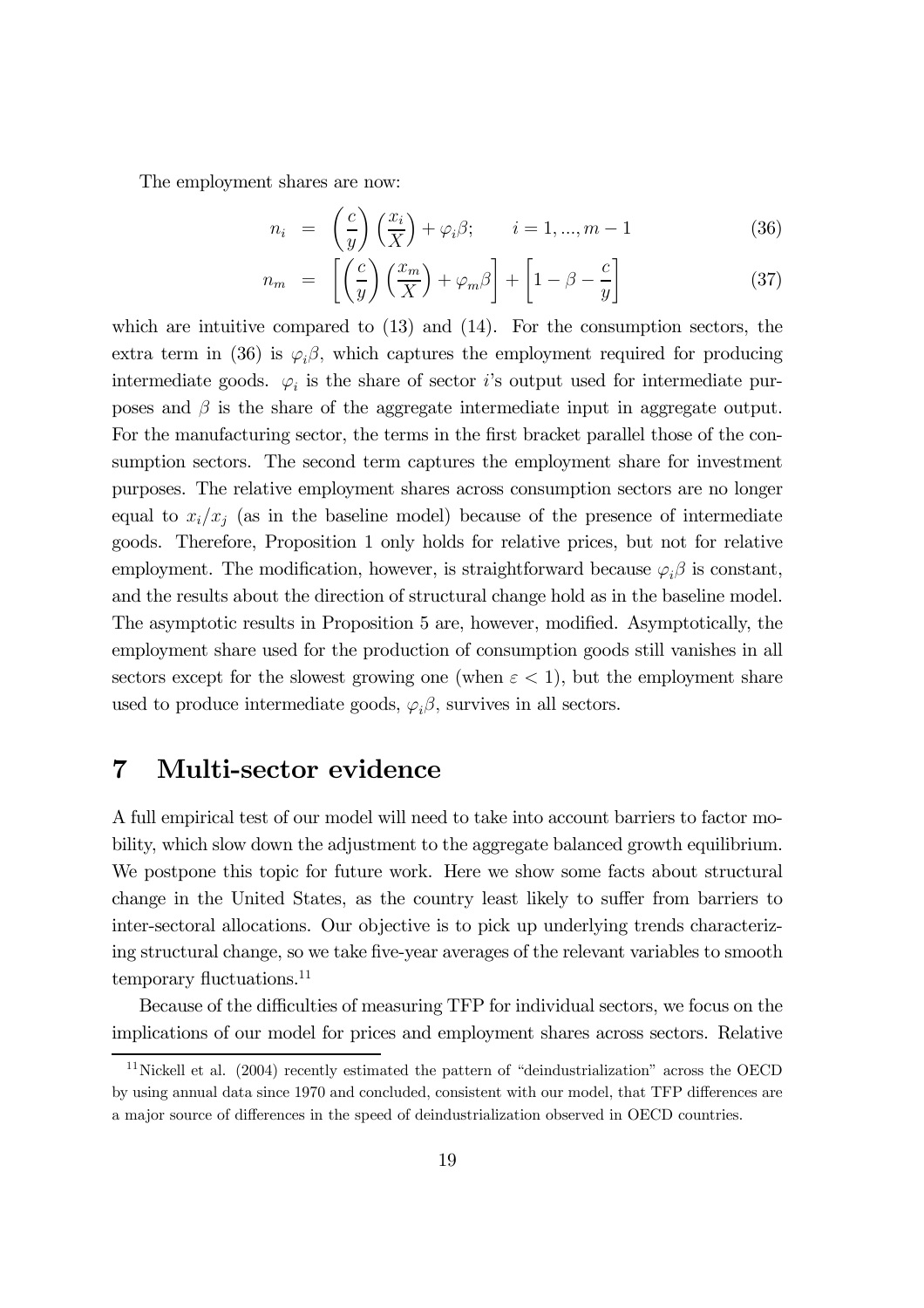prices in our model change according to differences in TFP growth rates, as in (16). The employment share of consumption sector  $i$  is given either by (36) if the sector produces intermediate goods or by (13) if it does not. We differentiate the more general (36) to obtain

$$
\frac{\dot{n}_i}{n_i - \phi_i \beta} = \left(\frac{c/y}{c/y} + (1 - \varepsilon)\bar{\gamma}\right) - (1 - \varepsilon)\gamma_i; \qquad i = 1, \dots m - 1. \tag{38}
$$

We note that the right-hand side is made up of a term that is a function of time but is common to all sectors and a second term that is proportional to the sector's own TFP growth rate. When the sector's share of intermediate good production is small the left-hand side is approximately equal to the percentage rate of growth of the sector's employment share. Combining (16) and (38) we obtain the following relation between employment growth and prices

$$
\frac{\dot{n}_i}{n_i - \phi_i \beta} = \left(\frac{c/y}{c/y} + (1 - \varepsilon)\bar{\gamma} - \gamma_m\right) + (1 - \varepsilon)\frac{\dot{p}_i}{p_i}; \qquad i = 1, \dots m - 1. \tag{39}
$$

We plot five-year averages of employment growth (measured in hours or number of persons employed) against prices for three sets of two-digit sectors, on the basis of the type of output that they produce (the construction of the data is described in Appendix 3). There are three sectors that produce large amounts of capital goods (more than 25 percent of total output) and two other sectors that produce only intermediate goods and sell their output to a capital producing sector. We call these five sectors the capital sectors. Next, we group together all the remaining sectors for which the production of goods for final consumption is at least 50 percent of output (12 sectors) and agriculture, which, although it produces mainly intermediate goods it supplies mostly itself and the foods industry, which is itself a consumption sector. The remaining 9 sectors produce a range of intermediate goods and supply a large number of sectors, and they are grouped together into an intermediate category.

The 13 consumption sectors have small  $\phi_i$  in equation (39). Our model says that the relation between their percent employment change and percent price change should be approximately linear but the intercept may change from one five-year period to the next. Our sample covers 1977-2001, so there are five five-year periods. Figure 1 shows the scattergram of the growth in the sector share of hours against the growth in the sector's value-added price for the five five-year periods. A positive relationship is clearly discernible. However, our model says that the 13 points for each five-year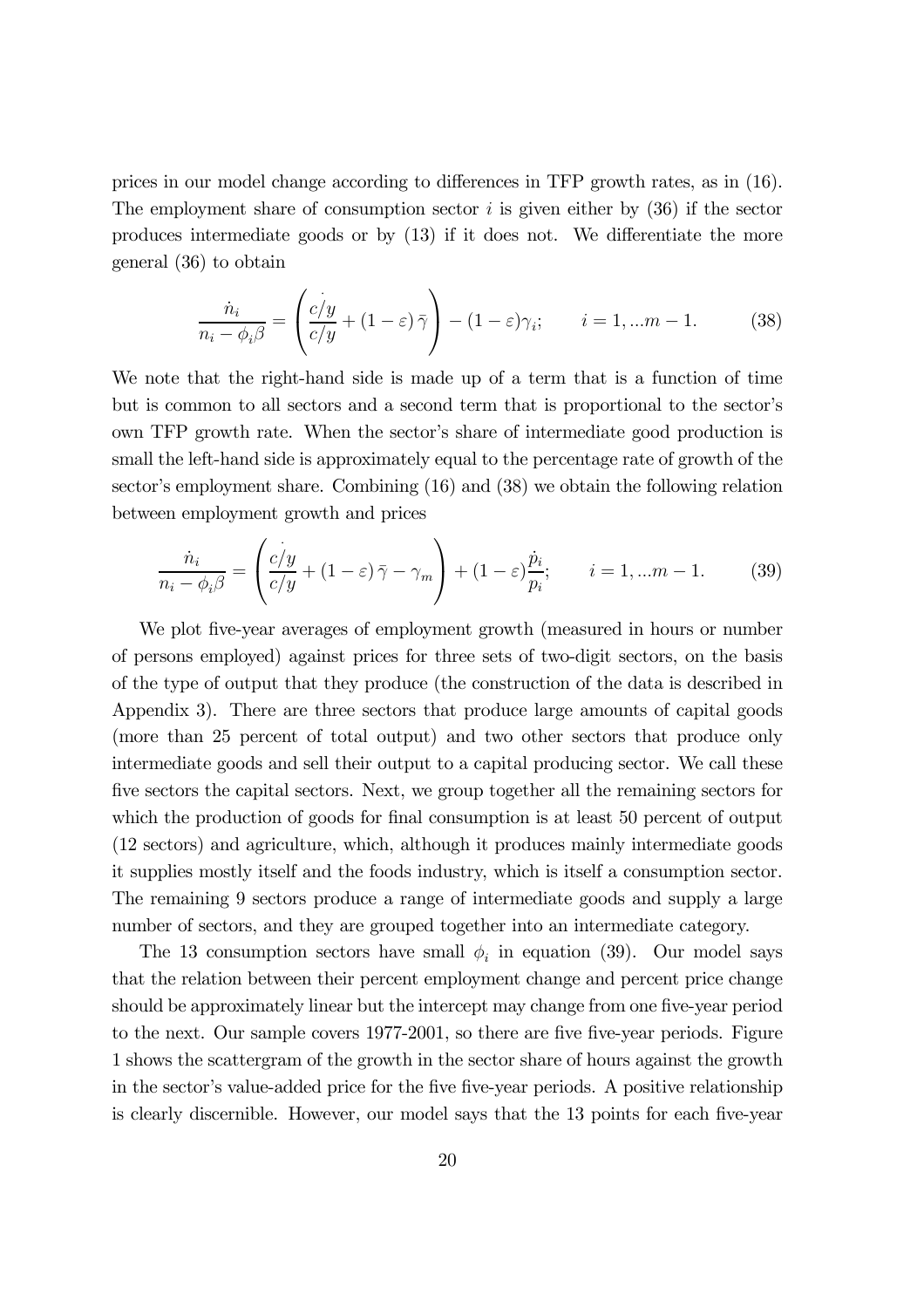period should approximately lie on parallel lines; i.e., although the slope of the line through each set of 13 points should be positive and unchanging across periods, the intercept might change. The five lines are drawn in the second panel of figure 1, and their slope is remarkable similar across periods. The average slope is 0.67. Had this being an unbiased estimate of the cross-section regression coefficient it would suggest a value of 0.33 for  $\varepsilon$ , but note that since both employment and prices are endogenous variables and there are no other controls or instruments in the regression, the average slope is only indicative of the magnitude of  $\varepsilon$ . As we pointed out in preceding sections, a value of  $\varepsilon < 1$  is needed for predictions consistent with the empirical evidence.

In figure 2 we repeat the same exercise for the intermediate and for the capital sectors. Our model says that for intermediate sectors the relationship may also hold, but with more variance. For capital sectors the relationship is not likely to hold. The results are as suggested by our model. For the intermediate sectors three of the five lines are flat and two have smaller positive slopes (the average of the two upwardsloping ones is 0.52) whereas for the capital sectors one line has negative slope, two are flat and the other two have positive slopes that are different from each other.

We repeated the exercise by replacing hours of work by persons employed. The results are very close to the previous results with hours and do not need further discussion (see figure 3). For the 13 consumption sectors the five lines are all positivelysloped with mean slope 0.66, virtually identical to the 0.67 found with hours. The multi-sector data appear to support both our technological reason for changes in employment shares and a small  $\varepsilon$ , which is crucial if our model is to explain the coexistence of large changes in employment shares with small changes in consumption shares.

# 8 Historical evidence

Next we make use of historical data, going back to 1870, to compare the predictions of our model with structural change between the three sectors documented in historical statistics, agriculture, manufacturing and services. But first, we compare our prediction of constant growth for the economy's aggregates deflated by the manufacturing price with the "stylized fact" of constant growth of the aggregates normally studied by macroeconomists, which use either fixed weights or a chain-weighted series. We show that at the level of "stylized facts" there is not much to differentiate growth in our aggregate economy from growth in the more commonly studied one-sector economy.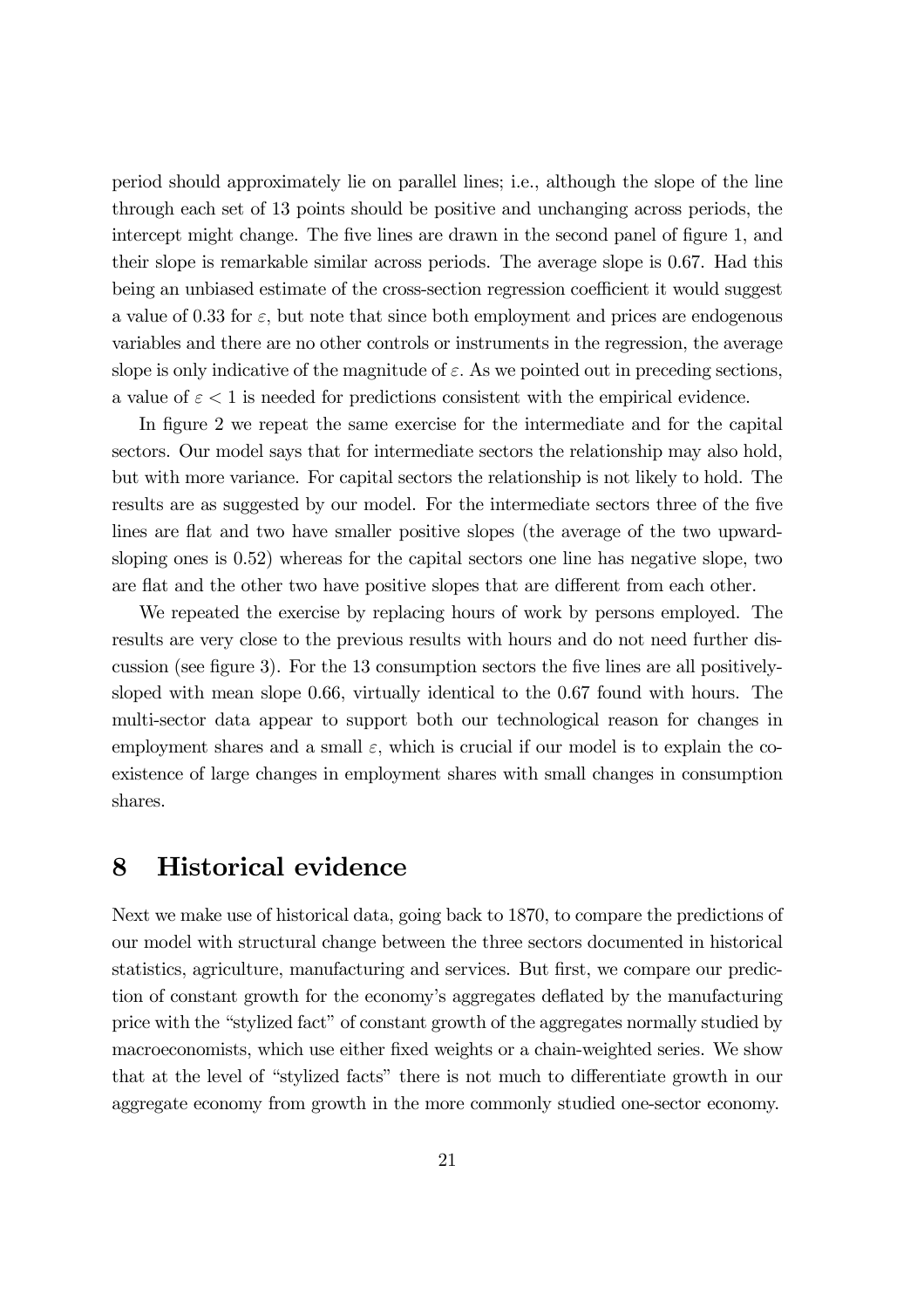Our aggregate per capita income in (11) is, in nominal terms,  $p_m y$ , with the normalization  $p_m \equiv 1$ . So, if national statistics report real incomes deflated by some other implicit or explicit index  $\tilde{p}$ , reported real income in our notation is  $p_m y/\tilde{p}$ . The difference between our aggregate  $y$  and the reported one is the ratio of the price of our manufacturing good to the deflator,  $p_m/\tilde{p}$ . When Kaldor and others concluded that a constant rate of growth of per capita GDP is a "stylized fact" that could be imposed on aggregative models, they were looking at the rate of growth of  $p_m y / \tilde{p}^{12}$  In our model, the average relative manufacturing price does not grow at constant rate, even on our aggregate balanced growth path, because the relative sector shares that are used to calculate  $\tilde{p}$  are changing during structural change. So it is not possible to have a precisely constant rate of growth of both our  $y$  and another aggregate  $p_m y$  deflated by a weighted average of sector prices. But because sector shares do not change rapidly over time, at least visually, there is nothing to distinguish the "stylized fact" of constant growth in the chain-weighted (or fixed-weights) per capita GDP and in our per capita output variable. The two series for the United States are shown in Figure 4 for 1929-2000 (data before 1929 are not available for the chain-weighted series). The growth rates of the chain-weighted and our series are, respectively, 2.46 and 2.44 percent, and at least at the level of "stylized facts" they look comparable.<sup>13</sup>

Turning now to the long-term shifts between agriculture, manufacturing and services, we note that if empirically the relative price of services in terms of manufacturing goods is rising while the relative price of agriculture goods is falling, the model implies the ranking of their TFP growth rates is such that  $\gamma_a > \gamma_m > \gamma_s$ . Then the TFP growth rate for agriculture is always above the weighted average of TFP growth rates while the TFP growth rate for services is always below it, i.e.  $\gamma_a > \bar{\gamma}_t > \gamma_s$  for all t. Therefore, the model predicts that if the three goods are poor substitutes, the agricultural employment share should decline indefinitely and the service sector employment share should rise. The manufacturing employment share may rise before it starts to decline if its TFP growth rate is lower than the initial economy-wide weighted average of TFP growth rates. But even if the share of manufacturing increases at first, eventually it should decline, as the weighted average of the TFP growth rates falls

<sup>12</sup>More specifically, Kaldor was looking at a "steady trend rate" of growth of the "aggregate volume of production." See Kaldor (1961, p.178)

<sup>&</sup>lt;sup>13</sup> Another "stylized fact" suggested by Kaldor was a constant rate of return to capital. Barro and Sala-i-Martin (2004, p.13) recently suggested that perhaps this should be replaced by falling rates of return over some range as the economy develops, which is consistent with our claims made above for  $\varepsilon < 1$ .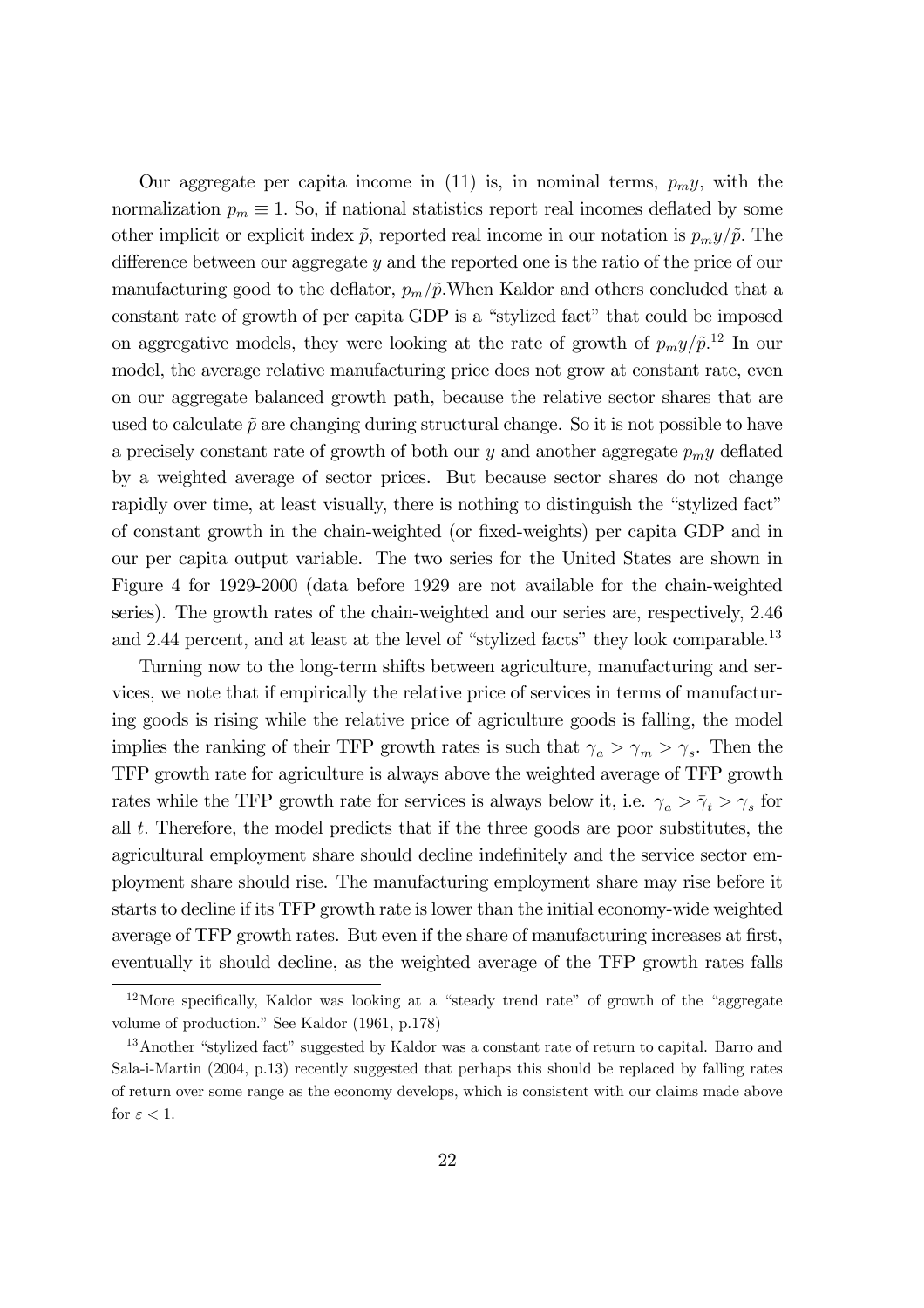over time. Asymptotically, employment shares in the three-sector economy converge to manufacturing and services, with the employment share of manufacturing equal to the investment to output ratio.

From  $(13)$ , the employment shares at any time t obey

$$
n_{it} = (1 - \hat{\sigma}) \frac{x_{it}}{X_t} \qquad i = a, s
$$
  
\n
$$
n_{mt} = 1 - n_{at} - n_{st},
$$
\n(40)

with the notation  $i = a$  for agriculture,  $i = m$  for manufacturing and  $i = s$  for services. Therefore, given any initial distribution of employment shares  $(n_{a0}, n_{s0}, n_{m0})$ , we have  $x_{a0} = n_{a0}/(n_{m0} - \hat{\sigma})$  and  $x_{s0} = n_{s0}/(n_{m0} - \hat{\sigma})$ . With information on the parameter  $\varepsilon$  and the growth rate of relative prices (or differences in their TFP growth rates), the model implies that the growth rate of  $x_{it}$  is equal to  $(1 - \varepsilon) (\dot{p}_i / p_i)$  (or  $(1 - \varepsilon)(\gamma_m - \gamma_s)$ . The distribution of employment shares over time can then be derived from (40). As shown previously, our model implies that the time path of employment in manufacturing is hump-shape if its TFP growth rate is less than the initial weighted average of all TFP growth rates. Therefore, by matching the initial employment distribution and growth rates of relative prices, this condition reduces to  $n_{s0}$   $(\dot{p}_s/p_s) < n_{a0}$   $(-\dot{p}_a/p_a)$  or equivalently  $n_{s0}$   $(\gamma_m - \gamma_s) < n_{a0}$   $(\gamma_a - \gamma_m)$ .

To evaluate the quantitative implications of our model for the long-term historical shifts, we calibrate our aggregate balanced growth path to the US economy from 1869 to 1998. We describe how we conducted the calibration in Appendix 2. Our model makes predictions about the aggregate economy, relative prices and employment shares. The strategy is to choose parameters to match the first two and let the model determine the dynamics of employment shares. In brief, we set  $\hat{\sigma}$  to match the aggregate investment rate and  $(\gamma_m - \gamma_a, \gamma_m - \gamma_s)$  to match the average growth rate for the relative prices of agriculture and services in terms of manufacturing. The calibrated parameters are:  $\hat{\sigma} = 0.2$ ,  $\gamma_m - \gamma_s = 0.01$  and  $\gamma_a - \gamma_m = 0.01$ . We use two values for  $\varepsilon$ , a baseline one of 0.3 and a smaller one of 0.1. We then match the employment shares in 1869, and examine how the predictions of the model compare with the employment shares in the data, on the assumption the economy has been on our aggregate balanced growth path throughout the period.

Figure 5, panel (a), reports the results for  $\varepsilon = 0.3$  and panel (b) for  $\varepsilon = 0.1$ . The model captures the general features of the data, especially for the lower value of  $\varepsilon$ . The hump shape for manufacturing employment is a feature of the data in both the US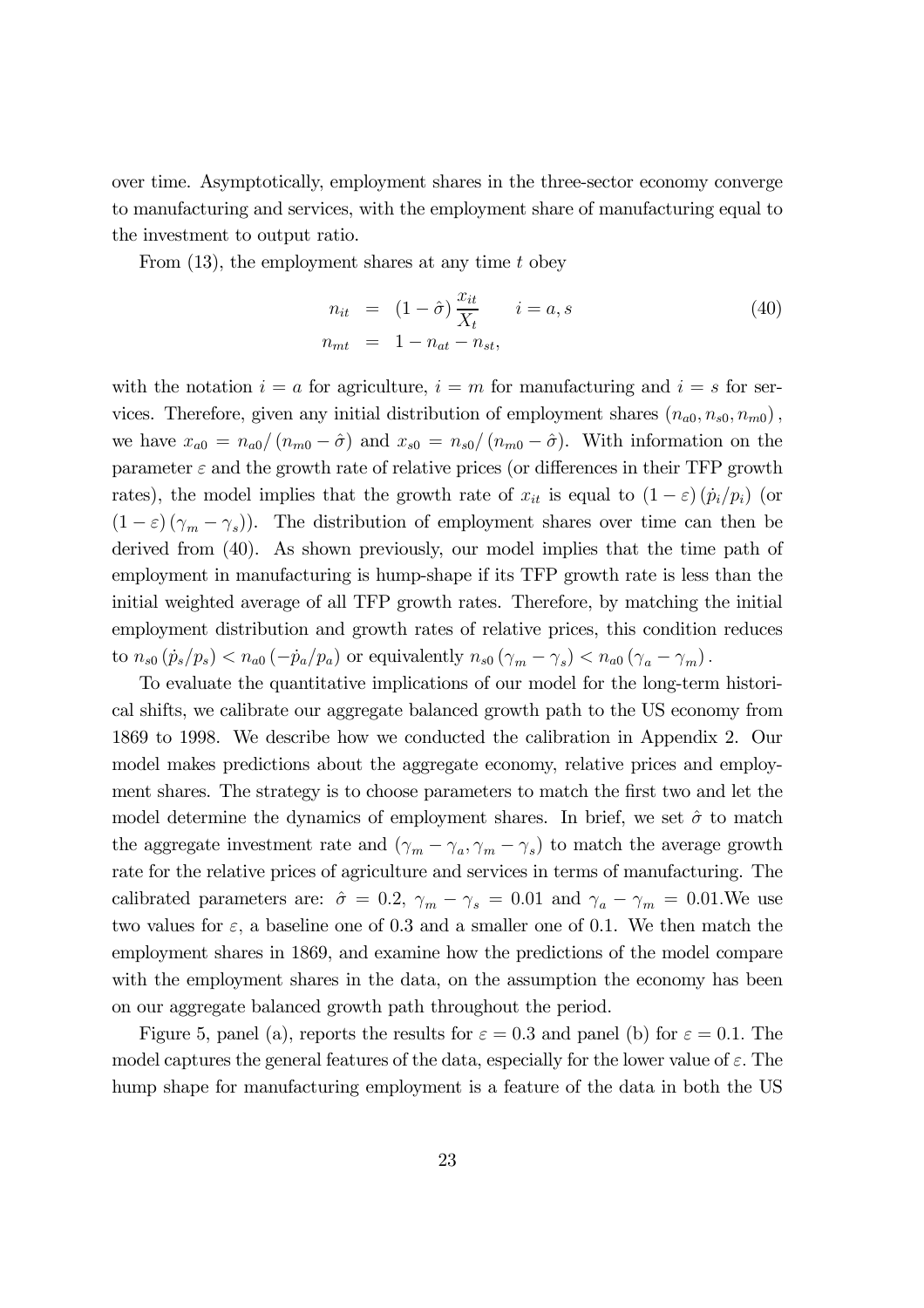and other OECD countries and as a prediction is, we believe, unique to our model.<sup>14</sup>. For  $\varepsilon = 0.1$  the model predicts a decline in the share of agriculture of 38 percentage points between 1870 and 2000 (for  $\varepsilon = 0.3$  the decline is 32 points). The actual fall was 46 points. This suggests productivity growth alone may not be sufficient to account for the decline in agriculture, but the model predicts well the allocations of non-agricultural employment between manufacturing and services. If the surplus predicted share in agriculture is redistributed to manufacturing and services according to their existing share proportions, we obtain a share of manufacturing and services which are very close to their respective actual shares.<sup>15</sup>

In the calibration we imposed the restriction  $\theta = 1$  and examined steady-state growth only, on the premise that growth in the US economy has been approximately constant. It is interesting to check, however, the quantitative implications of a different value of  $\theta$ , when growth is exactly constant only in the asymptotic steady state, but (as we argued in section 4) it may be near-constant on the transition to the asymptotic state. We compute the equilibrium for the commonly-used value of  $\theta = 2$ by making use of the initial capital and calibrated parameters that we used for  $\theta = 1$ . As previously shown, the economy will converge to an asymptotic aggregate balanced growth path where both the investment rate and the growth rate are constant. The growth rate is the same as in the economy with  $\theta = 1$ .

The results of the calibration are shown in figure 6. The most noticeable feature of figure 6 is that although the growth rate converges quickly to its asymptotic steadystate value of 2 percent, structural change is taking place at about the same rate as for  $\theta = 1$ . The most striking new feature of structural change is that now the "bell" shape" predicted for manufacturing employment is less shallow, which is a feature of the data. with  $\theta = 2$  agricultural employment declines slightly faster and service

<sup>&</sup>lt;sup>14</sup>Kuznets (1966) documented structural change for 13 OECD countries and the USSR between 1800 and 1960 and Maddison (1980) documented the same pattern for 16 OECD countries from 1870 to 1987. They both found a pattern with the same general features as our predictions. The "shallow bell shape" for manufacturing was found by Maddison (1980, p. 48) for each of the 16 OECD countries.

<sup>15</sup>A number of authors have made alternative assumptions to match the decline of agricultural employment. Laitner (2000) and Gollin et al. (2002) use a utility function which implies both an income elasticity less than one and a zero elasticity of substitution after a subsistence level of agricultural consumption has been reached. In contrast Caselli and Coleman (2002), assume a unit elasticity of substitution but match the fast decline of agricultural employment by arguing that the cost of moving out of agriculture fell because of the increase of educational attainment in rural areas.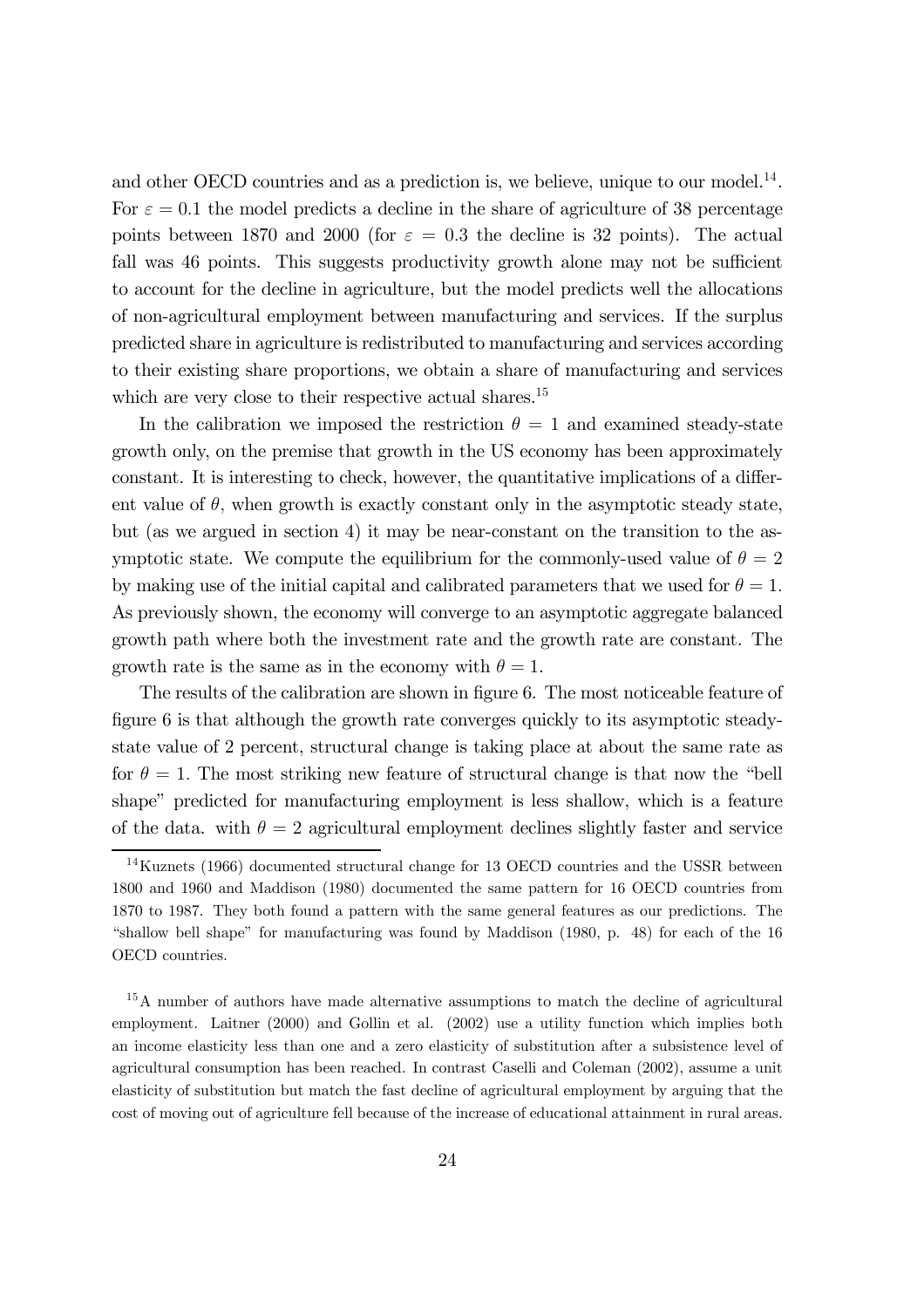employment rises more slowly but the differences are small.

#### 9 Conclusion

We have shown that predicted sectoral change that is consistent with the facts requires low substitutability between the final goods produced by each sector. Balanced aggregate growth requires in addition a logarithmic intertemporal utility function. Underlying the balanced aggregate growth there is a shift of employment away from sectors with high rate of technological progress towards sectors with low growth, and eventually, in the limit, all employment converges to only two sectors, the sector producing capital goods and the sector with the lowest rate of productivity growth. If the economy also produces intermediate goods the sectors that produce these goods also retain some employment in the limit, for similar reasons. Reasonable deviations form the restriction required for balanced aggregate growth have only a small impact on structural change and the aggregate economy converges fast to a state with near-constant growth rate.

An examination of two-digit industrial data for the United States has shown that our predictions are consistent with the facts. In an examination of historical evidence since 1869 we found that focusing on uneven sectoral growth and abstracting from all other causes of structural change (such as different capital intensities and non-unit income elasticities) can explain a large fraction of the observed long-term employment shifts. More specifically, it can explain large parts of the shift of employment from agriculture to manufacturing and services and subsequently from manufacturing to services, albeit at a somewhat lower rate than is observed in the data. Of course, enriching the model with different capital intensities and non-unit income elasticities may improve the predictions. Future empirical work also needs to deal with intermediate goods and frictions in factor mobility. Intermediate goods alter some of our conclusions although not the important ones about structural change.

Finally, our model has implications for studies that take structural change as a fact and calculate its contribution to overall growth (Broadberry, 1998, Temple, 2001). For example, Broadberry and others calculate an economy's growth rate under the counterfactual of no structural change. They then attribute the difference between the actual growth rate and their hypothetical rate to structural change. Our model shows that structural change is a necessary part of aggregate growth and should be taken into account when designing accounting exercises of this kind.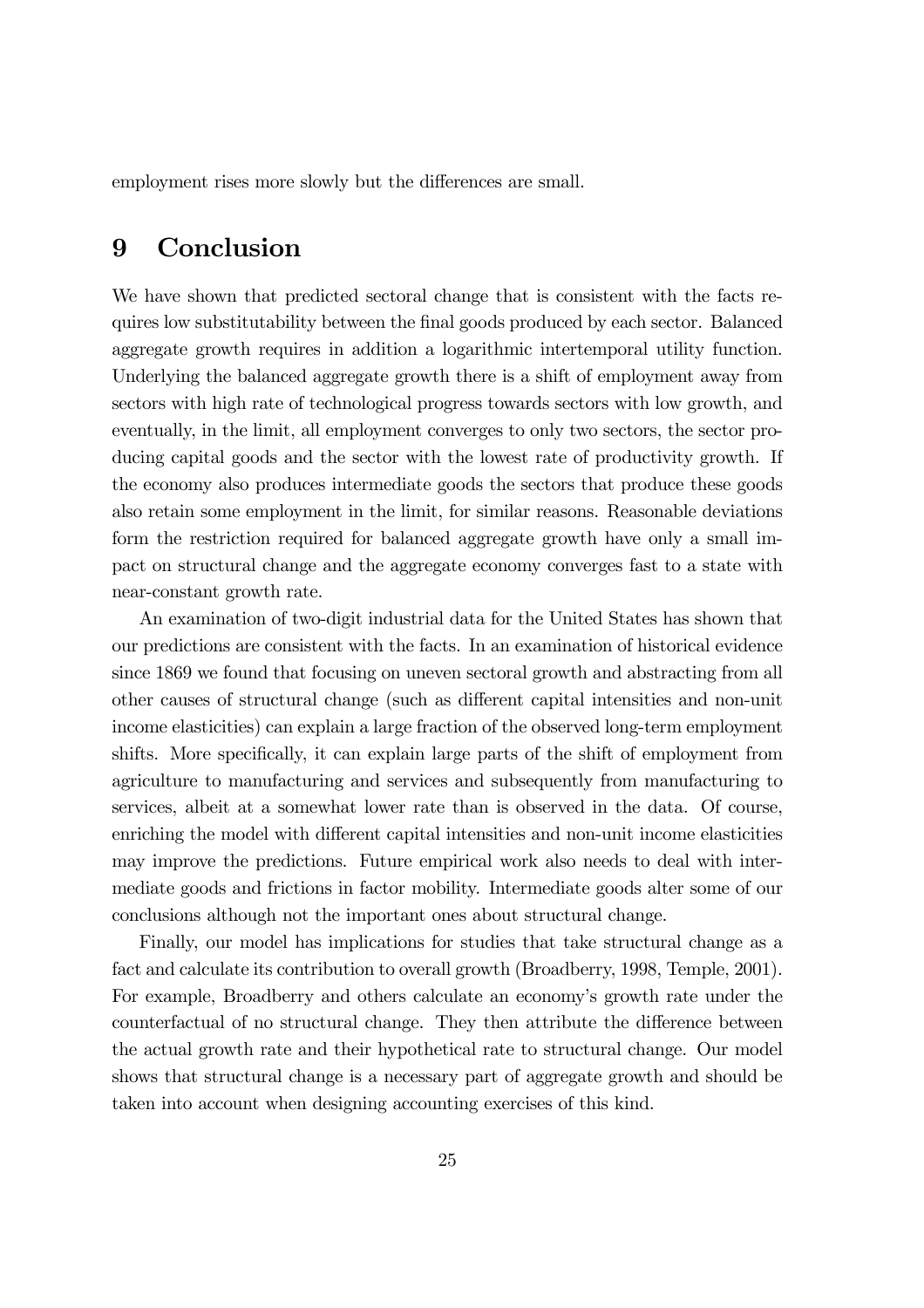### References

- [1] Barro, R. J. and X. Sala-i-Martin (2004). Economic Growth. Second edition. Cambridge, Mass., MIT Press.
- [2] Baumol, W. (1967). 'Macroeconomics of Unbalanced Growth: The Anatomy of Urban Crisis,' American Economic Review 57: 415-26.
- [3] Baumol, W., S. Blackman and E. Wolff (1985). 'Unbalanced Growth Revisited: Asymptotic Stagnancy and New Evidence,' American Economic Review 75: 806- 817.
- [4] Broadberry, S. N. (1998). 'How did the United States and Germany Overtake Britain? A Sectoral Analysis of Comparable Productivity Levels, 1870-1990'. Journal of Economic History, 58(2), 375-407.
- [5] Caselli, F. and W.J. Coleman II (2001). 'The U.S. Structural Transformation and Regional Convergence: A Reinterpretation,' Journal of Political Economy 109: 584-616.
- [6] Echevarria, C. (1997). 'Changes in Sectoral Composition Associated with Economic Growth.' International Economic Review 38 (2): 431-452.
- [7] Gollin, D., S. Parente, and R. Rogerson (2002). 'Structural Transformation and Cross-Country Income Differences.' Working Paper.
- [8] Foellmi, R. and Zweimuller, J. (2002). "Structural Change and Kaldor's Facts of Economic Growth." Discussion Paper No. 472 (April), IZA (Institute for the Study of Labor), Bonn.
- [9] Kaldor, N (1961). "Capital Accumulation and Economic Growth." In The Theory of Capital, ed. F.A. Kutz and D.C. Hague. New York: St. Martins.
- [10] Kongsamut, P., S. Rebelo and D. Xie (2001). 'Beyond Balanced Growth,' Review of Economic Studies 68: 869-882.
- [11] Kravis, I., A. Heston and R. Summers (1983). 'The Share of Service in Economic Growth'. Global Econometrics: Essays in Honor of Lawrence R. Klein, Edited by F. Gerard Adams and Bert G. Hickman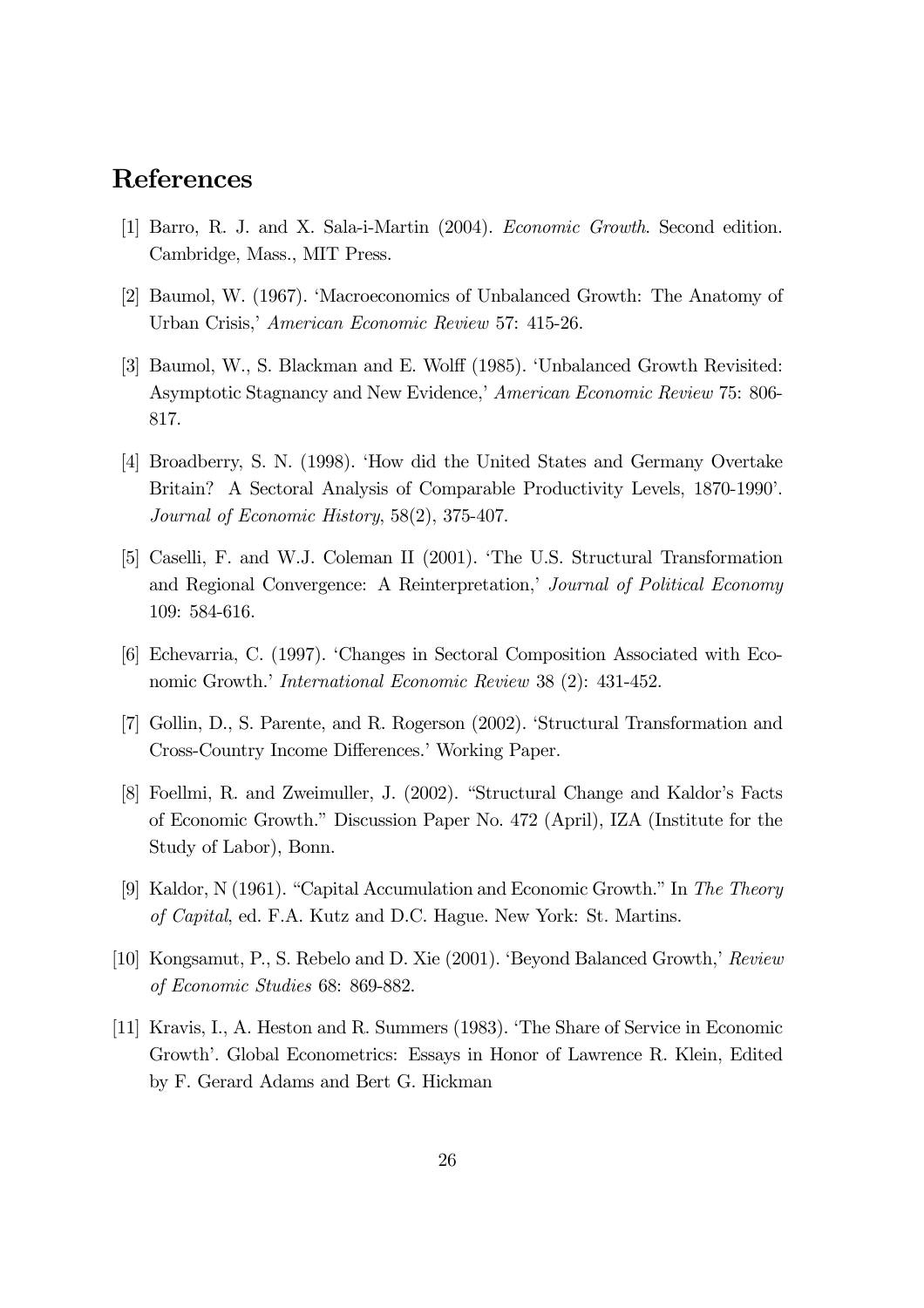- [12] Kuznets, S. Modern Economic Growth: Rate, Structure, and Spread. New Haven, Conn.: Yale University Press, 1966.
- [13] Laitner, J. (2000). 'Structural Change and Economic Growth'. Review of Economic Studies 67: 545-561.
- [14] Maddison, A., (1980). "Economic Growth and Structural Change in the Advanced Countries," in Western Economies in Transition. Eds.: I. Leveson and W. Wheeler. London: Croom Helm.
- [15] Maddison, A., (1992). A long-run perspective on saving, Scandinavian Journal of Economics, 84: 181-196.
- [16] Nickell, S., S. Redding and J. Swaffield, (2004). "The Uneven Pace of Deindustrialization in the OECD." London School of Economics mimeo.
- [17] Oulton, N. (2001). 'Must the Growth Rate Decline? Baumol's Unbalanced Growth Revisited.' Oxford Economic Papers 53: 605-627.
- [18] Temple, J. (2001). 'Structural Change and Europe's Golden Age'. Working paper. University of Bristol.
- [19] US Bureau of the Census (1975). Historical Statistics of the United States, Colonial Times to 1970; Bicentennial Edition, Part 1 and Part 2. US Government Printing Office, Washington, DC.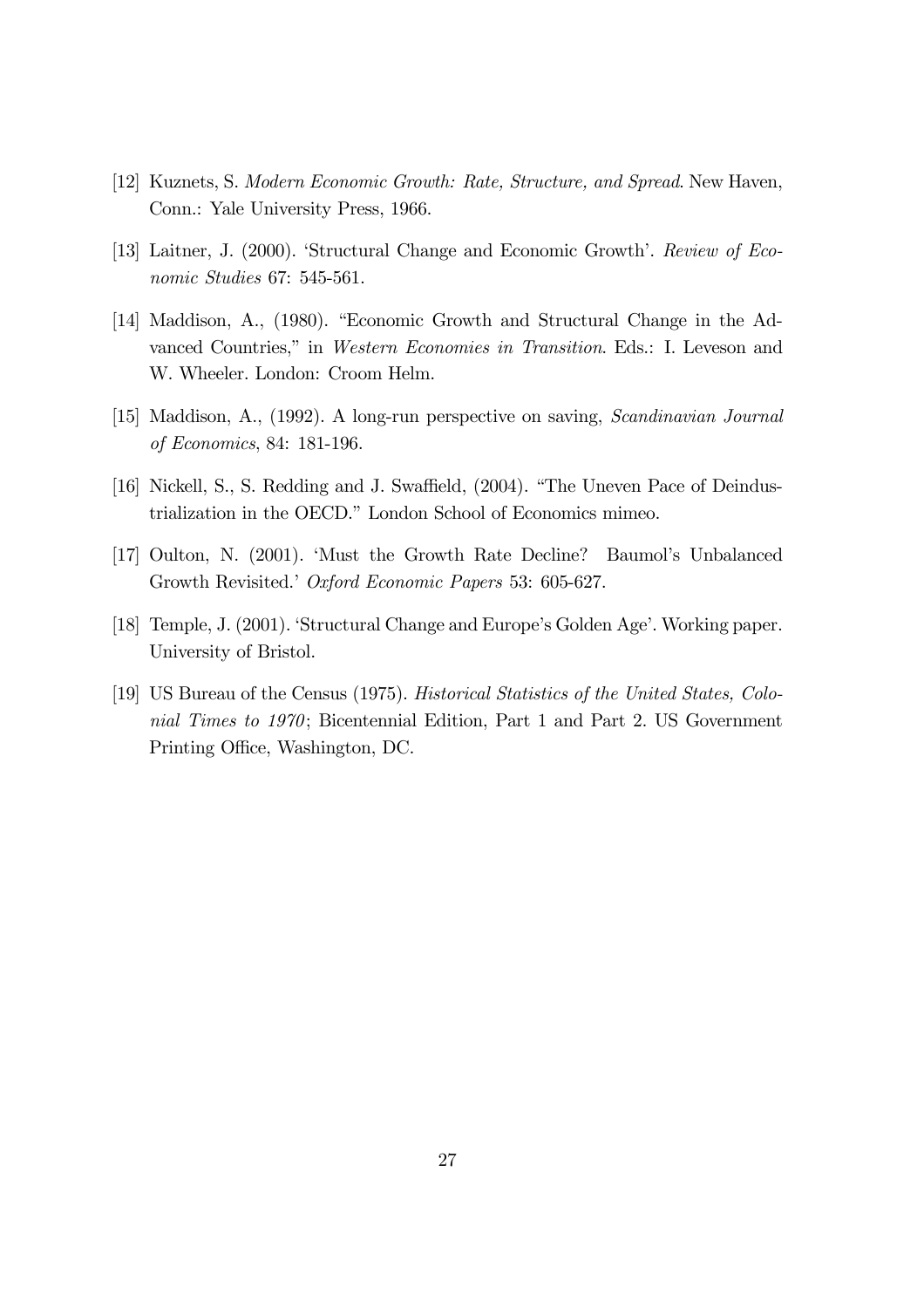#### 10 Appendix 1: Proofs

Lemma 6 The employment shares satisfy:

$$
n_i = \left(\frac{x_i}{X}\right)\left(\frac{c}{y}\right), \qquad \frac{\dot{n}_i}{n_i} = \frac{c/y}{c/y} + (1 - \varepsilon)(\bar{\gamma} - \gamma_i); \qquad i = 1, \dots m - 1,
$$
  

$$
n_m = \left(\frac{c/y}{X}\right) + 1 - \frac{c}{y}, \quad \dot{n}_m = \left[\frac{c/y}{c/y} + (1 - \varepsilon)(\bar{\gamma} - \gamma_m)\right]\left(\frac{c/y}{X}\right) - c/y
$$

where  $\bar{\gamma} \equiv \sum_{i=1}^{m} (x_i/X) \gamma_i$  is the weighted average of TFP growth rates.

**Proof.**  $n_i$  follows from substituting  $F^i$  into  $(10)$ , and  $n_m$  is derived from  $(2)$ . Given  $\dot{x}_i/x_i = (1 - \varepsilon)(\gamma_m - \gamma_i)$  and  $\dot{X} = \sum_{i=1}^m \dot{x}_i = (1 - \varepsilon)(\gamma_m - \bar{\gamma})X$ , we have

$$
\frac{\dot{n}_i}{n_i} = \frac{c/y}{c/y} + \frac{x_i/X}{x_i/X} = \frac{c/y}{c/y} + (1 - \varepsilon)(\bar{\gamma} - \gamma_i) \quad i = 1, ...m - 1
$$

and by  $(2)$ ,

 $\blacksquare$ 

$$
\dot{n}_m = -\sum_{i=1}^{m-1} \dot{n}_i = -\frac{c/y}{c/y} (1 - n_m) - (1 - \varepsilon) \left(\frac{c/y}{X}\right) \sum_{i=1}^{m-1} x_i (\bar{\gamma} - \gamma_i)
$$
  
\n
$$
= \frac{c/y}{c/y} \left(\frac{c/y}{X} - \frac{c}{y}\right) + (1 - \varepsilon) \left(\frac{c/y}{X}\right) (\bar{\gamma} - \gamma_m)
$$
  
\n
$$
= \left[\frac{c/y}{c/y} + (1 - \varepsilon) (\bar{\gamma} - \gamma_m) \right] \left(\frac{c/y}{X}\right) - c/y.
$$

**Proof of Proposition 3.** Use (2) and (8) to rewrite (4) as:

$$
\dot{k}/k = A_m k^{\alpha - 1} (1 - \sum_{i=1}^{m-1} n_i) - c_m/k - (\delta + \nu).
$$

But  $p_i = A_m/A_i$  and by the definition of c, this is equivalent to:

$$
\dot{k}/k = A_m k^{\alpha - 1} - c/k - (\delta + \nu).
$$

Next,  $\phi$  is homogenous of degree one:  $\phi = \sum_{i=1}^{m} \phi_i c_i = \sum_{i=1}^{m} p_i c_i \phi_m = \phi_m c$ . But  $\phi_m = \omega_m (\phi/c_m)^{1/\varepsilon}$  and  $c = c_m X$ , thus  $\phi_m = \omega_m^{\varepsilon/(\varepsilon-1)} X^{1/(\varepsilon-1)}$  and  $v_m = \phi^{-\theta} \phi_m = (\omega_m^{\varepsilon/(\varepsilon-1)} X^{1/(\varepsilon-1)})^{1-\theta} c^{-\theta}$ , so (6) becomes  $\theta \dot{c}/c = (\theta - 1)(\gamma_m - \bar{\gamma}) + \alpha A_m k^{\alpha - 1} - (\delta + \rho + \nu).$ 

$$
c = \begin{pmatrix} 0 & 1 \end{pmatrix} \begin{pmatrix} m & 1 \end{pmatrix} + \alpha \alpha \mathbf{1}_m \alpha \qquad \qquad \begin{pmatrix} 0 & p \end{pmatrix}
$$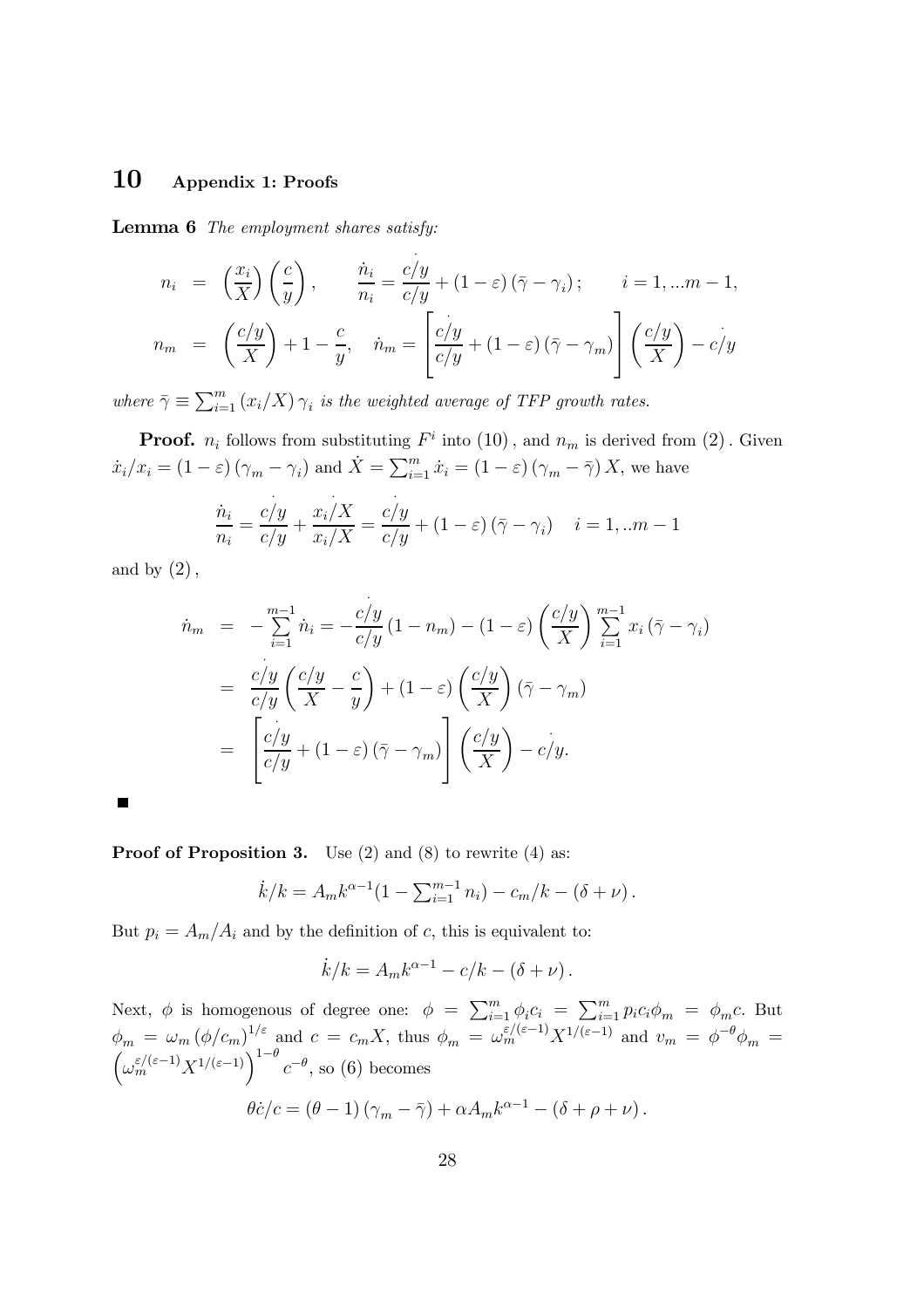Lemma 7  $d\bar{\gamma}/dt \leqslant 0 \Leftrightarrow \varepsilon \leqslant 1$ .

**Proof.** Totally differentiating  $\bar{\gamma}$  as defined in Proposition 3 we obtain

$$
d\bar{\gamma}/dt = \sum_{i=1}^{m} (x_i/X) \gamma_i (\dot{x}_i/x_i - \sum_{i=1}^{m} \dot{x}_j/X)
$$
  
\n
$$
= (1 - \varepsilon) \sum_{i=1}^{m} (x_i/X) \gamma_i (\gamma_m - \gamma_i - \sum_{i=1}^{m} (x_i/X) (\gamma_m - \gamma_j)
$$
  
\n
$$
= (1 - \varepsilon) (\bar{\gamma}^2 - \sum_{i=1}^{m} (x_i/X) \gamma_i^2) = -(1 - \varepsilon) \sum_{i=1}^{m} (x_i/X) (\gamma_i - \bar{\gamma})^2
$$

Since the summation term is always positive the result follows.  $\blacksquare$ 

#### Proof of Proposition 5

**Lemma 8** Along the aggregate balanced growth path, if  $\varepsilon \leq 1$ ,  $\forall i = 1, ..., m-1$ ,  $n_i$  is non-monotonic if and only if  $\bar{\gamma}_0 \geq \gamma_i$ . The non-monotonic  $n_i$  first increases at a decreasing rate for  $t < t_i$ , then decreases and converges to constant  $n_i^*$  asymptotically, where  $t_i$  is such that  $\bar{\gamma}_{t_i} = \gamma_i$ . The monotonic  $n_i$  are decreasing and converge to zero asymptotically.

**Proof.**  $\forall i = 1, ..., m - 1$ , Lemma 6 implies that along the aggregate balanced growth path,  $\dot{n}_i/n_i = (1 - \varepsilon)(\bar{\gamma}_t - \gamma_i) > 0 \Leftrightarrow \bar{\gamma}_t > \gamma_i$ . Lemma 7 implies  $n_i$  eventually decreases. Therefore,  $n_i$  is non-monotonic if and only if  $\bar{\gamma}_0 > \gamma_i$ .

Corollary 9 If  $\varepsilon < 1$ ,  $t_s \to \infty$  where s is such that  $\gamma_s = \min \{\gamma_i\}_{i=1...m}$ . If  $\varepsilon > 1$ ,  $t_f \rightarrow \infty$  where f is such that  $\gamma_f = \max \{ \gamma_i \}_{i=1...m}$ .

To establish now the claims in Proposition 5, assume, without loss of generality,  $\varepsilon < 1$ ,  $\gamma_1 > ... > \gamma_{m-1}$  and  $\gamma_m < \gamma_h = \bar{\gamma}_0$  where  $1 < h < m - 1$ . Then, Lemma 8 implies  $t_i = 0$  $\forall i \leq h$ , and  $i \in E_0$   $\forall i \geq h$ , moreover,  $E_{t_{h+1}} \cup \{h+1\} = E_0$  and  $D_{t_h+1} = D_0 \cup \{h+1\}$ , thus  $E_{t_{h+1}} \subseteq E_0$  and  $D_0 \subseteq D_{t_{h+1}}$ . The result follows for any arbitrary  $t > 0$ . Next, we prove that the economy converges to a two-sector economy. Without loss of generality, consider  $\varepsilon < 1$ . Given  $X/x_i = \sum_{i=1}^m (\omega_j/\omega_i)^{\varepsilon} (A_i/A_j)^{1-\varepsilon}$ , and  $A_i/A_j \to 0 \Leftrightarrow \gamma_i < \gamma_j$ , we have  $X/x_i \to 1 \Leftrightarrow \gamma_i = \min \{ \gamma_j \}_{j=1...m}$ . Therefore, asymptotically,  $n_l^* = \hat{c}_e \hat{k}_e^{-\alpha}$  and  $n_m^* = 1 - n_l^*$ , where  $\gamma_l = \min \{ \gamma_i \}_{i=1,..,m}$ .

We now prove these results hold also in the transition to the steady state from any small  $k_0$ . Let  $z \equiv c_e/k_e$ , (25) and (26) (with  $\psi = 0$  and  $\theta = 1$ ) imply:

$$
\dot{z}/z = (\alpha - 1) k_e^{\alpha - 1} + z - \rho, \qquad \dot{k}_e / k_e = k_e^{\alpha - 1} - z - [\gamma_m/(1 - \alpha) + \delta + \nu].
$$

A phase diagram can be drawn with  $\dot{z}$  < 0 along the transition. For  $c/y$ , we have:

$$
\frac{c/y}{c/y} = \frac{\dot{c}_e}{c_e} - \alpha \frac{\dot{k}_e}{k_e} = \alpha z - \rho - (1 - \alpha) \left( \frac{\gamma_m}{1 - \alpha} + \delta + \nu \right).
$$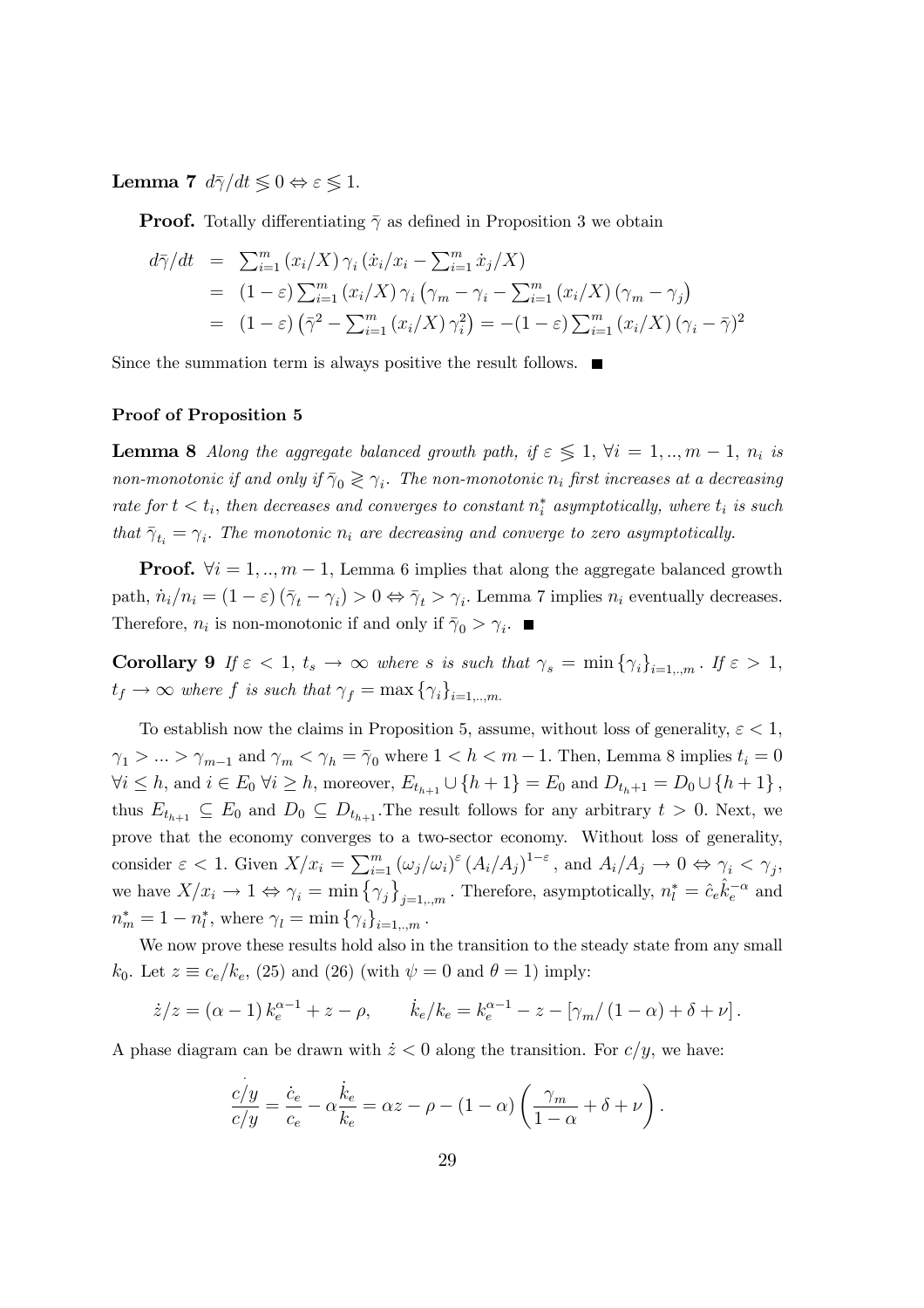Since  $c/y = 0$  in the steady state but  $\dot{z} < 0$  in the transition, thus  $c/y > 0$  and  $c/y < 0$ along the transition. Also,  $\forall t, \forall i = 1, ..., m - 1$ , we have:

$$
\dot{n}_i/n_i = \alpha z - \rho - (1 - \alpha) \left[ \gamma_m/(1 - \alpha) + \delta + \nu \right] + (1 - \varepsilon) (\bar{\gamma} - \gamma_i),
$$

which decreases along the transition given lemma 7 and  $\dot{z}$  < 0. Thus, starting from any small  $k_0$ , if  $i \in E_0$  then  $\dot{n}_i > 0$ ,  $\ddot{n}_i < 0$ , and if  $i \neq l$ ,  $i \in E_t$   $\forall t < t_i$ , and  $i \in D_t$   $\forall t \geq t_i$ , where  $t_i$  is defined in Lemma 8. If  $i \in D_0$ , then  $i \in D_t$   $\forall t$ . Therefore, Lemma 8 holds along the transition.

Many capital-producing sectors  $\forall j = 1,.., \kappa, F^{m_j} \equiv A_{m_j} n_{m_j} k_{m_j}^{\alpha},$  which together produce good m through  $G = \left[\sum_{j=1}^{\kappa} \xi_{m_j} (F^{m_j})^{(\mu-1)/\mu}\right]^{\mu/(\mu-1)}, \xi_{m_j} \geqslant 0, \mu > 0$ , and  $\sum_{j=1}^{\kappa} \xi_{m_j} = 1$ . The planner's problem is similar to before with  $\dot{k} = G - c_m - (\delta + \nu) k$ replacing (4), and  $(k_{m_j}, n_{m_j})_{j=1, \dots, \kappa}$  as additional control variables.

The static efficiency conditions are  $F_K^i/F_N^i = F_K^{m_j}/F_N^{m_j}$ ,  $\forall i = 1, ...m-1, \forall j = 1, ..., \kappa$ , so  $k_i = k_{m_j} = k$ . Also  $G_{m_j}/G_{m_i} = F_K^{m_i}/F_K^{m_j} = A_{m_i}/A_{m_j}$ ,  $\forall i, j = 1, \dots \kappa$ , which implies  $n_{m_j}/n_{m_i} = \left(\xi_{m_j}/\xi_{m_i}\right)^{\mu} \left(A_{m_i}/A_{m_j}\right)^{1-\mu}$  and grows at  $\left(1-\mu\right)\left(\gamma_{m_i}-\gamma_{m_j}\right)$ . Let  $n_m \equiv$  $\sum_{j=1}^{\kappa} n_{m_j}$ , we have  $n_m = n_{m_1} \sum_{j=1}^{\kappa} \left( \xi_{m_j} / \xi_{m_1} \right)^{\mu} \left( A_{m_1} / A_{m_j} \right)^{1-\mu}$ . Next,  $\forall i = 1, ... m - 1$ ,  $p_i = v_i/v_m = A_m/A_i$ , where  $A_m \equiv G_{m_1}A_{m_1}$ . Thus,  $n_i/n_j$  and  $p_i/p_j$  are the same as in the baseline model. For the aggregate equilibrium, note  $G = \sum_{j=1}^{\kappa} F^{m_j} G_{m_j} =$  $A_m k^{\alpha} n_m$ , so  $\dot{c}/c$  and  $\dot{k}/k$  become the same as in the baseline model. Thus, we obtain the same equilibrium if  $\dot{A}_m/A_m$  is constant. Note  $G_{m_1} = \xi_{m_1} (G/F^{m_1})^{1/\mu}$  and  $G/F^{m_1} =$  $\left[\sum_{j=1}^{\kappa} \xi_{m_j} \left(A_{m_j} n_{m_j}/\left(A_{m_1} n_{m_1}\right)\right)^{(\mu-1)/\mu}\right]^{\mu/(\mu-1)},$  then use the result on  $n_{m_j}/n_{m_1}$ , we have  $G/F^{m_1} =$  $\left[\sum_{j=1}^{\kappa} \xi_{m_j}^{\mu}\right]$  $\left(\xi_{m_1} A_{m_1}\right)^{1-\mu} A_{m_j}^{(\mu-1)}$  $\Gamma^{\mu/(\mu-1)}$ , thus we have  $A_m = G_{m_1} A_{m_1} =$  $\left[\frac{\kappa}{\sqrt{2}}\right]$  $\xi_{m_j}^\mu A_{m_j}^{(\mu-1)}$  $1^{1/(\mu-1)}$ 

$$
\mathcal{L}^{\mathcal{L}}(\mathcal{L}^{\mathcal{L}}(\mathcal{L}^{\mathcal{L}}))
$$

and its growth rate is

$$
\gamma_m = \sum_{j=1}^{\kappa} \zeta_j \gamma_{m_j}; \quad \zeta_j \equiv \xi_{m_j}^{\mu} A_{m_j}^{(\mu-1)} / \left( \sum_{j=1}^{\kappa} \xi_{m_j}^{\mu} A_{m_j}^{(\mu-1)} \right).
$$

 $j=1$ 

So  $\gamma_m$  is constant if  $(\mu - 1)\sum_{j=1}^{\kappa}\zeta_j\left(\gamma_{m_j}-\gamma_m\right)^2 = 0$ , i.e. if  $(1)\ \gamma_{m_i} = \gamma_{m_j}\ \forall i,j=1,.., \kappa$ or (2)  $\mu = 1$ . If (1) is true, the capital-producing sectors can be aggregated into one and the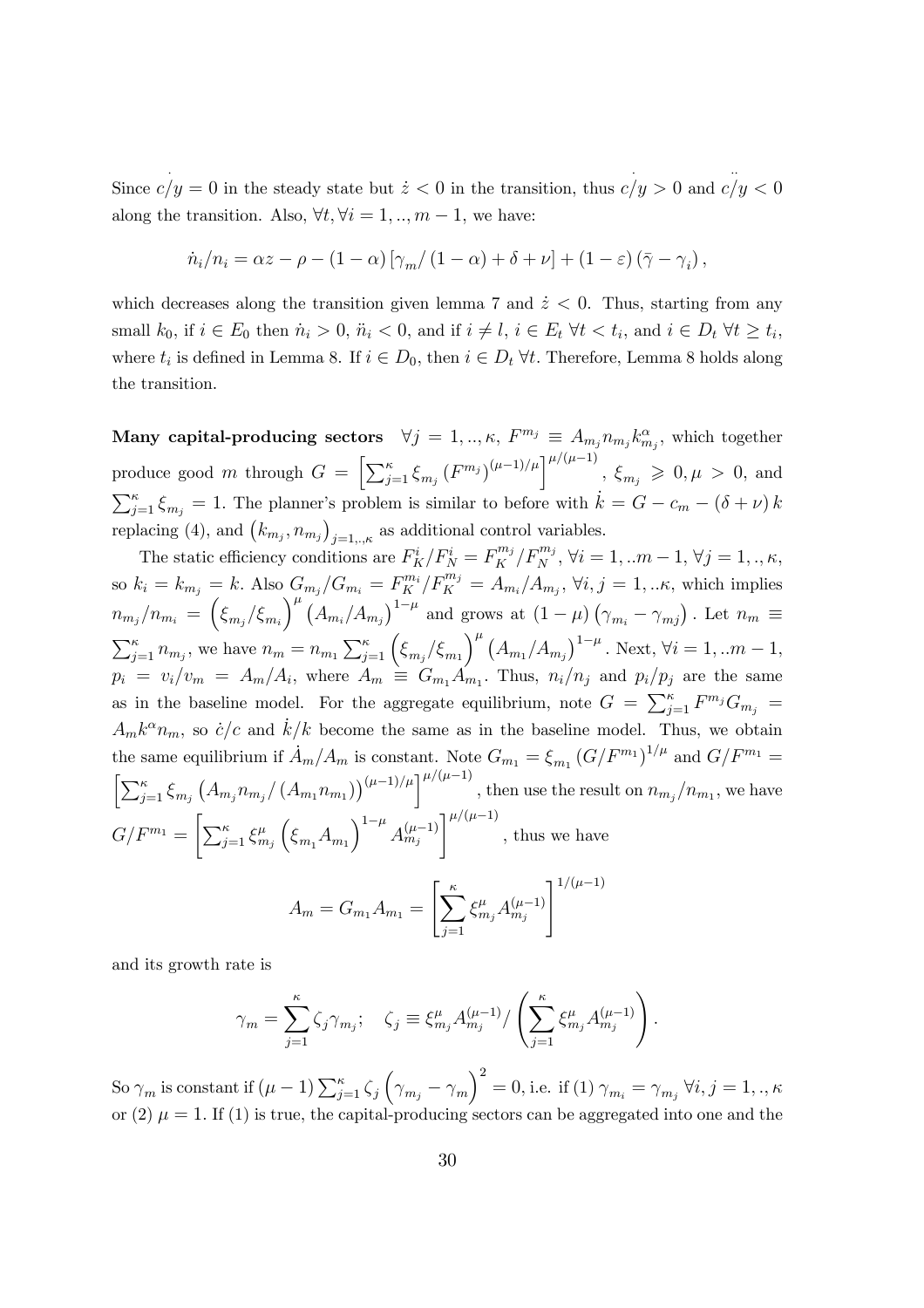model reduces to one with only one capital-producing sector. Thus, coexistence of multiple capital-producing sectors with different TFP growth rates and an aggregate balanced growth path requires (2), i.e.,  $G = \prod_{j=1}^{\kappa} (F^{m_j})^{\xi_j}$  and  $\gamma_m = \sum_{j=1}^{\kappa} \xi_{m_j} \gamma_{m_j}$ .

**Intermediate goods** The production functions are,  $F^i \equiv A_i n_i k_i^{\alpha} q_i^{\beta}, \forall i, \alpha, \beta \in (0, 1)$ and  $\alpha + \beta < 1$ . For  $i = 1, ..., m - 1$ ,  $F^i$  is either bought by consumers  $(c_i)$  or by businesses  $(h_i)$ . But  $F^m$  can also be used as investment. Intermediate goods are produced by  $\Phi(h_1,..,h_m)$ , which satisfies  $\Phi_i > 0, \Phi_{ii} < 0$ , and constant return to scale. The planner's problem is similar to before with  $\dot{k} = F^m - h_m - c_m - (\delta + \nu) k$  replacing (4),  $\sum_{i=1}^m n_i q_i = \Phi$ as an additional resource constraint and the additional controls are  $\{h_i, c_i, q_i\}_{i=1,\dots,m}$ .

The static efficiency conditions are:

$$
\frac{v_i}{v_m} = \frac{F_K^m}{F_N^i} = \frac{F_N^m}{F_N^i} = \frac{F_Q^m}{F_Q^i} = \frac{\Phi_i}{\Phi_m}; \qquad \forall i,
$$

which implies  $k_i = k$ ,  $q_i = \Phi$ ,  $p_i = A_m/A_i$ ,  $\forall i$ , and  $y = A_m k^{\alpha} \Phi^{\beta}$ . Define aggregate intermediate inputs  $h \equiv \sum_{i=1}^{m} p_i h_i$ . To solve for h, use the planner's optimal conditions for  $h_m$  and  $q_m$  to obtain  $1 = \beta \Phi_m A_m k^{\alpha} \Phi^{\beta-1}$ . But  $\Phi$  is homogenous of degree one:  $\Phi =$  $\sum_{i=1}^{m} \Phi_i h_i = \sum_{i=1}^{m} \Phi_m p_i h_i = \Phi_m h$ , we have  $h = \beta y$ , together with static efficiency,

$$
\dot{k} = A_m k^{\alpha} \Phi^{\beta} \left( 1 - \sum_{i=1}^{m-1} n_i \right) - h_m - c_m - (\delta + \nu) k = h (1 - \beta) / \beta - c - (\delta + \nu) k.
$$

The dynamic efficiency condition is  $-\dot{v}_m/v_m = \alpha A_m k^{\alpha-1} \Phi^{\beta} - (\delta + \rho + \nu)$ , so

$$
\dot{c}/c = \alpha h/(\beta k) - (\delta + \rho + \nu), \quad \dot{k}/k = (1 - \beta) h/(\beta k) - c/k - (\delta + \nu).
$$

Constant  $\dot{c}/c$  requires constant  $h/k$  and constant  $\dot{k}/k$  requires constant  $c/k$ . Thus,  $\dot{h}/h$ must be constant, i.e.  $\Phi/\Phi_m$  must be growing at a constant rate. Suppose  $\Phi$  is a CES function,  $\Phi = \left(\sum_{i=1}^m \varphi_i h_i^{(\eta-1)/\eta}\right)$  $\int^{\eta/(\eta-1)}$ , then the static efficiency conditions imply  $\forall i, p_i h_i/h_m = (\varphi_i/\varphi_m)^{\eta} (A_m/A_i)^{1-\eta} \equiv z_i, h = Zh_m$ , where  $Z \equiv \sum_{i=1}^m z_i$ , so  $\Phi_m = \varphi_m^{\eta/(\eta-1)} Z^{1/(\eta-1)}$  and  $\Phi = \left(\beta A_m k^{\alpha} \varphi_m^{\eta/(\eta-1)} Z^{1/(\eta-1)}\right)^{1/(1-\beta)}$ . Hence,

$$
h = \Phi/\Phi_m = (\beta A_m k^{\alpha})^{1/(1-\beta)} (\varphi_m^{\eta/(\eta-1)} Z^{1/(\eta-1)})^{\beta/(1-\beta)}
$$
  

$$
\implies (1-\beta) h/h = (\gamma_m + \alpha k/k) + \beta (\sum_{i=1}^m (z_i/Z) \gamma_i - \gamma_m)
$$

which is constant only if  $\sum_{i=1}^{m} z_i \gamma_i$  is constant. From the definition of  $z_i$  and given that the  $\gamma_i$  are not the same across all i, constancy requires  $\eta = 1$ , and so  $\Phi = \prod_{i=1}^m h_i^{\varphi_i}$ ,  $Z = 1/\varphi_m$ ,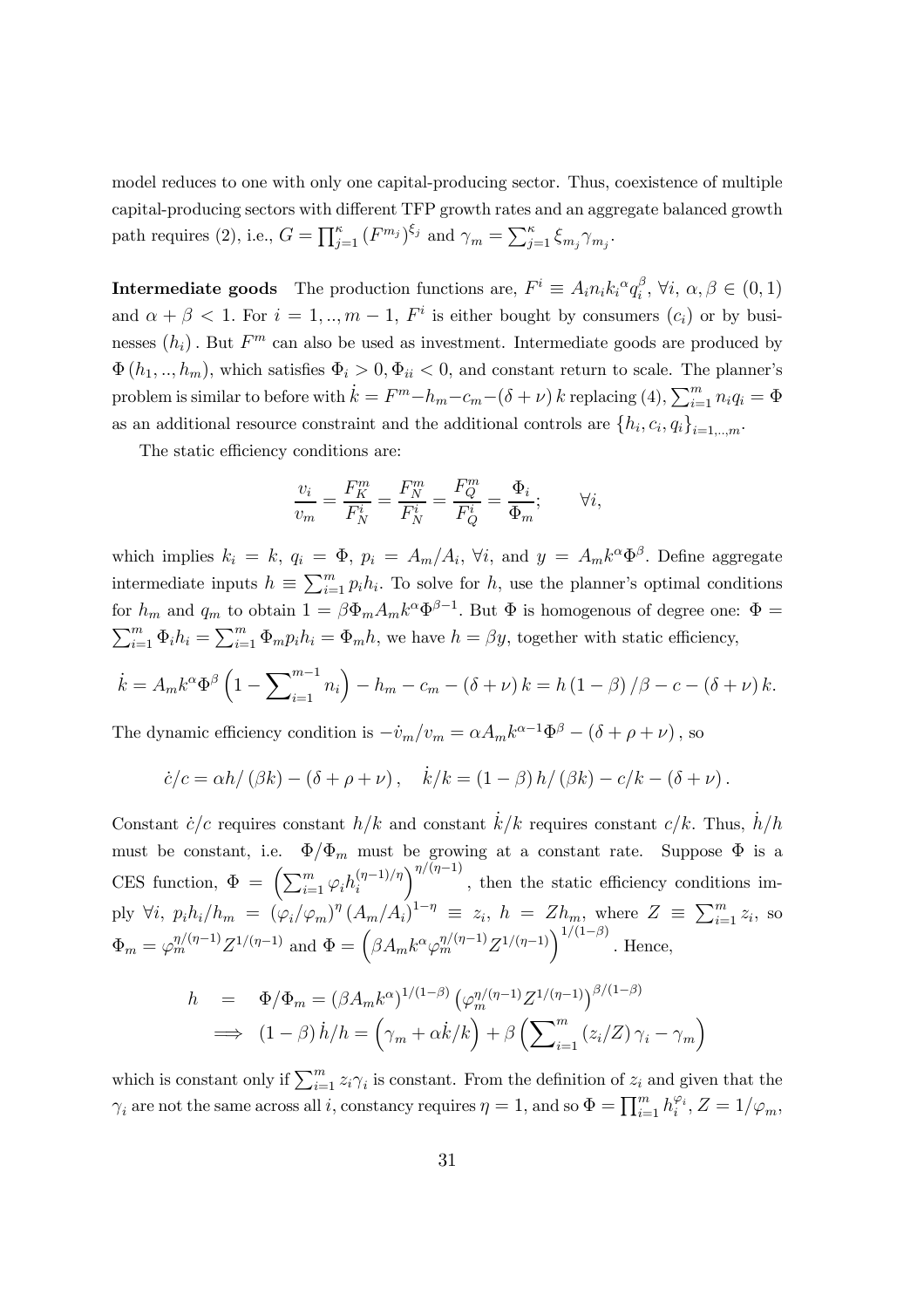and  $z_i = \varphi_i/\varphi_m$ ,  $\forall i$ . The static efficiency conditions imply  $\Phi = h_m \prod_{i=1}^m (z_i A_i/A_m)^{\varphi_i}$  and so  $\Phi_m = \varphi_m \Phi/h_m = \prod_{i=1}^m \left(\varphi_i A_i / A_m\right)^{\varphi_i}$  . But  $\Phi = \left[\beta A_m k^\alpha \Phi_m\right]^{1/(1-\beta)}$  , so  $h = \Phi/\Phi_m =$  $(\beta A_m k^{\alpha})^{1/(1-\beta)} \Phi_m^{\beta/(1-\beta)}$ . The dynamic equations become:

$$
\frac{\dot{c}}{c} + \delta + \rho + \nu = \frac{\alpha}{\beta k} \left[ (\beta A_m k^{\alpha}) \Phi_m^{\beta} \right]^{1-\beta} = \alpha \left[ k^{\alpha+\beta-1} A_m \left( \beta \Phi_m \right)^{\beta} \right]^{1-\beta},
$$
\n
$$
\frac{\dot{k}}{k} + \frac{c}{k} + \delta + \nu = \frac{(1-\beta)}{\beta k} \left[ (\beta A_m k^{\alpha}) \Phi_m^{\beta} \right]^{1-\beta} = (1-\beta) \left[ k^{\alpha+\beta-1} A_m \left( \beta \Phi_m \right)^{\beta} \right]^{1-\beta}.
$$

Define  $c_e \equiv cA^{-(1-\beta)/(1-\alpha-\beta)}$  and  $k_e \equiv kA^{-(1-\beta)/(1-\alpha-\beta)}$ , where  $A \equiv \left[A_m (\beta \Phi_m)^{\beta}\right]^{1/(1-\beta)}$ , and  $\gamma \equiv \dot{A}/A = [\gamma_m + \beta \sum_{i=1}^m \varphi_i (\gamma_i - \gamma_m)] / (1 - \beta) = \gamma_m + (\beta \sum_{i=1}^m \varphi_i \gamma_i) / (1 - \beta)$ ,

$$
\dot{c}_e/c_e = \alpha k_e^{(\alpha+\beta-1)/(1-\beta)} - [\delta + \rho + \nu + (1-\beta)\gamma/(1-\alpha-\beta)],
$$
  
\n
$$
\dot{k}_e/k_e = (1-\beta) k_e^{(\alpha+\beta-1)/(1-\beta)} - c_e/k_e - [\delta + \nu + (1-\beta)\gamma/(1-\alpha-\beta)],
$$

which imply existence and uniqueness of an aggregate balanced growth path.  $\forall i = 1, ... m$ 1, we obtain  $n_i$  using  $F^i = c_i + h_i$ , i.e.  $A_i n_i k^{\alpha} \Phi^{\beta} p_i = p_i (c_i + h_i) = x_i c_m + z_i h_m =$  $cx_i/X + \varphi_i h$ . Substitute  $p_i$  and h to obtain  $n_i y = cx_i/X + \varphi_i \beta y$ , finally

$$
n_i = (c/y) (x_i/X) + \varphi_i \beta; \quad \forall i, \qquad n_m = [(c/y) (x_m/X) + \varphi_m \beta] + [1 - \beta - c/y].
$$

#### 11 Appendix 2: Calibration and sources of historical evidence

Sources of historical evidence (1) Historical Statistic of the United States: Colonial Times to 1970, Part 1 and 2: for employment (series F250-258), for prices (series E17, E23- 25, E42, E52-E53) and index of manufacturing production (series P13-17); (2) Economic Report of the President: for prices and index of manufacturing production; and (3) Bureau of Economic Analysis (BEA): for investment rate and capital-output ratio.

Model in discrete time The Euler condition (25) and the feasibility condition (26) are:

$$
\frac{c_e(t+1)}{c_e(t)} = \left[ \left( \frac{1 - \delta + \alpha k_e^{\alpha - 1}(t+1)}{(1+g)^\theta (1+\nu)/\beta} \right) \left( \frac{X(t+1)}{X(t)} \right)^{(1-\theta)/(\varepsilon - 1)} \right]^{1/\theta} \tag{41}
$$

$$
\frac{k_e(t+1)}{k_e(t)} = \frac{\left[k_e(t)\right]^{\alpha-1} - c_e/k_e + (1-\delta)}{(1+g)(1+\nu)}\tag{42}
$$

where  $g = (1 + \gamma_m)^{1/(1-\alpha)} - 1$  is the aggregate growth rate. The variables in our model are matched to US annual data.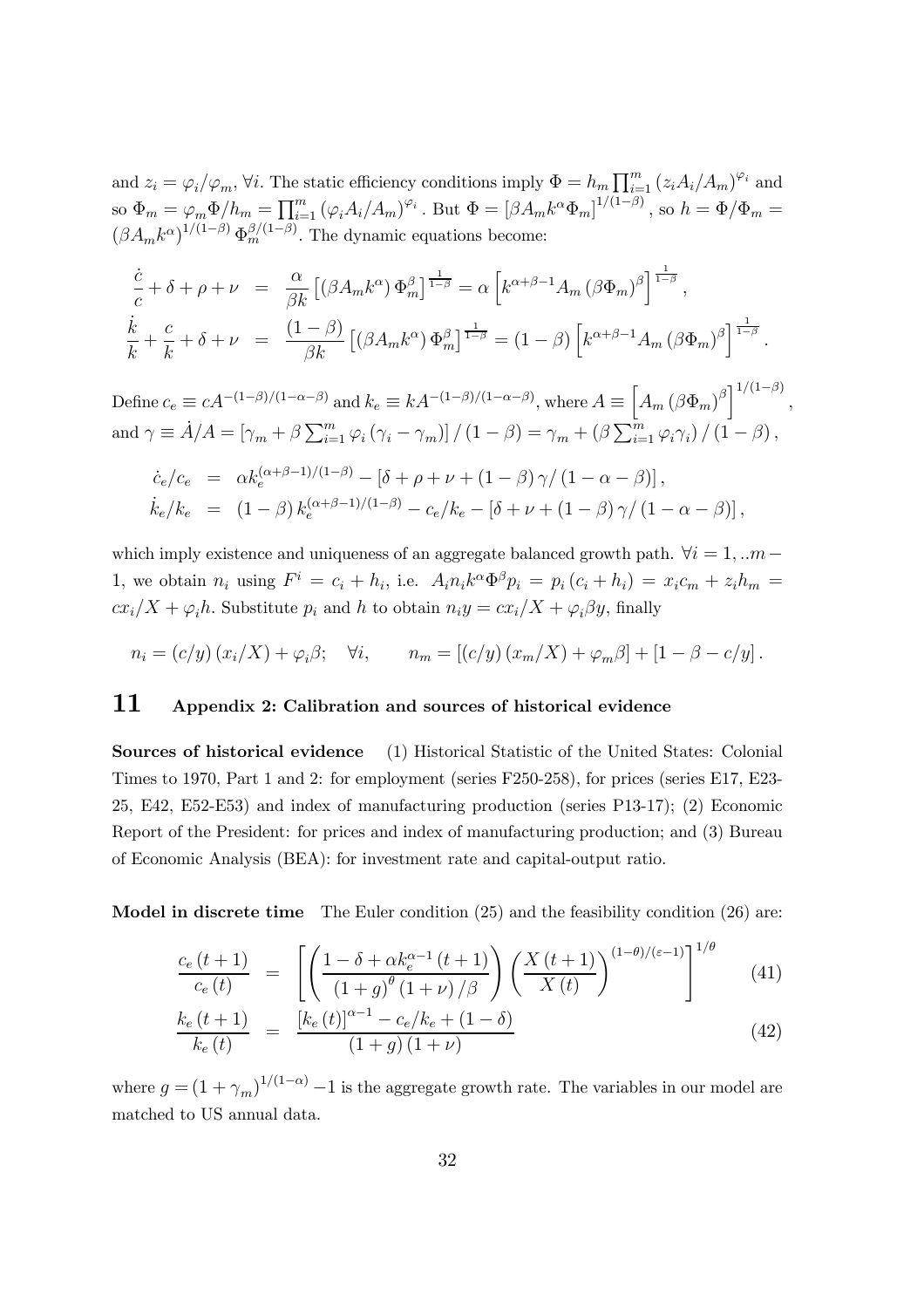Calibration to aggregate balanced growth path  $(\theta = 1)$  The parameters are the preference parameters  $(\omega_a, \omega_m, \omega_s, \rho, \varepsilon)$ , the technology parameters  $(\gamma_m, \gamma_s, \gamma_a, A_{a0}, A_{m0}, A_{s0}, \alpha, \delta)$ and the labor force growth rate  $\nu$ .

We first calibrate the parameters that determine employment shares. The contribution of parameters  $(\gamma_m, \alpha, \delta, \nu, \rho)$  is captured by  $\hat{\sigma}$ , while the contribution of  $(\omega_a, \omega_m, \omega_s)$  and  $(A_{a0}, A_{m0}, A_{s0})$  is captured through the initial weights  $(x_{a0}, x_{s0})$ . Therefore, we only need to know  $\varepsilon, \hat{\sigma}, x_{a0}, x_{s0}, (\gamma_m - \gamma_s)$  and  $(\gamma_m - \gamma_a)$  to compute the employment shares. Ideally, we want an estimate for the elasticity of substitution for the period 1869-1998. Without this measure, we use  $\varepsilon = 0.3$ , which is consistent with the lines in figure 1 for the period 1977-2001, and a lower value of  $\varepsilon = 0.1$ . The remaining five parameters are set to match five targets: the average investment rate, the agriculture and services employment shares in 1869 and the growth rate of relative prices in services and agriculture. Maddison (1992) shows that the investment rate is constant for the period 1870-1988 except for the great depression and the war periods. This is also consistent with the data from BEA for the period 1929-1998. Hence, we set  $\hat{\sigma} = 0.2$  to match the average investment rate for this period. The agriculture employment share is 0.5 and the service employment share is 0.25 in 1869. We compute  $x_{a0} = n_{a0}/(n_{m0} - \hat{\sigma})$  and  $x_{s0} = n_{s0}/(n_{m0} - \hat{\sigma})$ . The price data for agriculture and manufacturing start from 1869. However, the price data for services start in 1929. The average annual growth rate for the relative price of services in terms of manufacturing is 0.98% for the period 1929-1998. For the same period, the relative price of agriculture (in terms of manufacturing price) is falling at an average rate of 1.03%. Thus,  $\gamma_m - \gamma_a = -0.01$  and  $\gamma_m - \gamma_s = 0.01$ .

We next calibrate the rest of the parameters to match the growth rate of total employment, the aggregate growth rate, and the aggregate capital-output ratio. The average annual growth rate of total employment for the period 1869-1998 is 1.9%, i.e.  $\nu = 0.02$ . The average annual growth rate of labor productivity in manufacturing was about 2% between 1869 and 1998, which is consistent with the aggregate growth rate. We set  $q = 0.02$ . Given the capital-output ratio (which is about 3 for the period 1929-1998), the feasibility condition implies  $1-\delta = (1+g)(1+\nu)-\hat{\sigma}(y/k)$ . We set the capital share  $\alpha = 0.3$ , but our results are robust to the range 0.3-0.4. Finally, the Euler condition is used to derive  $\beta = (1 + \nu) (1 + g) / (1 - \delta + \alpha y / k)$ . To summarize, the baseline parameters are:

| Iε |                        | $\gamma_m - \gamma_s \mid \gamma_a - \gamma_m \mid \nu$ |  |  |                                                               |
|----|------------------------|---------------------------------------------------------|--|--|---------------------------------------------------------------|
|    | $\mid$ 0.3 $\mid$ 0.01 | $\pm 0.01$                                              |  |  | $\vert 0.02 \vert 0.02 \vert 0.03 \vert 0.3 \vert 0.97 \vert$ |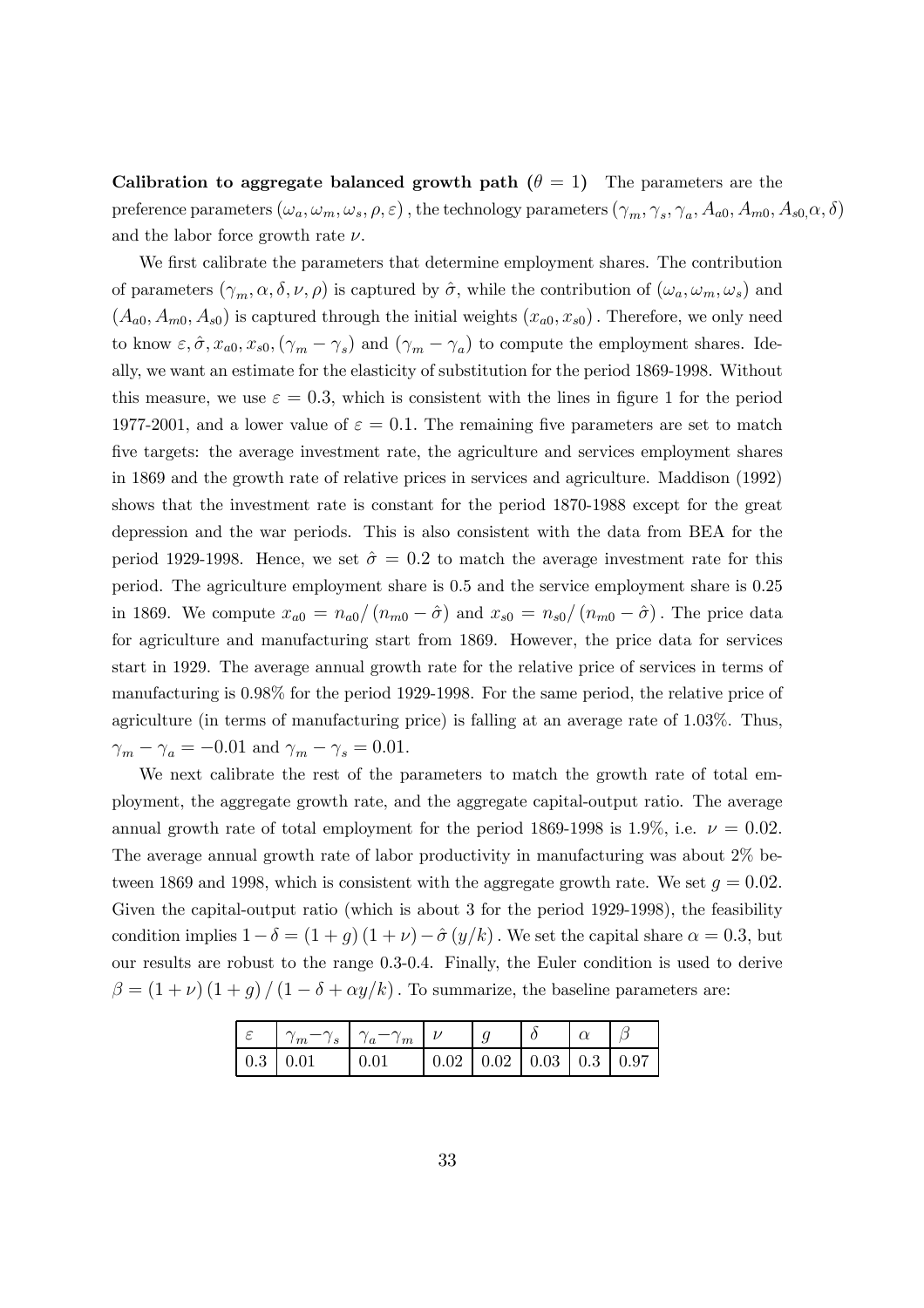Computation for economy with  $\theta \neq 1$  We use the baseline parameters to compute the transition path for the economy with  $\theta \neq 1$ . We start with the same initial income and initial employment distribution. The initial income is matched by choosing the same  $k_e(1)$ as in the benchmark. To match the initial employment we need to adjust  $x_{a0}$  and  $x_{s0}$ . These two parameters were previously calibrated to match the initial employment shares under the assumption that the investment rate is  $\hat{\sigma}$ . When  $\theta \neq 1$ , the initial employment shares depend on the initial investment rate, which is different from  $\hat{\sigma}$ .

We rewrite (41) and (42) in terms of  $z \equiv c/k$ :

$$
\frac{z(t+1)}{z(t)} = \left(\frac{k_e(t)}{k_e(t+1)}\right) \left[ \left(\frac{1-\delta + \alpha k_e^{\alpha-1}(t+1)}{(1+g)^\theta(1+\nu)/\beta}\right) \left(\frac{X(t+1)}{X(t)}\right)^{(1-\theta)/(\varepsilon-1)}\right]^{1/\theta}
$$
  
\n
$$
\frac{k_e(t+1)}{k_e(t)} = \frac{[k_e(t)]^{\alpha-1} - z(t) + (1-\delta)}{(1+g)(1+\nu)}.
$$

Given  $k_e(1)$ , if we know  $z(1)$ , the equilibrium is derived by iteration. We use a shooting algorithm to look for  $z(1)$ . As  $t \longrightarrow \infty$ ,  $X(t+1)/X(t)$  converges to a constant, so this economy converges to an asymptotic steady state with  $\alpha k_e^{\alpha-1} - \delta - \nu = \rho - \psi + \theta g$  and  $\dot{k}/k = g$ . First note that the transversality condition holds if  $\rho > (1 - \theta) (g - (\gamma_m - \gamma_s))$ , which is satisfied under the calibrated parameters at all positive  $\theta$ . Let  $z^*$  be the asymptotic steady state value. Thus, for sufficiently large  $T$ ,  $z(T) \approx z^*$ . The shooting algorithm is as follows: given an initial  $k_e(1)$ , guess a  $z(1)$ . For any t, if  $k_e(t) < 0$ , decrease  $z(1)$ . Since X is a function independent of z and  $k_e$ ,  $z(T)$  is increasing in  $z(1)$ . Therefore, if  $z(T)$  < (>)  $z^*$ , increase (decrease)  $z(1)$ .

#### 12 Appendix 3: Sectorial Data sources and construction

We make use of two data sources, both of which are available online at www.oecd.org:

- 1. OECD Structural Analysis Database for Industrial Analysis (STAN ), which is entirely based on national US sources, and covers the period 1977-2001.
- 2. OECD input-output database (I/O database).

We extract from STAN data for total hours of work, total employment and prices (obtained as the ratio of the sector's value added at current prices to the volume measure of value added). There is a complete annual data set for 1977-2001 for 27 groupings of two-digit industries, shown in Table 1. Our sectors cover about 98 percent of employment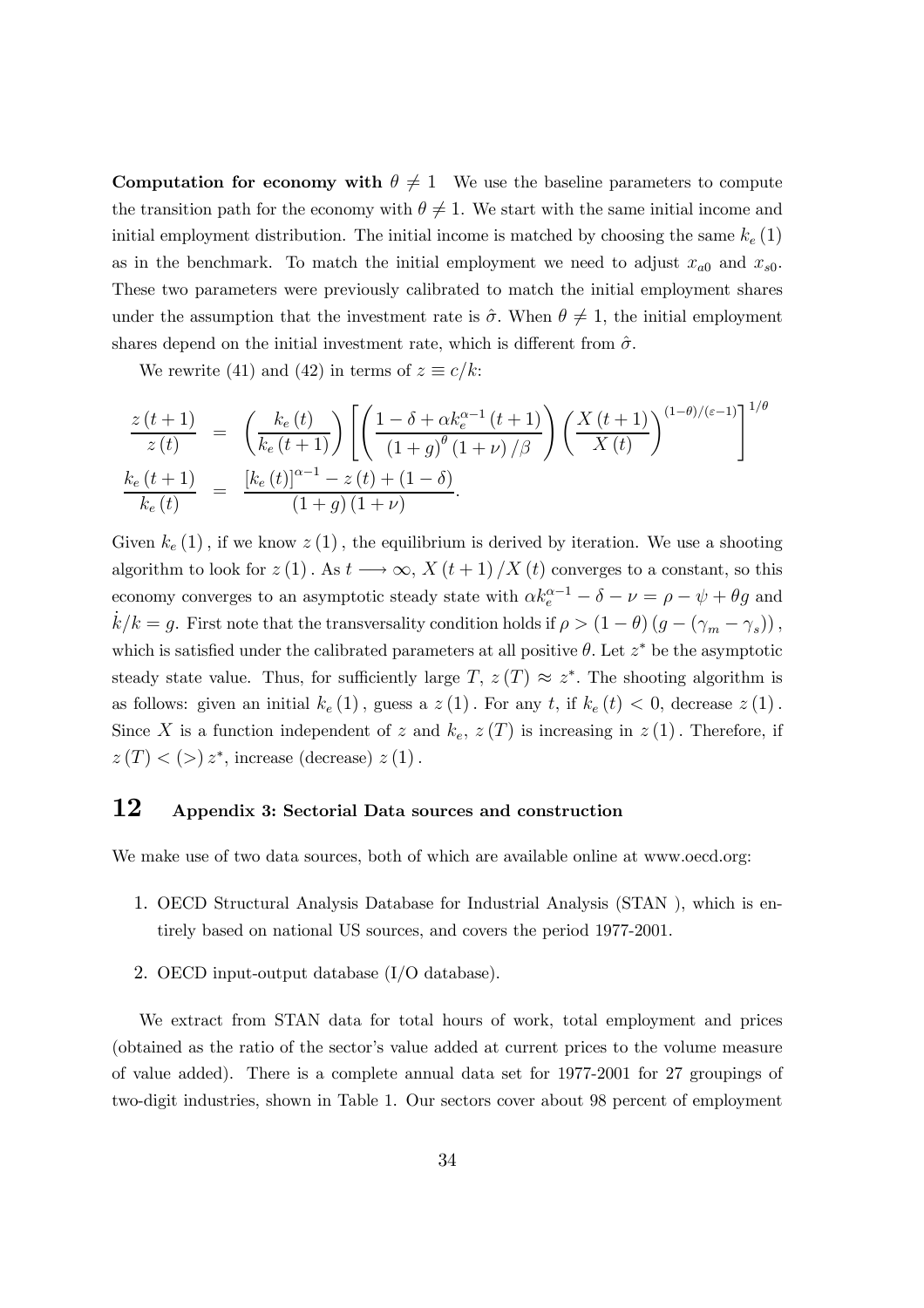in the Unites States. The table also shows the sample mean of the share of each sector in total hours and also whether the sector is classified as consumption, intermediate or capital.

In order to classify sectors we used information from the 1990 input-output tables. The tables can be used to calculate the share of output of each sector that is capital formation (column headed "Private GFCF"), intermediate inputs (column headed "Total") and private consumption (column headed "Private Domestic Consumption"). We defined a sector's output as the sum of the three columns and calculated the shares of each. There are 3 sectors where production of capital goods amount to more than 28% of total output. The next highest capital-producing sector is wholesale and retail trade whose production of capital goods amount to 6% of total output. We classify the first three sectors as capital (or manufacturing) sectors.<sup>16</sup> In addition, we include two other sectors which respectively produced 94% and 100% intermediate goods but supplied almost exclusively one capital sector each: 93% of the output of non-mineral manufacturing consisted of intermediate goods, and 70% of it was bought either by itself or by the construction sector; and 80% of the output of the combined basic metals and fabricated metals sectors (which produce only intermediate goods) is bought by the machinery and equipment sector.

Of the remaining sectors, those that supply more than 50% of output to final consumption use are classified as consumption sectors. In addition, agriculture produces almost exclusively intermediate goods for the food industries, which are a consumption sector, and is classified as a consumption sector. The remaining sectors produce more than 50% of their output for a range of other sectors and are classified as intermediate sectors.

<sup>&</sup>lt;sup>16</sup>The 1990 tables appear to have an aberration that we ignored: 9.7% of the output of mining is reported as capital goods. In 1977,1982 and 1985 (all the other years that tables are available) capital goods are less than  $1\%$  of the output of this sector. The percentage distribution for other sectors is virtually unchanged between years.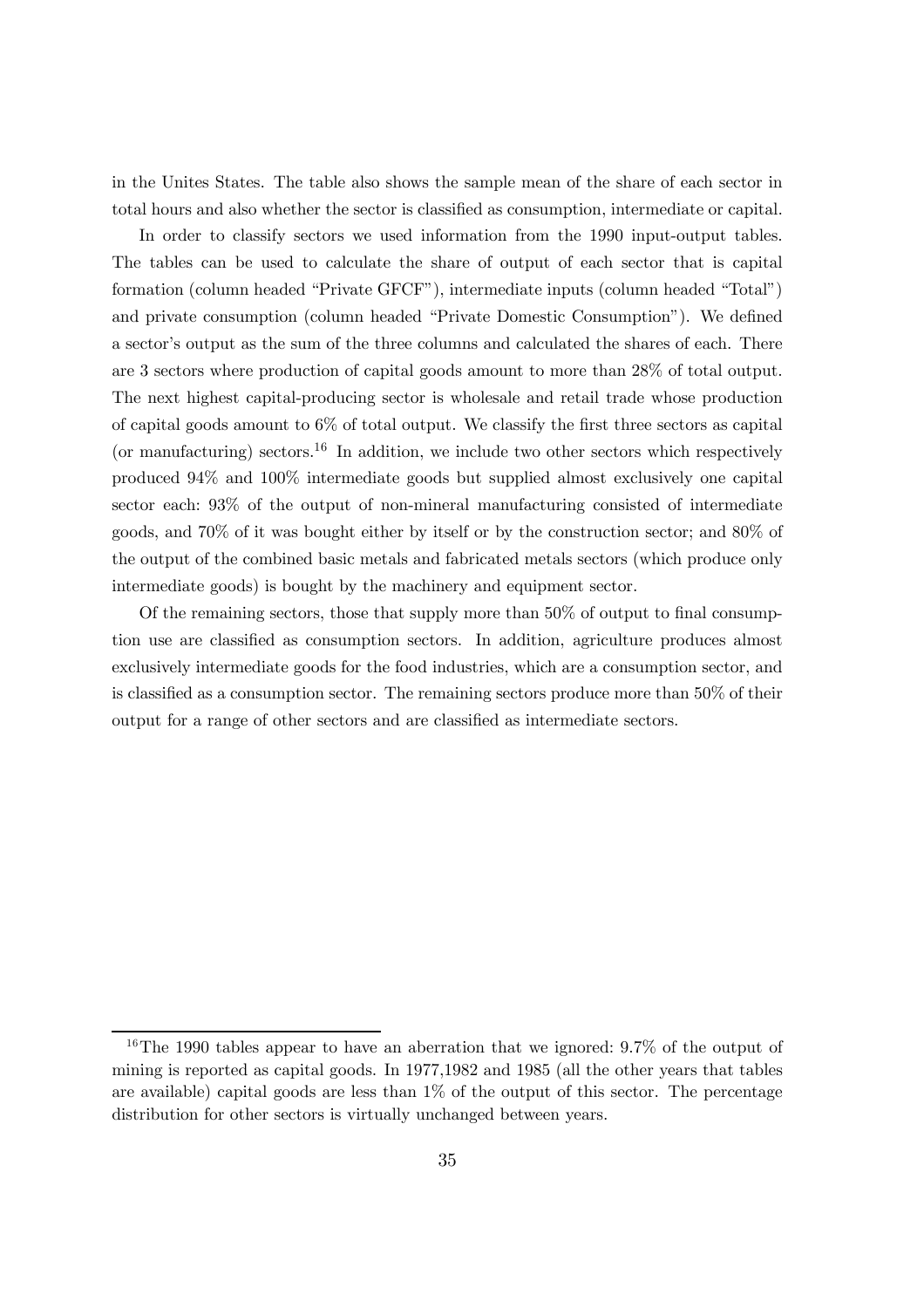| consumption sectors |           |       | intermediate sectors                    |           |       |  |
|---------------------|-----------|-------|-----------------------------------------|-----------|-------|--|
| sector              | code      | share | sector                                  | code      | share |  |
| agriculture         | $01 - 05$ | 1.85  | mining/energy                           | $10 - 12$ | 0.67  |  |
| food                | $15 - 16$ | 1.75  | $\overline{\text{mining}}/\text{other}$ | 13-14     | 1.19  |  |
| textiles            | 17-18     | 1.76  | paper                                   | 21-22     | 2.12  |  |
| leather             | 19        | 0.16  | petrol./fuel                            | 23        | 0.17  |  |
| trade               | 50-52     | 22.10 | chemical                                | 24        | 1.07  |  |
| $h$ otels/rest      | 55        | 1.28  | rubber/plastic                          | 25        | 0.88  |  |
| finance             | 65-67     | 4.66  | utilities                               | 40-41     | 0.89  |  |
| real est.           | 70-74     | 8.75  | transport                               | 60-63     | 3.34  |  |
| public admin        | 75        | 15.71 | telecom                                 | 64        | 2.18  |  |
| education           | 80        | 1.46  |                                         |           |       |  |
| health/social       | 85        | 7.93  | Capital sectors                         |           |       |  |
| comm serv           | 90-93     | 3.59  | non metallic                            | 26        | 0.62  |  |
| households          | 95        | 0.83  | metals                                  | 27-28     | 2.40  |  |
|                     |           |       | machinery                               | 29-33     | 4.88  |  |
|                     |           |       | trans. equip.                           | 34-35     | 1.93  |  |
|                     |           |       | construction                            | 45        | 5.15  |  |

Table 1: Sectors and Employment Shares

Notes. The time period is 1977-01. Code refers to ISIC Rev 3 and share to the sample mean share of the sector in total hours of work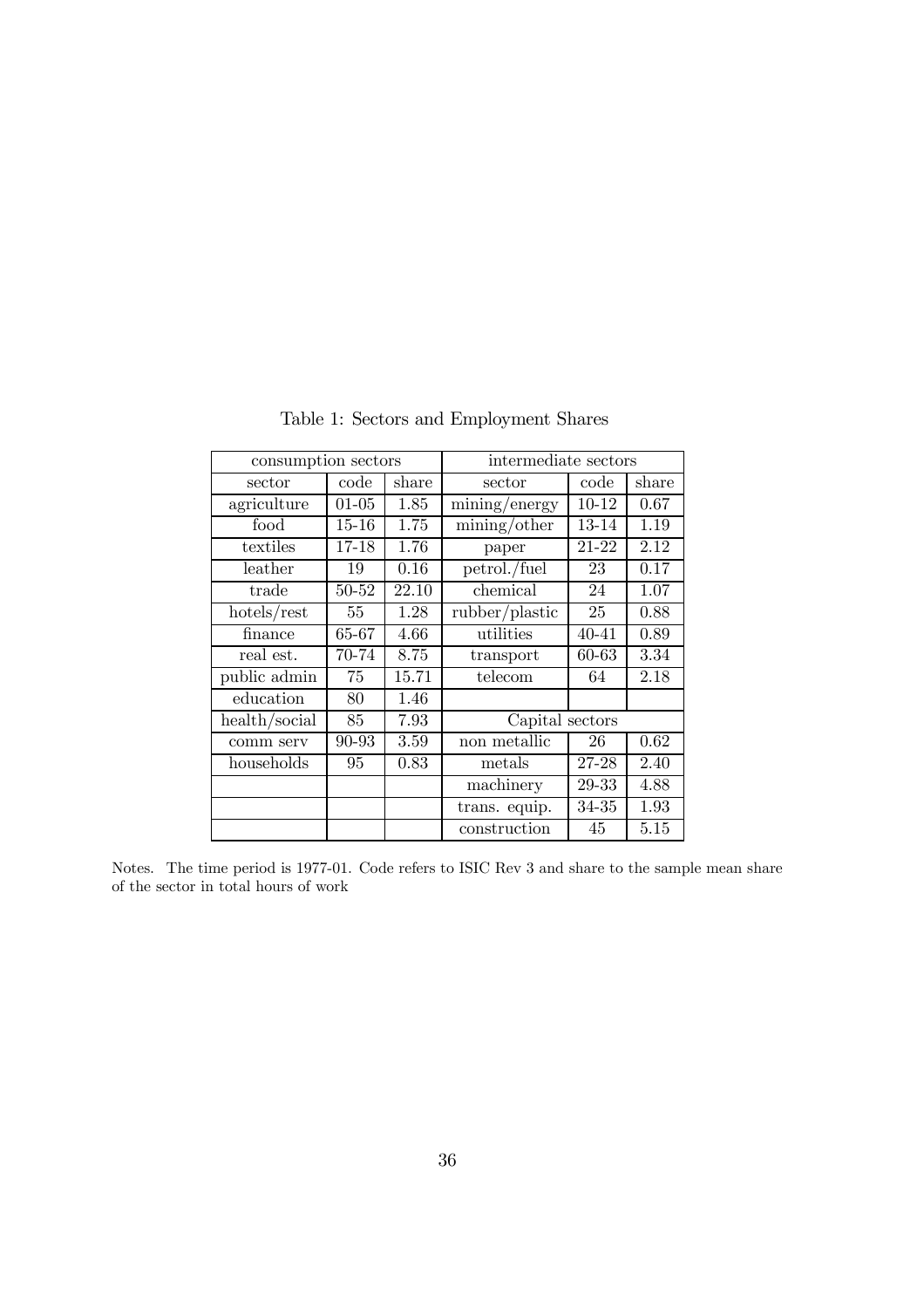



**Figure 1 Changes in hours of work and prices, 13 consumption sectors five-year averages 1977-2001**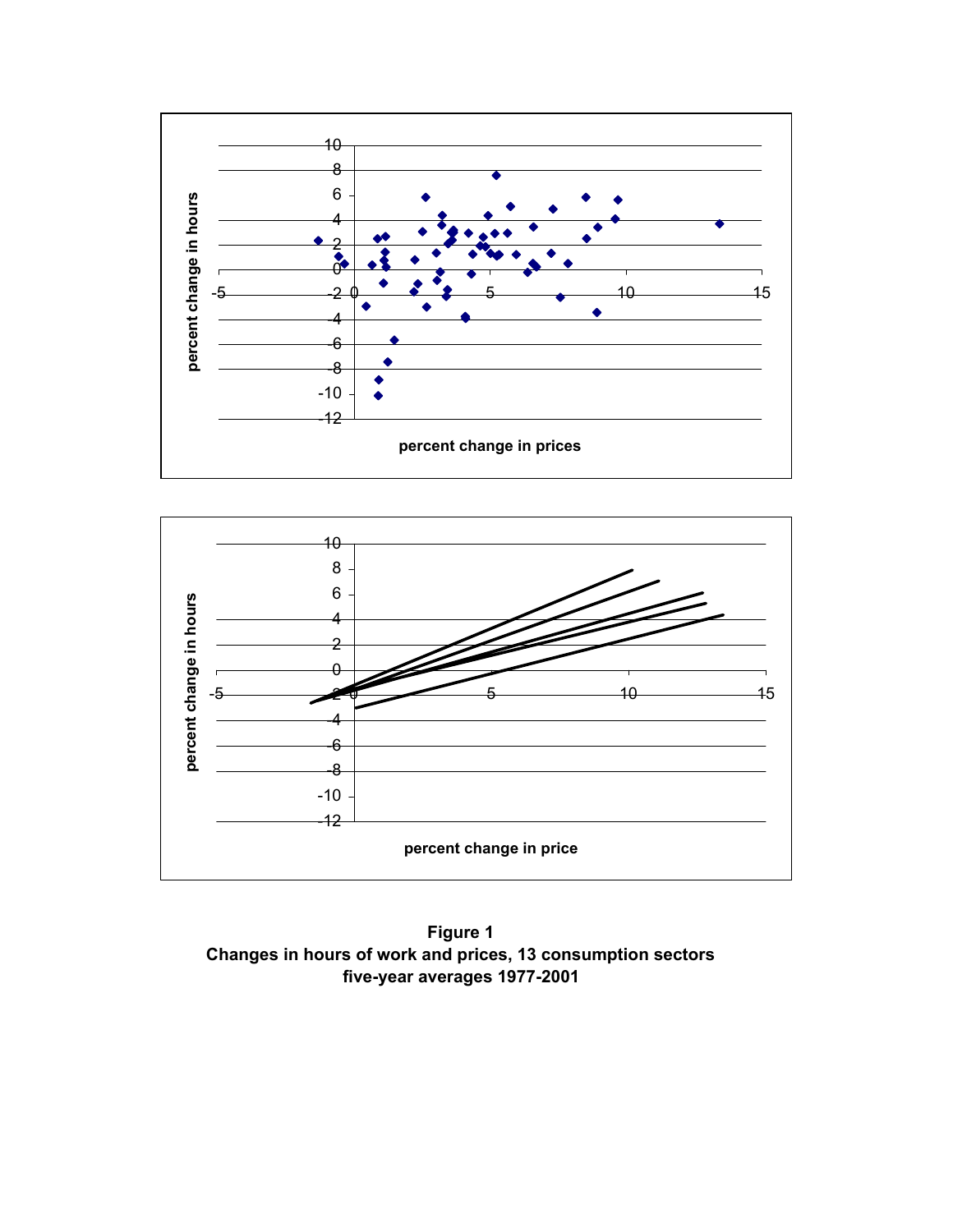



**Figure 2 Changes in hours of work and prices, five-year averages 1977-2001**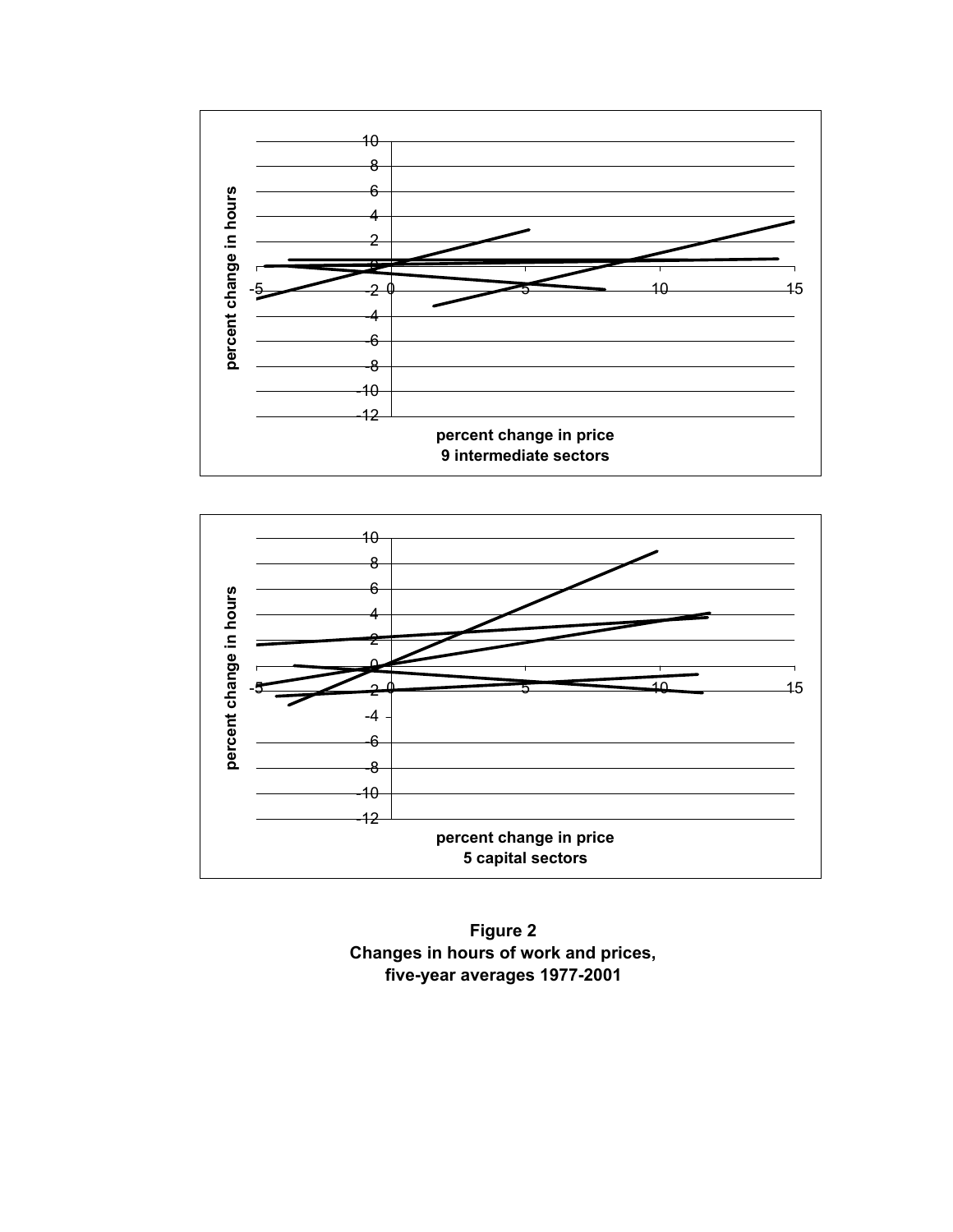





**Figure 3 Changes in employment and prices, five-year averages 1977-2001**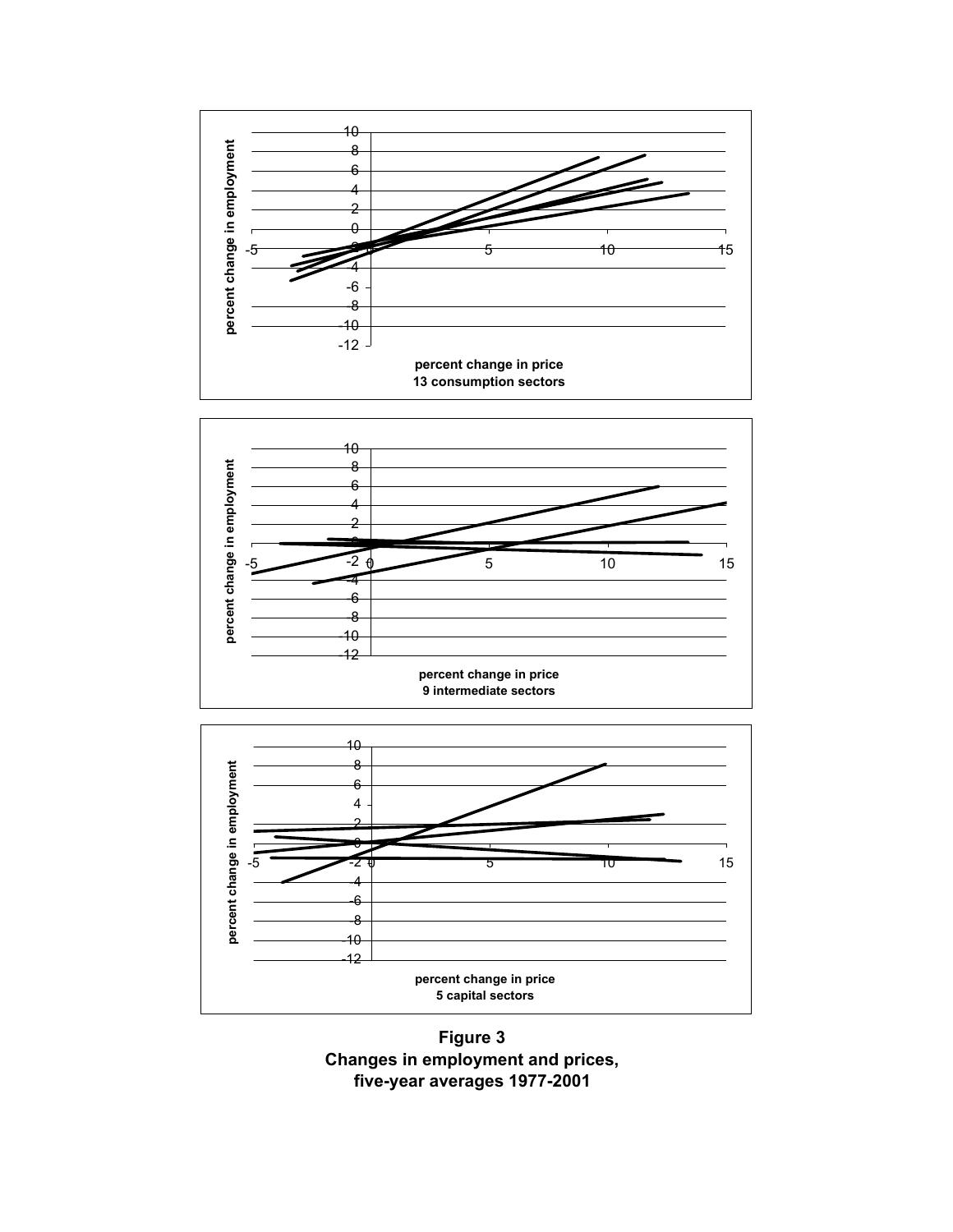**Figure 4 Chain-weighted GDP and GDP deflated by manufacturing price, US, per capita, log scale (base years differ)**

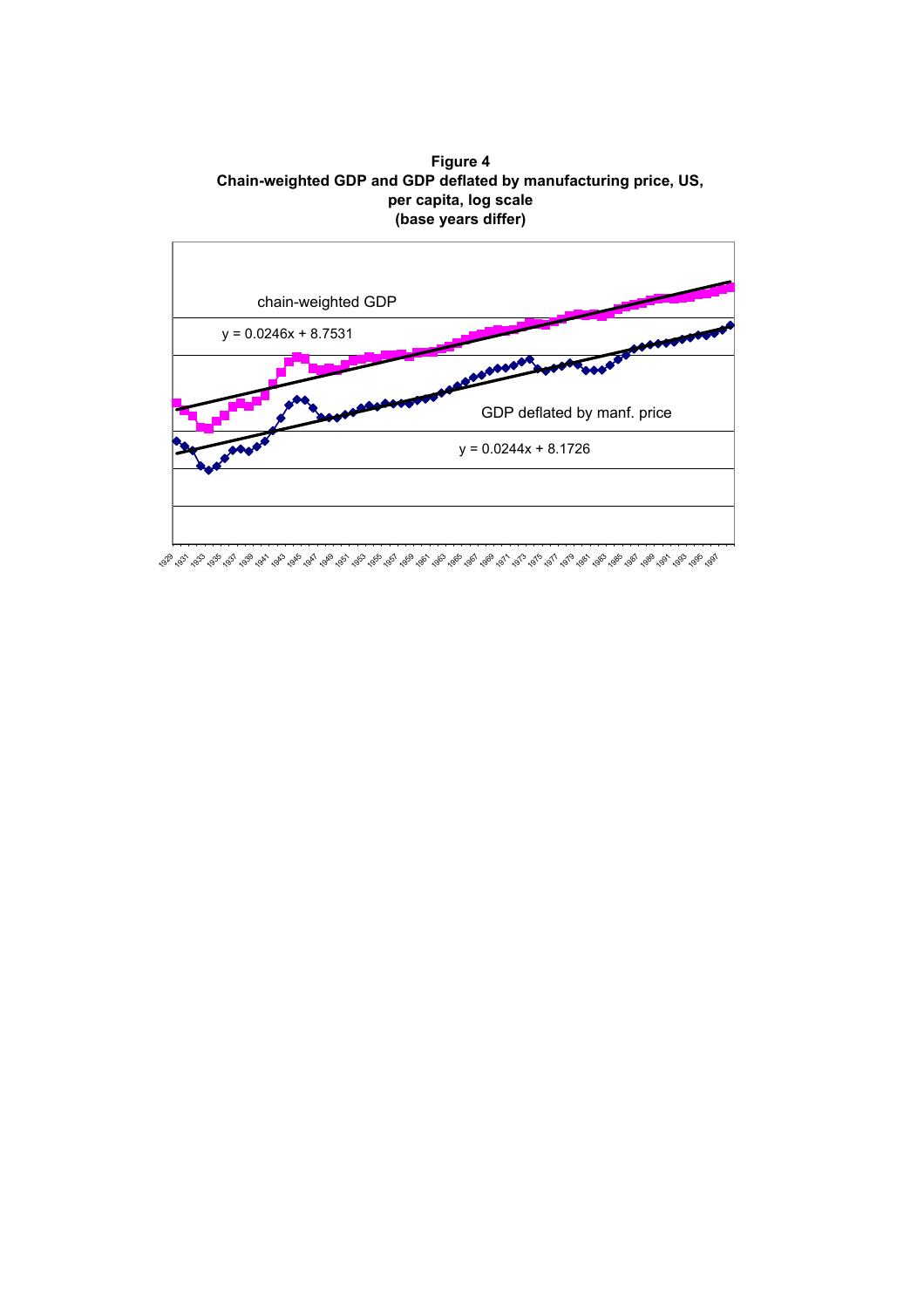

(a) epsilon  $= 0.3$ 



(b) epsilon  $= 0.1$ 

Figure 5